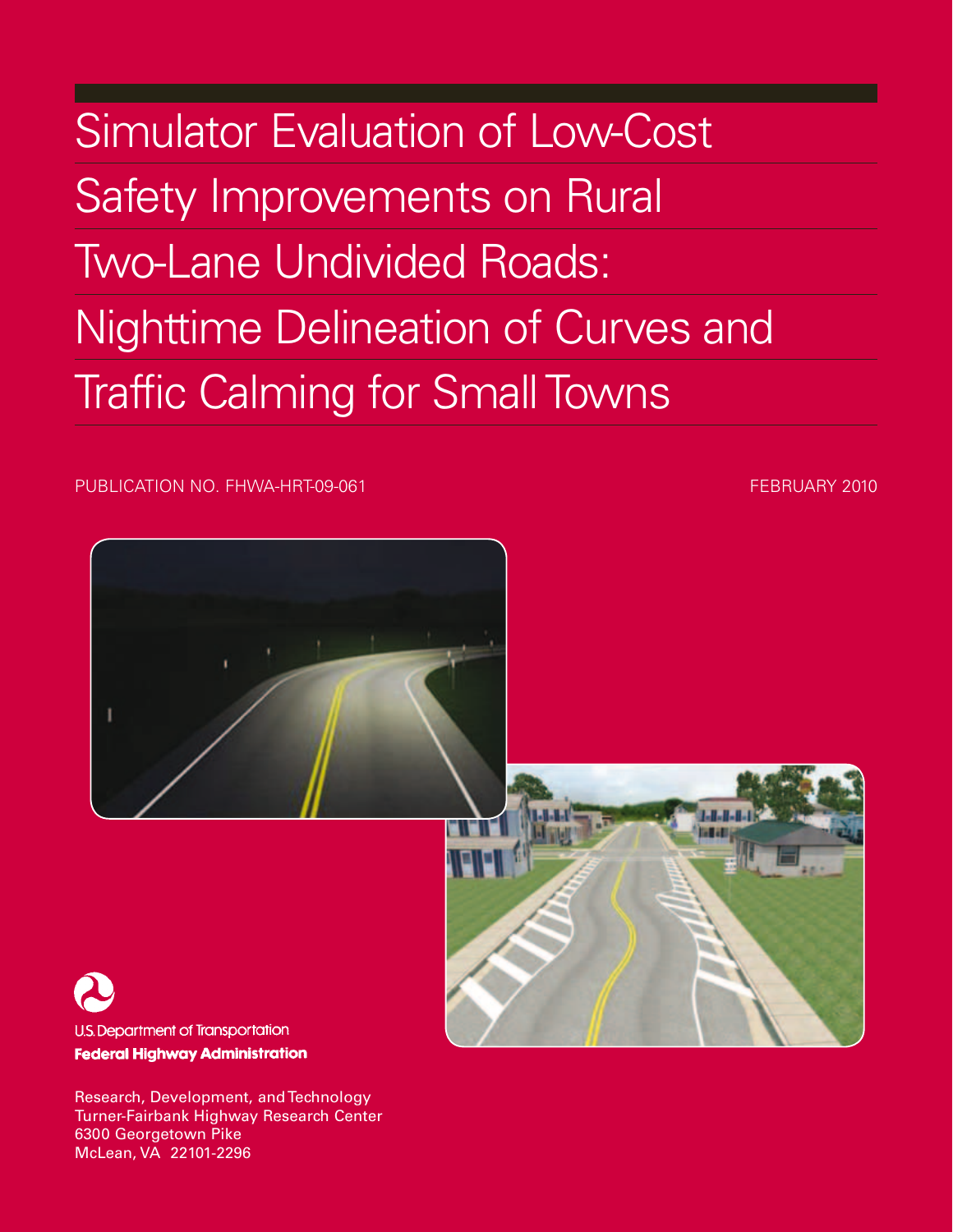#### **FOREWORD**

Motor vehicle crashes on the Nation's roadways extract a high toll on American productivity and quality of life. Highway and traffic engineers have been in pursuit of relatively low-cost safety improvements that might have the potential to reduce crashes, save lives, reduce injuries, and lower property damage. For many rural areas, low-cost safety treatments are the only affordable option.

This report describes a driving simulator experiment designed to evaluate two sets of alternative low-cost safety improvements for rural areas. The first set of improvements is directed at enhancing the visibility of curves on rural two-lane undivided roads at night. The second set of improvements is directed at slowing traffic on rural two-lane undivided roads in small towns. This report should be of interest to highway engineers, traffic engineers, highway safety specialists, local planners, researchers, and others involved in the design and operation of rural roadways.

> Raymond A. Krammes Acting Director, Office of Safety Research and Development

#### **Notice**

This document is disseminated under the sponsorship of the U.S. Department of Transportation in the interest of information exchange. The U.S. Government assumes no liability for the use of the information contained in this document.

The U.S. Government does not endorse products or manufacturers. Trademarks or manufacturers' names appear in this report only because they are considered essential to the objective of the document.

#### **Quality Assurance Statement**

The Federal Highway Administration (FHWA) provides high-quality information to serve Government, industry, and the public in a manner that promotes public understanding. Standards and policies are used to ensure and maximize the quality, objectivity, utility, and integrity of its information. FHWA periodically reviews quality issues and adjusts its programs and processes to ensure continuous quality improvement.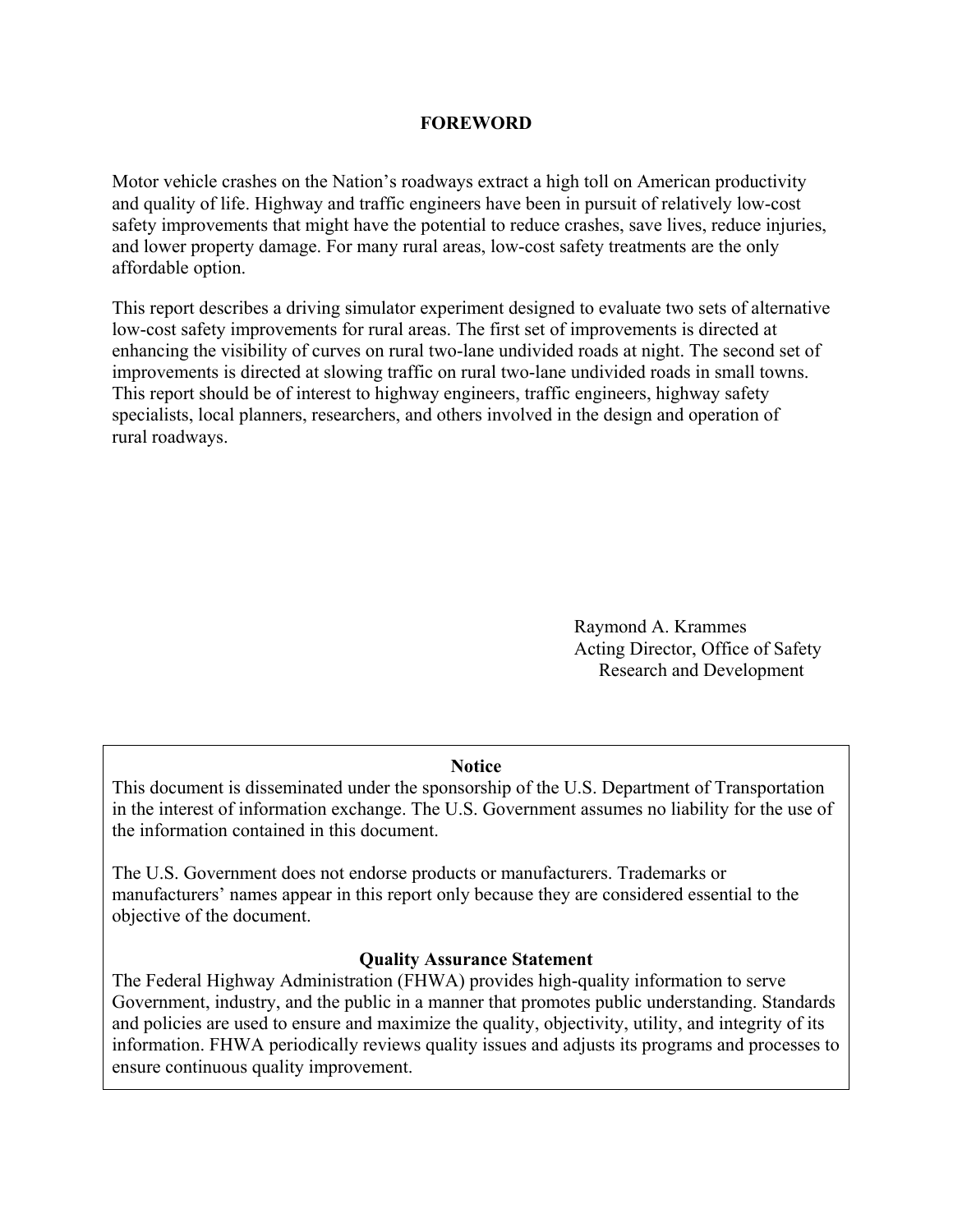# **TECHNICAL DOCUMENTATION PAGE**

| 1. Report No.                                                                                                                 |                                                                                                          | 2. Government Accession No.          |                                  |                                                         | 3. Recipient's Catalog No.                              |           |
|-------------------------------------------------------------------------------------------------------------------------------|----------------------------------------------------------------------------------------------------------|--------------------------------------|----------------------------------|---------------------------------------------------------|---------------------------------------------------------|-----------|
| FHWA-HRT-09-061                                                                                                               |                                                                                                          |                                      |                                  |                                                         |                                                         |           |
| 4. Title and Subtitle                                                                                                         |                                                                                                          |                                      | 5. Report Date                   |                                                         |                                                         |           |
| Simulator Evaluation of Low-Cost Safety Improvements on                                                                       |                                                                                                          |                                      | February 2010                    |                                                         |                                                         |           |
| Rural Two-Lane Undivided Roads: Nighttime Delineation                                                                         |                                                                                                          |                                      | 6. Performing Organization Code: |                                                         |                                                         |           |
| for Curves and Traffic Calming for Small Towns                                                                                |                                                                                                          |                                      |                                  |                                                         |                                                         |           |
| $7.$ Author(s)                                                                                                                |                                                                                                          |                                      |                                  |                                                         | 8. Performing Organization Report No.                   |           |
| John A. Molino, Bryan J. Katz, Megan B. Hermosillo,                                                                           |                                                                                                          |                                      |                                  |                                                         |                                                         |           |
| Erin E. Dagnall, and Jason F. Kennedy                                                                                         |                                                                                                          |                                      |                                  |                                                         |                                                         |           |
| 9. Performing Organization Name and Address                                                                                   |                                                                                                          |                                      |                                  | 10. Work Unit No.                                       |                                                         |           |
| Science Applications International Corporation (SAIC)                                                                         |                                                                                                          |                                      |                                  |                                                         |                                                         |           |
| 8301 Greensboro Drive, M/S T1-12-3                                                                                            |                                                                                                          |                                      |                                  |                                                         | 11. Contract or Grant No.                               |           |
| McLean, VA 22102                                                                                                              |                                                                                                          |                                      |                                  | DTFH61-08-C-00006                                       |                                                         |           |
| 12. Sponsoring Agency Name and Address                                                                                        |                                                                                                          |                                      |                                  |                                                         | 13. Type of Report and Period Covered                   |           |
| Federal Highway Administration                                                                                                |                                                                                                          |                                      |                                  | Final Report                                            |                                                         |           |
| 1200 New Jersey Avenue, SE                                                                                                    |                                                                                                          |                                      |                                  |                                                         | January 2007-October 2009                               |           |
| Washington, DC 20590                                                                                                          |                                                                                                          |                                      |                                  |                                                         | 14. Sponsoring Agency Code                              |           |
|                                                                                                                               |                                                                                                          |                                      |                                  |                                                         |                                                         |           |
| 15. Supplementary Notes                                                                                                       |                                                                                                          |                                      |                                  |                                                         |                                                         |           |
| The FHWA Contracting Officer's Technical Representative (COTR) was Thomas Granda (HRDS-07). The                               |                                                                                                          |                                      |                                  |                                                         |                                                         |           |
| FHWA Points of Contact for the Low Cost Safety Improvements Pooled Fund Study were Roya Amjadi and                            |                                                                                                          |                                      |                                  |                                                         |                                                         |           |
| Carol Tan (HRDS-06).                                                                                                          |                                                                                                          |                                      |                                  |                                                         |                                                         |           |
| 16. Abstract                                                                                                                  |                                                                                                          |                                      |                                  |                                                         |                                                         |           |
| This experiment was sponsored by the Low Cost Safety Improvements Pooled Fund Study. It focused on two                        |                                                                                                          |                                      |                                  |                                                         |                                                         |           |
| areas: (1) advanced detection and speed reduction for curves in rural two-lane roads at night and (2) traffic                 |                                                                                                          |                                      |                                  |                                                         |                                                         |           |
| calming for small rural towns during the day. The experiment was conducted in the Federal Highway                             |                                                                                                          |                                      |                                  |                                                         |                                                         |           |
|                                                                                                                               | Administration's (FHWA) Highway Driving Simulator (HDS). Speed reduction in curves yielded the following |                                      |                                  |                                                         |                                                         |           |
| order of tested treatments (from best to worst): (1) post-mounted delineators (PMDs) enhanced by streaming                    |                                                                                                          |                                      |                                  |                                                         |                                                         |           |
| light-emitting diode (LED) lights slowed drivers down the most (9 mi/h (14.5 km/h)); (2) standard PMDs slowed                 |                                                                                                          |                                      |                                  |                                                         |                                                         |           |
| drivers down by 7 to 8 mi/h (11.3 to 12.9 km/h); and (3) edge lines slowed drivers down by 2 mi/h (3.2 km/h).                 |                                                                                                          |                                      |                                  |                                                         |                                                         |           |
| The same order was obtained for increases in the distance at which drivers were able to identify either the                   |                                                                                                          |                                      |                                  |                                                         |                                                         |           |
| direction or the severity of the curve ahead as follows: streaming LED PMDs increased detection distance the                  |                                                                                                          |                                      |                                  |                                                         |                                                         |           |
| most (560 to 1,065 ft (171 to 325 m)); standard PMDs increased detection distance by 45 to 200 ft (13.7 to                    |                                                                                                          |                                      |                                  |                                                         |                                                         |           |
| 61 m); and edge lines increased detection distance by zero to 25 ft (zero to 7.6 m). PMDs performed better than               |                                                                                                          |                                      |                                  |                                                         |                                                         |           |
| pavement markings. The streaming PMDs solution offered the greatest potential increase in recognition distance.               |                                                                                                          |                                      |                                  |                                                         |                                                         |           |
| Speed reduction in towns yielded the following order of tested treatments: (1) chicanes slowed drivers down                   |                                                                                                          |                                      |                                  |                                                         |                                                         |           |
| the most by 4 to 9 mi/h (6.4 to 14.5 km/h); (2) parked cars on both sides of the road slowed drivers 4 mi/h                   |                                                                                                          |                                      |                                  |                                                         |                                                         |           |
| $(6.4 \text{ km/h})$ ; and (3) bulb-outs resulted in only a small speed reduction of 1 mi/h (1.6 km/h) or none at all. In the |                                                                                                          |                                      |                                  |                                                         |                                                         |           |
| case of towns, two low-cost safety solutions are worthy of further study: (1) adding painted chicanes to town                 |                                                                                                          |                                      |                                  |                                                         |                                                         |           |
| entrances and (2) providing for and encouraging parking in the town. The results of this experiment do not take               |                                                                                                          |                                      |                                  |                                                         |                                                         |           |
| into account other hazardous factors that exist in the real world. Therefore, field validation is recommended for             |                                                                                                          |                                      |                                  |                                                         |                                                         |           |
| most of the above findings.                                                                                                   |                                                                                                          |                                      |                                  |                                                         |                                                         |           |
| 17. Key Words                                                                                                                 |                                                                                                          |                                      |                                  | 18. Distribution Statement                              |                                                         |           |
| Roadway safety, Visibility, Curve navigation,                                                                                 |                                                                                                          |                                      |                                  | No restrictions. This document is available through the |                                                         |           |
| Pavement markings, Delineators, Traffic calming,                                                                              |                                                                                                          |                                      |                                  |                                                         | National Technical Information Service, Springfield, VA |           |
| Bulb-outs, Chicanes, Driving simulators                                                                                       |                                                                                                          |                                      | 22161.                           |                                                         |                                                         |           |
| 19. Security Classif. (of this report)                                                                                        |                                                                                                          | 20. Security Classif. (of this page) |                                  |                                                         | 21. No. of Pages                                        | 22. Price |
| Unclassified<br>Unclassified<br>68                                                                                            |                                                                                                          |                                      |                                  |                                                         |                                                         |           |
| Form DOT F 1700.7 (8-72)                                                                                                      |                                                                                                          |                                      |                                  |                                                         | Reproduction of completed pages authorized              |           |
|                                                                                                                               |                                                                                                          |                                      |                                  |                                                         |                                                         |           |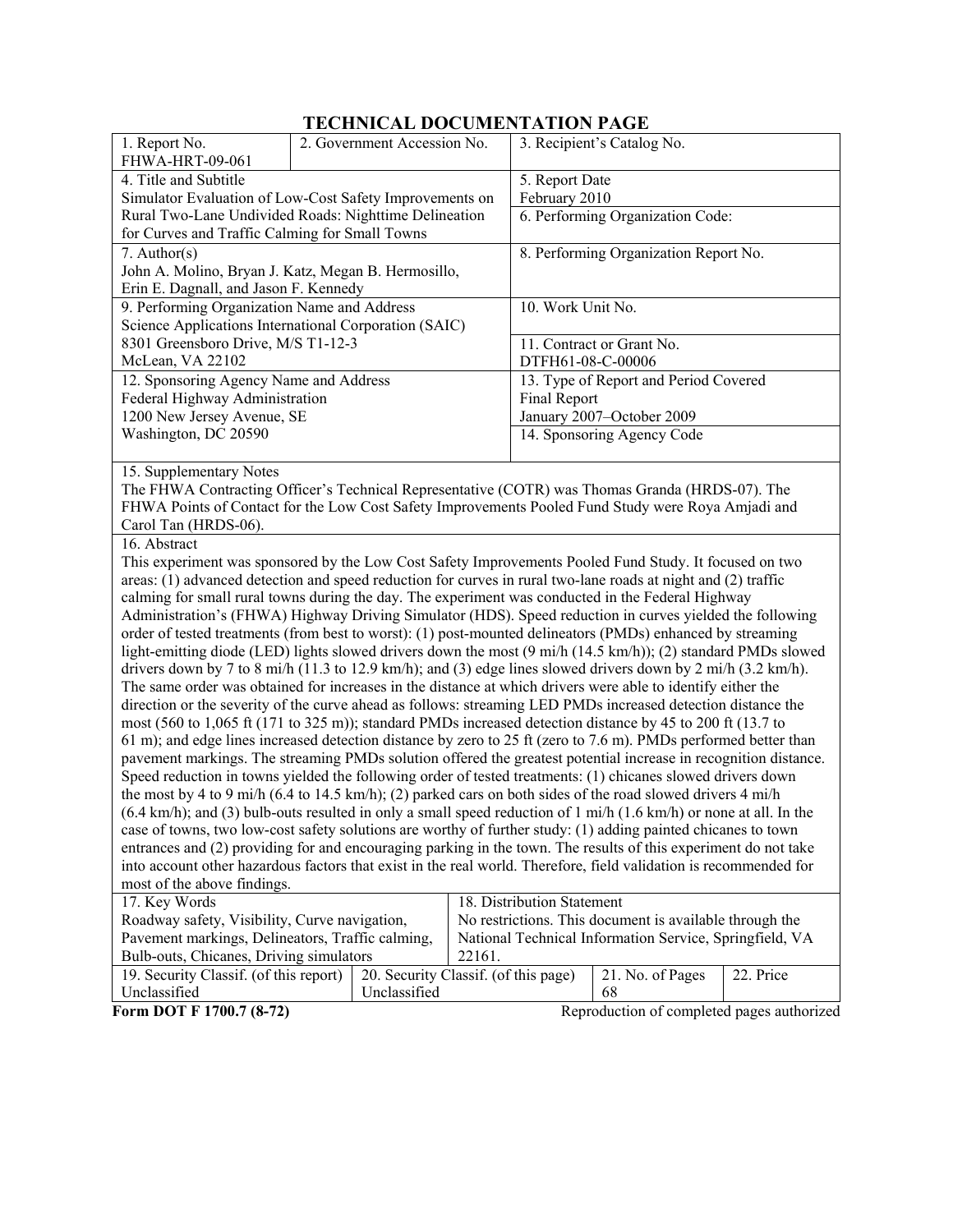|                                   |                                     | SI* (MODERN METRIC) CONVERSION FACTORS                   |                                |                            |
|-----------------------------------|-------------------------------------|----------------------------------------------------------|--------------------------------|----------------------------|
|                                   |                                     | <b>APPROXIMATE CONVERSIONS TO SI UNITS</b>               |                                |                            |
| Symbol                            | <b>When You Know</b>                | <b>Multiply By</b>                                       | <b>To Find</b>                 | Symbol                     |
|                                   |                                     | <b>LENGTH</b>                                            |                                |                            |
| in                                | inches                              | 25.4                                                     | millimeters                    | mm                         |
| ft                                | feet                                | 0.305                                                    | meters                         | m                          |
| yd                                | yards                               | 0.914                                                    | meters                         | m                          |
| mi                                | miles                               | 1.61                                                     | kilometers                     | km                         |
| $in^2$                            |                                     | <b>AREA</b>                                              |                                |                            |
| $\mathrm{ft}^2$                   | square inches                       | 645.2                                                    | square millimeters             | $mm^2$<br>m <sup>2</sup>   |
| yd <sup>2</sup>                   | square feet<br>square yard          | 0.093<br>0.836                                           | square meters<br>square meters | m <sup>2</sup>             |
| ac                                | acres                               | 0.405                                                    | hectares                       | ha                         |
| mi <sup>2</sup>                   | square miles                        | 2.59                                                     | square kilometers              | km <sup>2</sup>            |
|                                   |                                     | <b>VOLUME</b>                                            |                                |                            |
| fl oz                             | fluid ounces                        | 29.57                                                    | milliliters                    | mL                         |
| gal                               | gallons                             | 3.785                                                    | liters                         | L                          |
| $\tilde{t}$ <sup>3</sup>          | cubic feet                          | 0.028                                                    | cubic meters                   | m <sup>3</sup>             |
| $yd^3$                            | cubic yards                         | 0.765                                                    | cubic meters                   | m <sup>3</sup>             |
|                                   |                                     | NOTE: volumes greater than 1000 L shall be shown in $m3$ |                                |                            |
|                                   |                                     | <b>MASS</b>                                              |                                |                            |
| 0Z                                | ounces                              | 28.35                                                    | grams                          | g                          |
| lb                                | pounds                              | 0.454                                                    | kilograms                      | kg                         |
| Τ                                 | short tons (2000 lb)                | 0.907                                                    | megagrams (or "metric ton")    | Mg (or "t")                |
|                                   |                                     | <b>TEMPERATURE (exact degrees)</b>                       |                                | $^{\circ}C$                |
| $\mathrm{P}$                      | Fahrenheit                          | 5 (F-32)/9<br>or (F-32)/1.8                              | Celsius                        |                            |
|                                   |                                     | <b>ILLUMINATION</b>                                      |                                |                            |
| fc                                | foot-candles                        | 10.76                                                    | lux                            | lx                         |
| fl                                | foot-Lamberts                       | 3.426                                                    | candela/ $m2$                  | cd/m <sup>2</sup>          |
|                                   |                                     | <b>FORCE and PRESSURE or STRESS</b>                      |                                |                            |
| Ibf                               | poundforce                          | 4.45                                                     | newtons                        | N                          |
| lbf/in <sup>2</sup>               | poundforce per square inch          | 6.89                                                     | kilopascals                    | kPa                        |
|                                   |                                     |                                                          |                                |                            |
|                                   |                                     | <b>APPROXIMATE CONVERSIONS FROM SI UNITS</b>             |                                |                            |
| Symbol                            | <b>When You Know</b>                | <b>Multiply By</b>                                       | <b>To Find</b>                 | Symbol                     |
|                                   | millimeters                         | <b>LENGTH</b>                                            | inches                         |                            |
| mm<br>m                           |                                     |                                                          |                                |                            |
|                                   |                                     | 0.039                                                    |                                | in                         |
|                                   | meters                              | 3.28                                                     | feet                           | ft                         |
| m<br>km                           | meters<br>kilometers                | 1.09<br>0.621                                            | vards<br>miles                 | yd<br>mi                   |
|                                   |                                     |                                                          |                                |                            |
|                                   |                                     | <b>AREA</b>                                              |                                |                            |
| mm <sup>2</sup><br>m <sup>2</sup> | square millimeters<br>square meters | 0.0016<br>10.764                                         | square inches<br>square feet   | $in^2$<br>$\mathrm{ft}^2$  |
| m <sup>2</sup>                    | square meters                       | 1.195                                                    | square yards                   | $yd^2$                     |
| ha                                | hectares                            | 2.47                                                     | acres                          | ac                         |
| km <sup>2</sup>                   | square kilometers                   | 0.386                                                    | square miles                   | mi <sup>2</sup>            |
|                                   |                                     | <b>VOLUME</b>                                            |                                |                            |
| mL                                | milliliters                         | 0.034                                                    | fluid ounces                   | fl oz                      |
| L                                 | liters                              | 0.264                                                    | gallons                        |                            |
| m <sup>3</sup>                    | cubic meters                        | 35.314                                                   | cubic feet                     | $\frac{gal}{ft^3}$         |
| m <sup>3</sup>                    | cubic meters                        | 1.307                                                    | cubic yards                    | $yd^3$                     |
|                                   |                                     | <b>MASS</b>                                              |                                |                            |
| g                                 | grams                               | 0.035                                                    | ounces                         | 0Z                         |
| kg                                | kilograms                           | 2.202<br>1.103                                           | pounds<br>short tons (2000 lb) | Ib<br>T.                   |
| Mg (or "t")                       | megagrams (or "metric ton")         |                                                          |                                |                            |
| $^{\circ}$ C                      | Celsius                             | <b>TEMPERATURE (exact degrees)</b><br>$1.8C + 32$        | Fahrenheit                     | $\mathrm{P}$               |
|                                   |                                     |                                                          |                                |                            |
|                                   |                                     | <b>ILLUMINATION</b>                                      |                                |                            |
| Ιx<br>$\text{cd/m}^2$             | lux<br>candela/ $m2$                | 0.0929<br>0.2919                                         | foot-candles<br>foot-Lamberts  | fc<br>fl                   |
|                                   |                                     |                                                          |                                |                            |
| N                                 | newtons                             | <b>FORCE and PRESSURE or STRESS</b><br>0.225             | poundforce                     | Ibf<br>lbf/in <sup>2</sup> |

\*SI is the symbol for the International System of Units. Appropriate rounding should be made to comply with Section 4 of ASTM E380.<br>(Revised March 2003)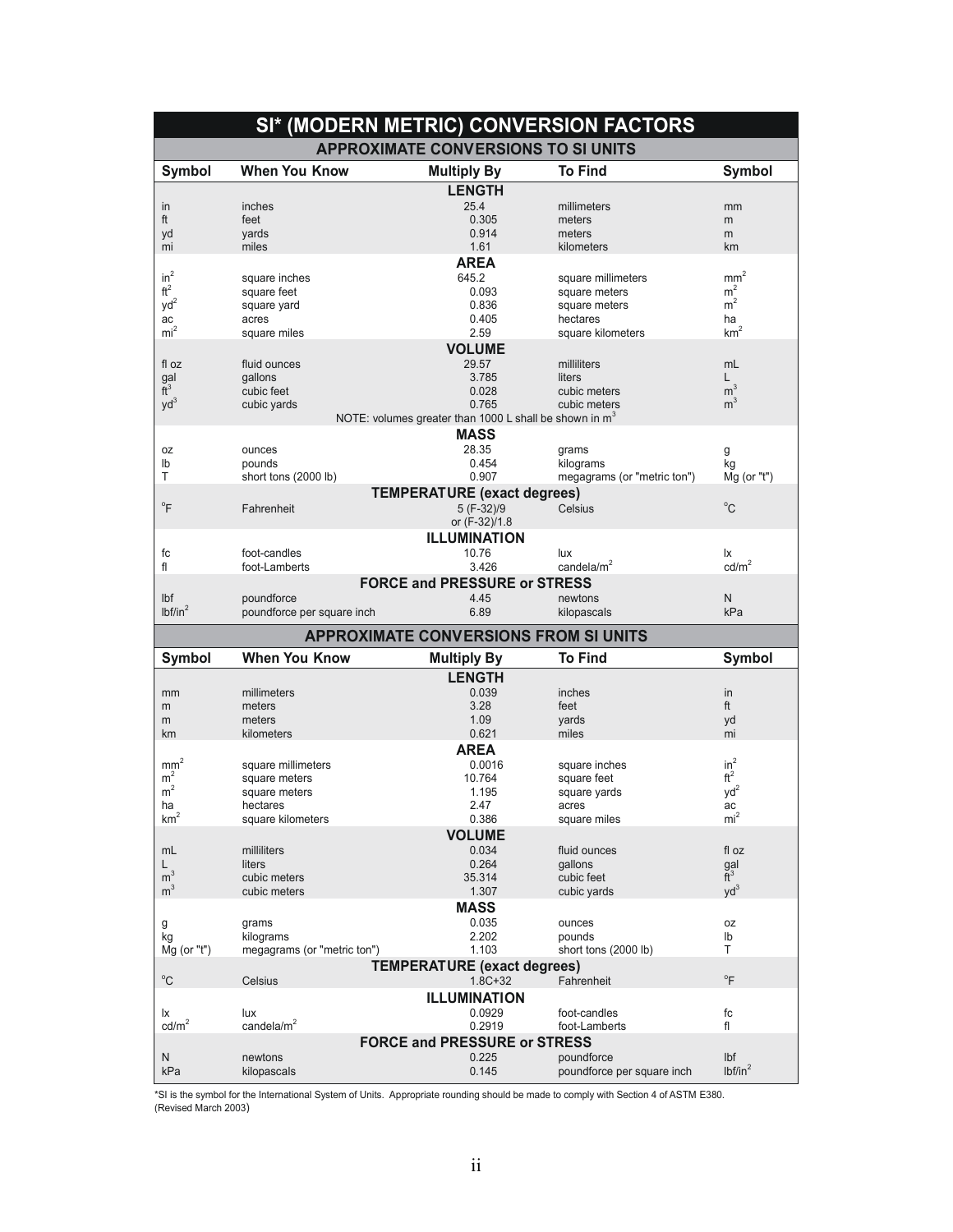| TOWNS         |  |
|---------------|--|
|               |  |
|               |  |
|               |  |
|               |  |
|               |  |
| <b>CURVES</b> |  |
|               |  |
|               |  |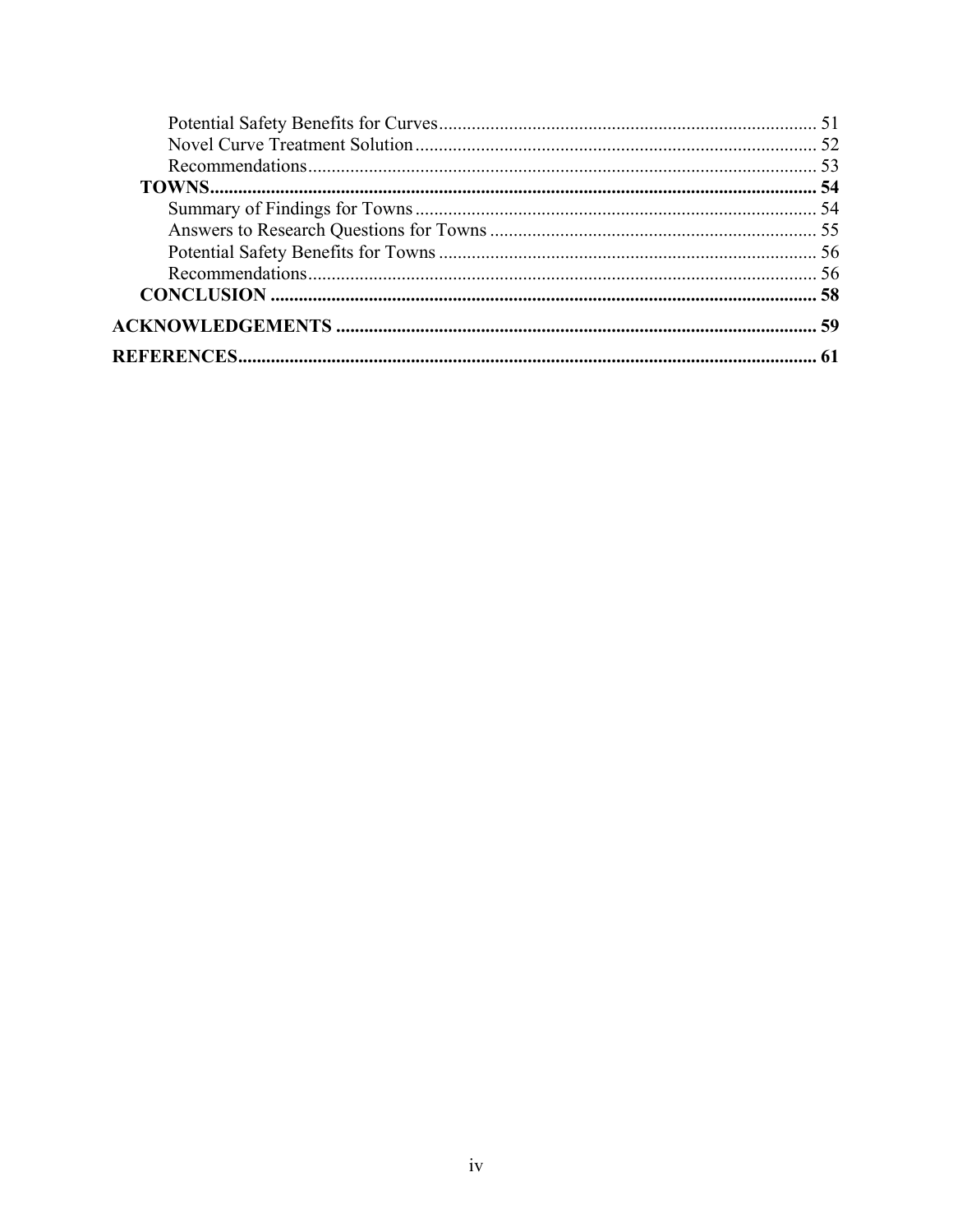# **LIST OF FIGURES**

| Figure 14. Graph. Average speed as a function of the distance from the PC for sharp curves  30  |    |
|-------------------------------------------------------------------------------------------------|----|
| Figure 15. Graph. Average speed as a function of the distance from the PC for gentle curves  30 |    |
|                                                                                                 | 32 |
|                                                                                                 |    |
|                                                                                                 |    |
| Figure 19. Graph. Average curve severity detection distance as a function of drive              |    |
| Figure 20. Graph. Average speed as a function of the distance from the beginning of the         |    |
| town                                                                                            | 43 |
| Figure 21. Graph. Average acceleration as a function of the distance from the beginning         |    |
|                                                                                                 | 43 |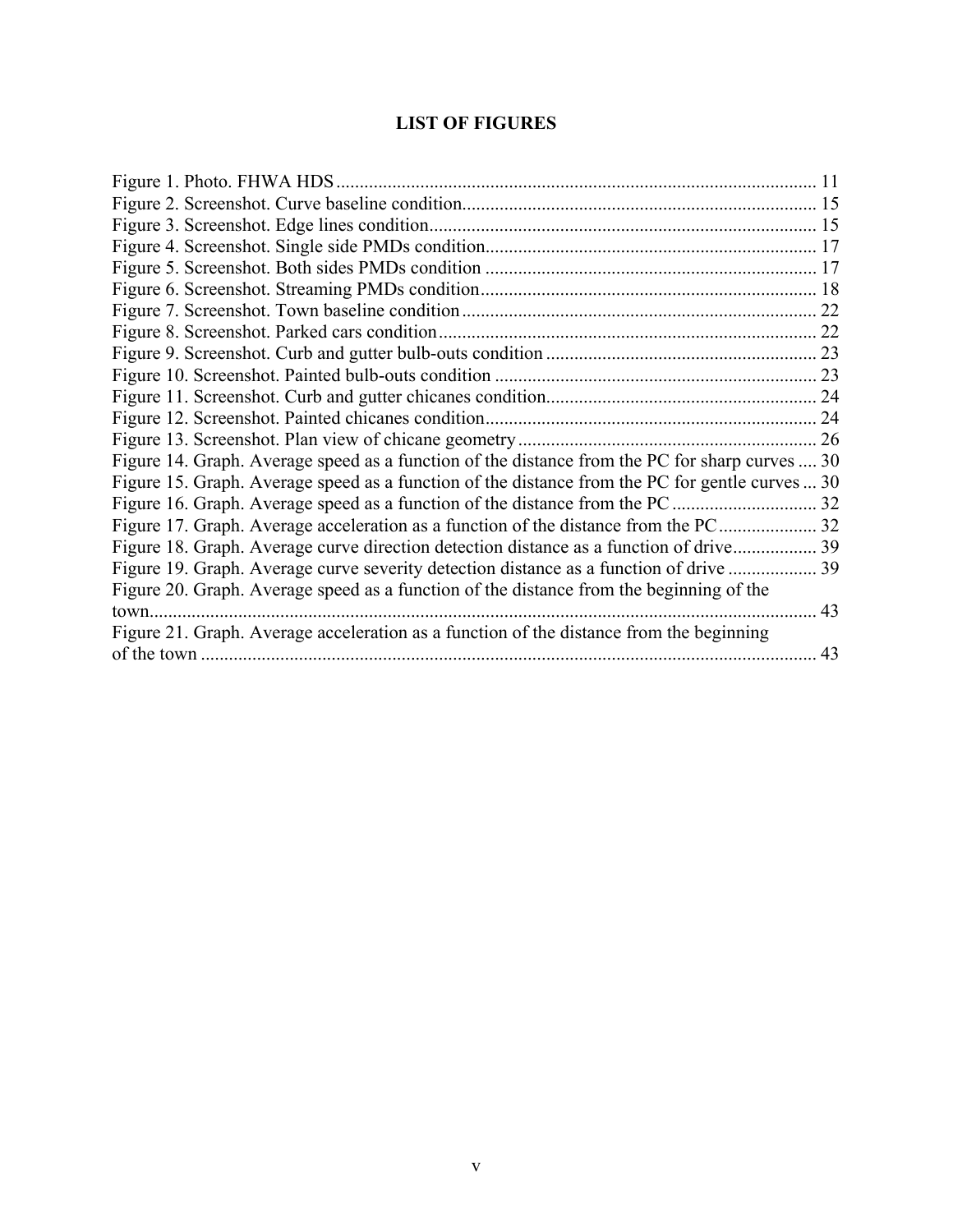# **LIST OF TABLES**

| Table 6. Percentage of correct responses and no change responses for feature detection 35 |  |
|-------------------------------------------------------------------------------------------|--|
|                                                                                           |  |
|                                                                                           |  |
| Table 9. Estimated safety advantages and rank ordering of treatments for curves 48        |  |
|                                                                                           |  |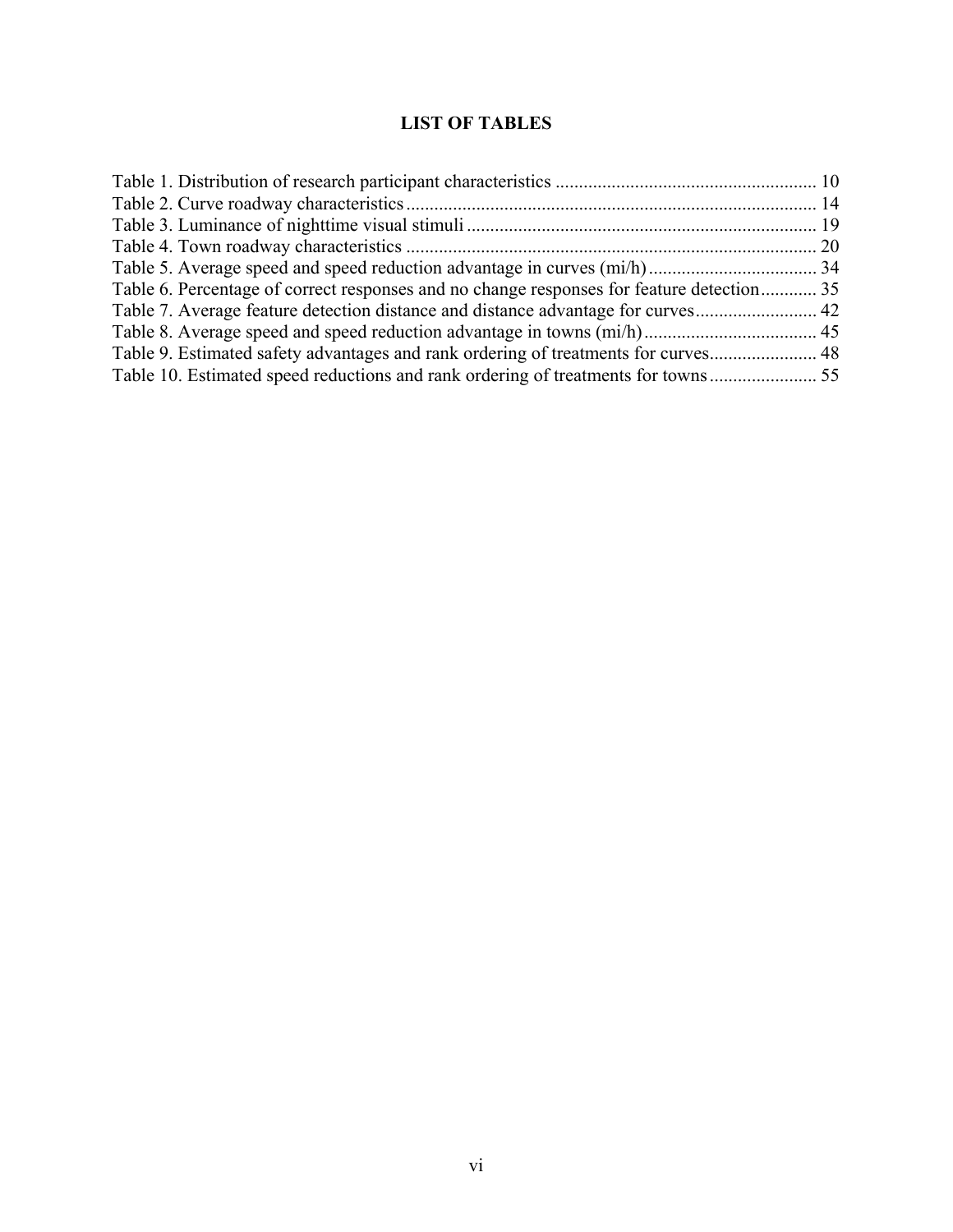#### **EXECUTIVE SUMMARY**

This report describes a driving simulator experiment designed to evaluate two sets of alternative low-cost safety improvements for rural areas. The experiment was sponsored by the Low Cost Safety Improvements Pooled Fund Study. The first set of improvements was directed toward enhancing the visibility of curves on rural two-lane undivided roads at night. The focus in this case was on achieving advanced detection and speed reduction in such curves. The second set of improvements was directed toward slowing traffic on rural two-lane undivided roads in small towns during the day. The focus in this case was on achieving traffic calming within the town. The experiment was conducted in the Federal Highway Administration (FHWA) Highway Driving Simulator (HDS). The two sets of potential low-cost safety improvements were combined into a single driving scenario.

Speed reduction in curves yielded the following order of tested treatments (from best to worst): (1) post-mounted delineators (PMDs) enhanced by streaming light-emitting diode (LED) lights slowed drivers down the most by an average of 9 mi/h (14.5 km/h); (2) standard PMDs slowed drivers down by 7 to 8 mi/h (11.3 to 12.9 km/h); and (3) edge lines slowed drivers down by 2 mi/h (3.2 km/h). The same order was obtained for increases in the distance at which drivers were able to identify either the direction or the severity of the curve ahead as follows: streaming LED PMDs increased detection the most (560 to 1,065 ft (171 to 325 m)); standard PMDs increased detection distance by 45 to 200 ft (13.7 to 61 m); and edge lines increased detection distance by zero to 25 ft (zero to 7.6 m). PMDs with edge lines performed better than pavement markings alone. The streaming PMDs solution offered the greatest potential increase in recognition distance.

Speed reduction in towns yielded the following order of tested treatments: (1) chicanes slowed drivers down the most by an average of 4 to 9 mi/h (6.4 to 14.5 km/h); (2) parked cars on both sides of the road slowed drivers down by approximately 4 mi/h (6.4 km/h); and (3) bulb-outs (sometimes known as neck-downs) resulted in only a small speed reduction of 1 mi/h (1.6 km/h) or none at all.

In summary, curves using PMDs with edge lines performed better in terms of slowing drivers down than curves using pavement markings alone. The streaming PMDs solution offered the most dramatic potential benefit in terms of advanced curve detection and is worthy of further research. For towns, chicanes slowed drivers down the most followed by parked cars on both sides of the road. Additional study and consideration should be given to adding painted chicanes to town entrances and providing and encouraging parking in the town. The results of this experiment do not take into account other hazardous factors which exist in the real world since it was performed in a simulated environment. Therefore, field validation is recommended for most of the above findings.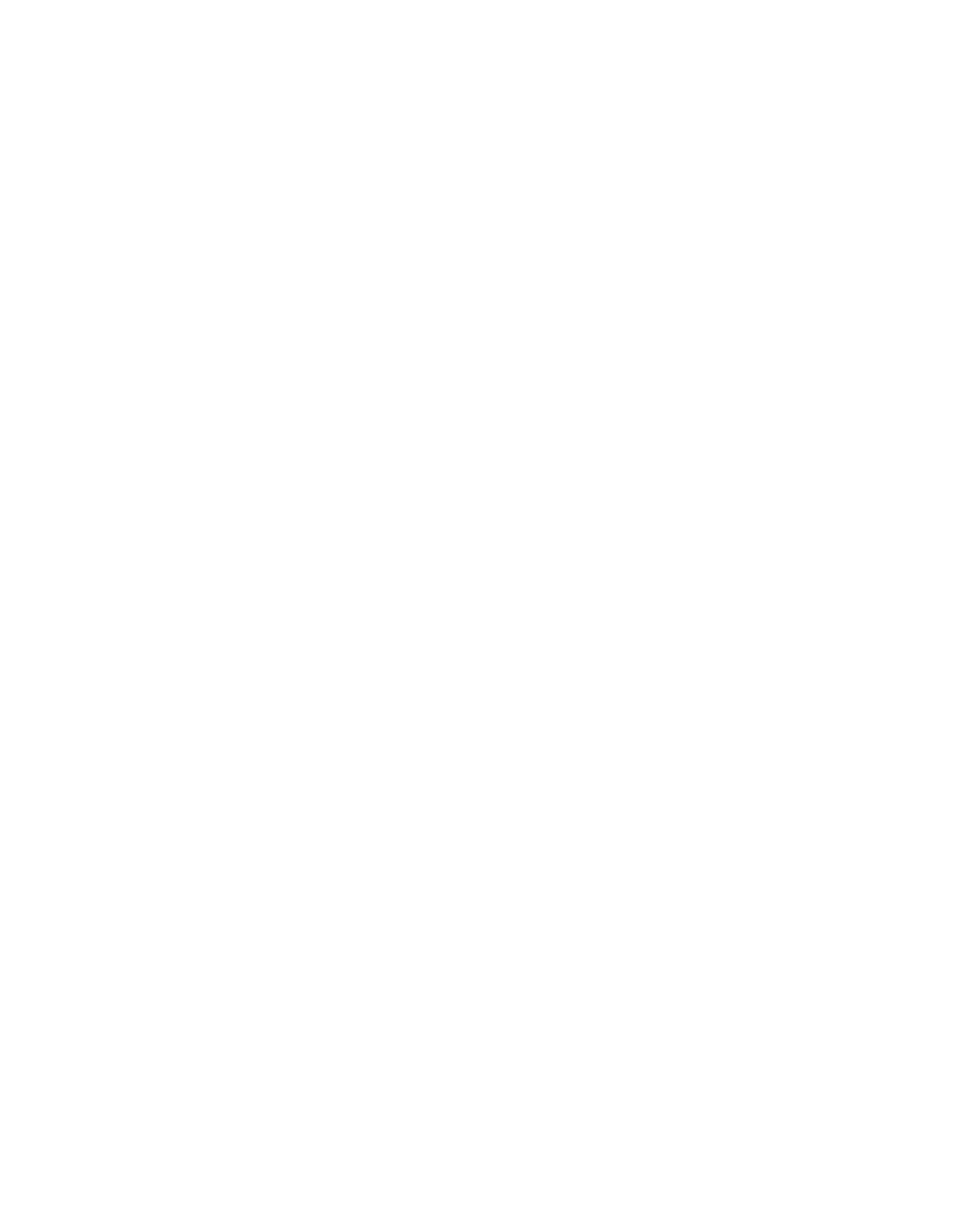## **CHAPTER 1. INTRODUCTION**

# **BACKGROUND**

#### **Safety Problem**

This experiment investigated low-cost visibility enhancements for navigating rural horizontal curves at night. According to the Fatality Analysis Reporting System, of the 37,248 fatal crashes in 2007, 6,495 (17.4 percent) were on horizontal curve sections of two-lane rural roads.<sup>(1)</sup> Of those, 2,739 (42.2 percent) occurred at night. Previous data indicate that approximately 25 percent of all vehicle miles traveled (VMT) occur at night. Actually, rural local roads may have less than 25 percent of VMT occurring at night. Even if one adjusts for the more conservative total VMT, the exposure rate is more than twice as high at night compared to the day. Thus, fatal crashes on rural curves at night represent an important crash category, and improving the visibility of rural curves at night has been shown to reduce this type of crash.<sup>(2)</sup>

This experiment also investigated low-cost treatments for reducing speeds on main roads through small towns. The *Speed Management Strategic Initiative* states that in 2003, 86 percent of speeding-related fatalities occurred on roads that were not interstate highways, and the highest speeding-related fatality rates occurred on local and collector roads where the lowest speed limits were posted.<sup>(3)</sup> The strategic initiative report also suggests that further research should be conducted to identify and promote engineering measures to better manage speed and to achieve appropriate speeds on main roads through towns not suitable for traditional traffic-calming techniques. The present experiment investigated the speed-calming effects of chicanes located at the beginning and end of a town. Additionally, bulb-outs were evaluated at intersection locations in a town.

Ultimately, the goal for improving safety is to reduce the number of fatalities, injuries, and crashes. This experiment used speed reduction as a safety surrogate measure for crashes since speed is a major contributing factor in run-off-road crashes at horizontal curves as well as in the increased risk of a crash while negotiating small towns due to added hazards such as intersections and pedestrians. In the case of curves, curve detection distance serves as an additional safety surrogate measure for crashes. It is assumed that the further away a driver can detect a curve ahead in the road, the more time the driver has to react to the curve and the less likely the driver is to crash.

## **Pooled Fund Study Sponsorship**

This experiment was sponsored by the Low Cost Safety Improvements Pooled Fund Study (PFS) Number TPF-5(099). This PFS was formed to evaluate the safety effectiveness of strategies identified in the *National Cooperative Highway Research Program (NCHRP) Report 500 Series Guidance for Implementation of the AASHTO Strategic Highway Safety Plan*. (4) This PFS focuses on the evaluation of strategies through rigorous before-after crash evaluations of sites within the United States.<sup>(5)</sup> In cases where the quality and/or quantity of before-after crash data are/is not sufficient, other methodologies are considered, including the use of safety surrogate data collected from driving simulators.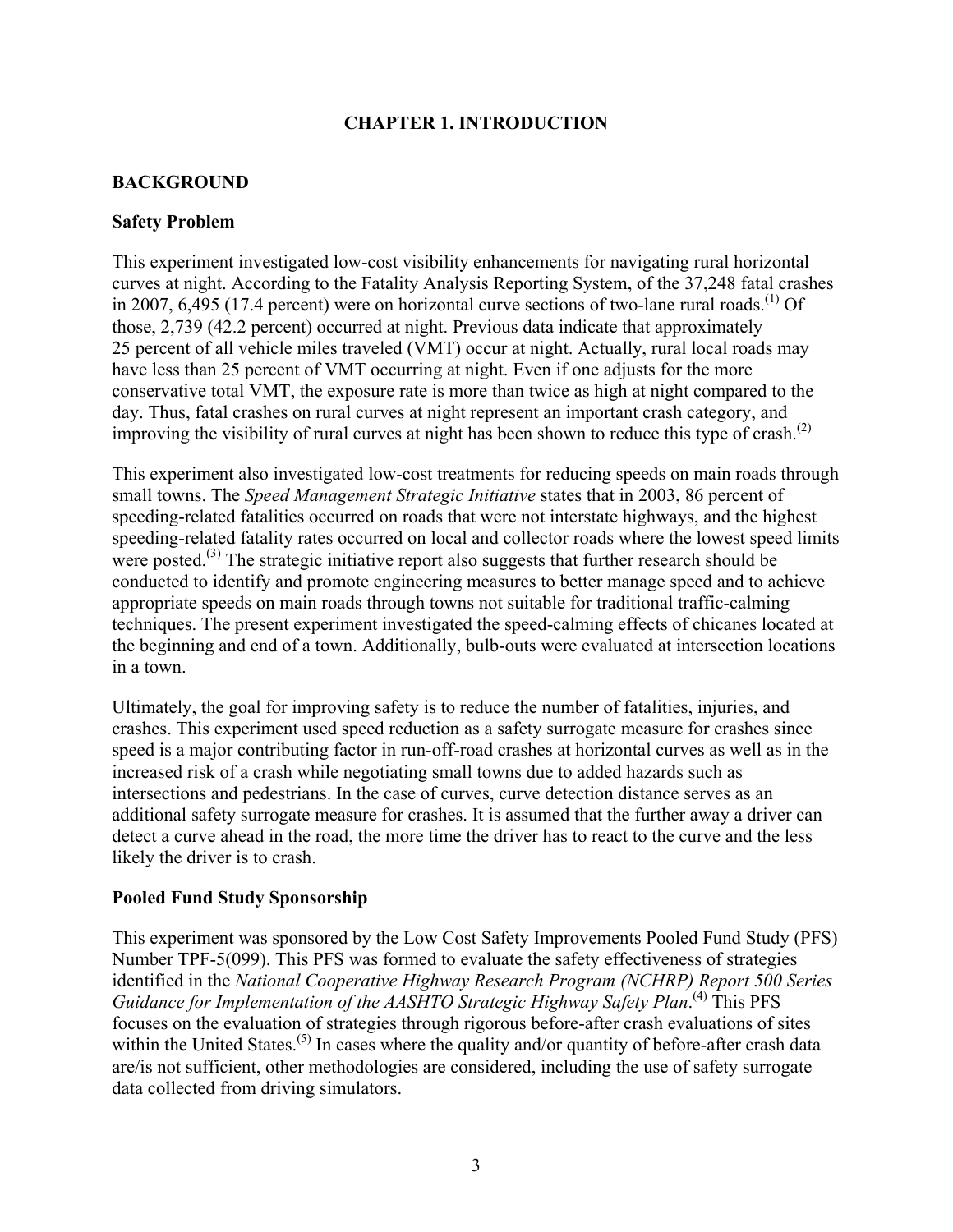In June 2007, the Technical Advisory Committee for the PFS met to discuss possible safety improvement strategies that might be evaluated effectively in the FHWA HDS. The selection criteria for study strategies included both the expected relative benefits and costs of each candidate treatment as well as the feasibility of implementing each candidate treatment in the HDS. Two areas were identified for the testing of alternative treatments: (1) visibility improvements to help drivers safely navigate curves in rural roads at night and (2) trafficcalming improvements to slow drivers down when passing through small rural towns during the day. A single laboratory experiment was devised to address both of these research areas, and a draft list of research questions was developed.

#### **Candidate Safety Treatments**

The initial set of visibility enhancements that were considered for rural curves included edge lines, retroreflective raised pavement markers (RRPMs), PMDs, and chevrons. However, only a limited number of alternative treatment types could be effectively studied in a single driving simulator experiment. RRPMs were eliminated because the high contrast ratio of newly applied RRPMs was difficult to reproduce in the driving simulator. Chevrons were eliminated because a large body of relatively consistent research literature already exists on that topic. Past research on chevrons has proven their effectiveness for many years. *Development of Accident Reduction Factors* summarizes many of these earlier studies and data analyses from State databases.<sup>(6)</sup> From the data, crash reductions ranging anywhere from 20 to 71 percent were found when chevrons were installed.

Edge lines and PMDs were selected as the best alternatives for a single simulator study. Both are relatively easy to simulate and are commonly used to improve driver safety on rural curves as a countermeasure for run-off-road crashes at night. Research shows that introducing and enhancing edge lines has a wide range of results from decreasing vehicle speeds by 3.1 mi/h (5 km/h) to increasing vehicle speeds by 6.6 mi/h (10.6 km/h).<sup>(7)</sup> Although the overall effect of combining the results of multiple studies was not statistically different from zero, individual experiments under different conditions showed results different from zero. In terms of driver preview distances for curves driven at night, Molino et al. calculated anywhere from a 12- to 70-percent improvement in curve detection distance due to edge lines.<sup> $(8)$ </sup>

PMDs have also been found to reduce crash rates on relatively sharp curves at night. Highways with PMDs have lower crash rates than those without PMDs.<sup>(2)</sup> Agent and Creasey performed field and laboratory investigations which indicated that PMDs have a beneficial effect, although pavement markings have an even greater beneficial effect based on vehicle speed and lane encroachment.<sup>(9)</sup> Meanwhile, Montella evaluated the safety effectiveness of various horizontal curve delineation treatments in Italy.<sup>(10)</sup> A treatment using sequential flashing beacons was part of this evaluation. When sequential flashing beacons were added to chevrons and curve warning signs, the reported number of crashes decreased by 77 percent compared to the expected number using an Empirical Bayes analysis. A variation of these sequential flashing beacons was investigated in this experiment where simulated reflectorized PMDs enhanced by LED lamps produced a similar sequential streaming pattern of lights.

The current experiment also investigated potential low-cost speed reduction techniques for small towns. The initial set of traffic-calming treatments that may have been applied in small towns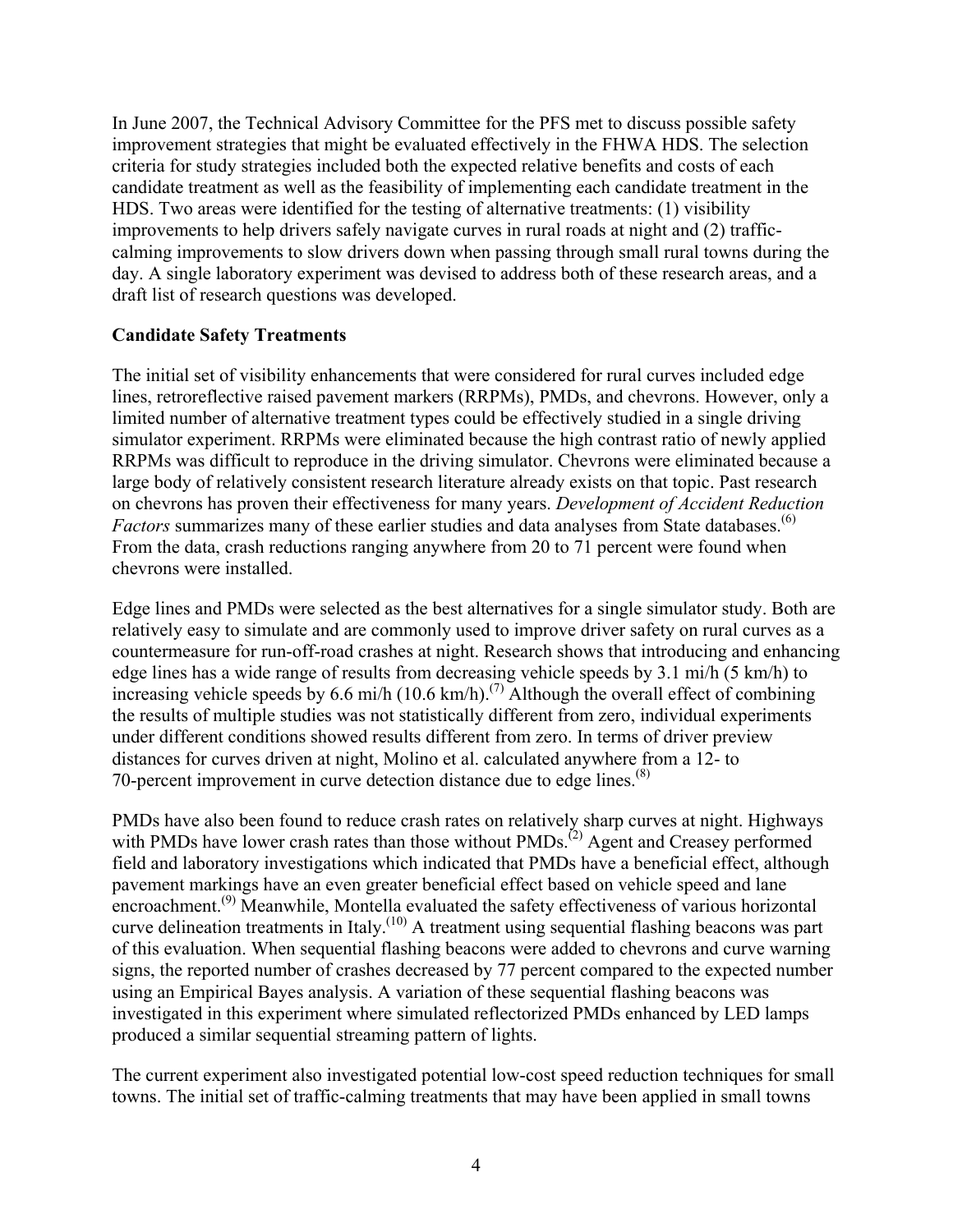included bulb-outs, chicanes, medians, and the presence of parked cars. Medians were eliminated because only a limited number of alternative treatment types could be effectively studied in a single driving simulator experiment. Chicanes and bulb-outs were selected because they are commonly employed to slow drivers down in populated areas. *Chicanes* are curb extensions that form a series of reverse curves to force a driver to slow down. There are several resources available regarding the design of chicanes, but their effectiveness has not been determined through rigorous research. *Traffic Calming: State of the Practice* refers to an installation of chicanes and speed tables in Montgomery County, MD, where speeds decreased from 34 to 30 mi/h (54.7 to 48.3 km/h) with volume decreases from 1,500 to 1,390 vehicles per day.<sup>(11)</sup> In another location where raised crosswalks, raised intersections, and chicanes were applied in Cambridge, MA, speed reductions from 30 to 21 mi/h (48.3 to 33.8 km/h) were observed. It is important to recognize that those analyses consisted of only one location with multiple treatments, so the effects of individual treatments cannot be disaggregated. *Traffic Calming: State of the Practice* also documents reductions in crash frequencies. However, in cases where traffic volumes also decreased, such data may not be valid. Marek and Walgren found that chicanes were effective at reducing 85th-percentile speeds at four different locations in Seattle, WA, with reductions between 5 and 13 mi/h (8 to 20.9 km/h) inside the chicane area and between 1 and 6 mi/h (1.6 and 9.7 km/h) outside the chicane area (after the chicane had been passed). $^{(12)}$ 

*Bulb-outs* are curb extensions that are generally located at intersections. They are designed to reduce the curb-to-curb roadway width in order to slow drivers down. King analyzed the effect of bulb-outs in New York City, NY, and found that at four of six surveyed locations, the overall severity rates for crashes were reduced after bulb-outs were installed.<sup> $(13)$ </sup> Furthermore, at two of three locations, the injury severity rate was also reduced. Huang and Cynecki performed an analysis at two locations each in Cambridge, MA, and Seattle, WA, to determine whether drivers would yield to pedestrians with the addition of bulb-out treatments.<sup> $(14)$ </sup> The results for Cambridge were inconclusive. In Seattle, there was no change in vehicle yielding behavior; however, the researchers did not discuss whether or not drivers reduced speeds in the vicinity of intersections with bulb-outs.

It is possible to combine half bulb-outs and implement them with painted or raised medians. In this manner, the traffic lane can be narrowed by a similar amount, but conflicting traffic can be separated, helping to prevent head-on or sideswipe opposite direction crashes. For chicanes, a similar kind of additional median barrier may be needed to reduce the likelihood of vehicles running into each other. In this instance, truck, off-tracking, and emergency vehicle use become possible issues. However, these combined strategies were beyond the scope of the current experiment.

In summary, the effects of edge lines for reducing speed in curves are inconclusive, but there is some evidence that edge lines can increase curve detection distance. PMDs tend to decrease speed and reduce crashes on curves, and streaming lights have been shown to lower crash rates. This experiment's hypothesis states that both edge lines and PMDs will lower vehicle speeds before and in curves and increase curve detection distances. For speed calming, chicanes have been shown to reduce vehicle speeds, and bulb-outs have been shown to reduce crash rates. However, both of these treatments may pose other safety hazards. The bulb-out compresses the lane width at the intersection, and the chicane deflects and narrows the roadway before the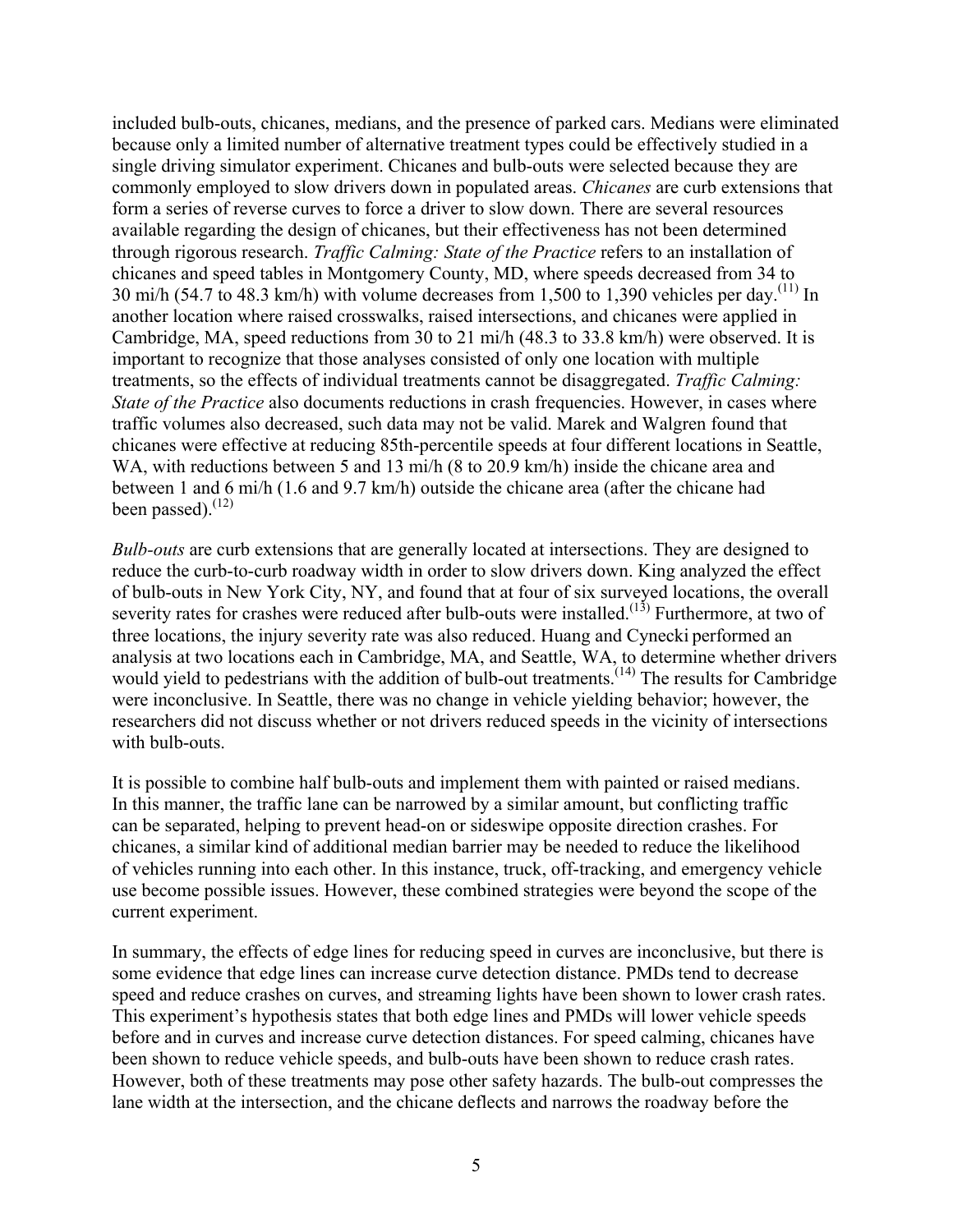intersection. These configurations may slow down the traffic but may introduce other safety problems. For example, when considering the situation of driving through an intersection and encountering through vehicles from the opposite direction and/or turning vehicles coming from the intersecting street, bulb-outs restrict the traffic lanes and may thereby make the intersection less safe. Similarly, when considering driving through a chicane and encountering through vehicles from the opposite direction, the chicane forces tight turning maneuvers in a constricted area and may thereby make the immediate roadway less safe. Despite these safety concerns, the hypothesis states that both chicanes and bulb-outs will reduce vehicle speeds in small towns. However, when one considers the above safety reservations regarding the implementation of chicanes and bulb-outs, this hypothesis needs to be tested by means of field validation. The simulation environment of this experiment could not effectively represent many inherent dangers of implementing such treatments.

# **RESEARCH QUESTIONS**

# **Curves**

The research questions concerning speed and acceleration for curves are as follows:

- How do the different visibility treatments work to slow drivers down?
- What is the order of the four different visibility treatment conditions in terms of their effectiveness in slowing drivers down?
- Is there an overall effect of right versus left curves on driver speed profiles?
- Is there an overall effect of sharp versus less sharp curves on driver speed profiles?
- Is there an overall adaptation effect?
- Do drivers slow down or speed up across the three experimental driving sessions?
- How do the different visibility treatments affect driver acceleration?

The research questions concerning detecting the direction and severity of curves are as follows:

- How well do drivers perform on curve feature detection for the different visibility treatments?
- How do the different treatments affect the distance from which curve direction and severity are detected by drivers?
- What is the order of the four different visibility treatment conditions in terms of their effectiveness in improving curve feature detection distance?
- Does feature detection distance change across the three experimental driving sessions?
- Is there an overall effect of multiple exposures?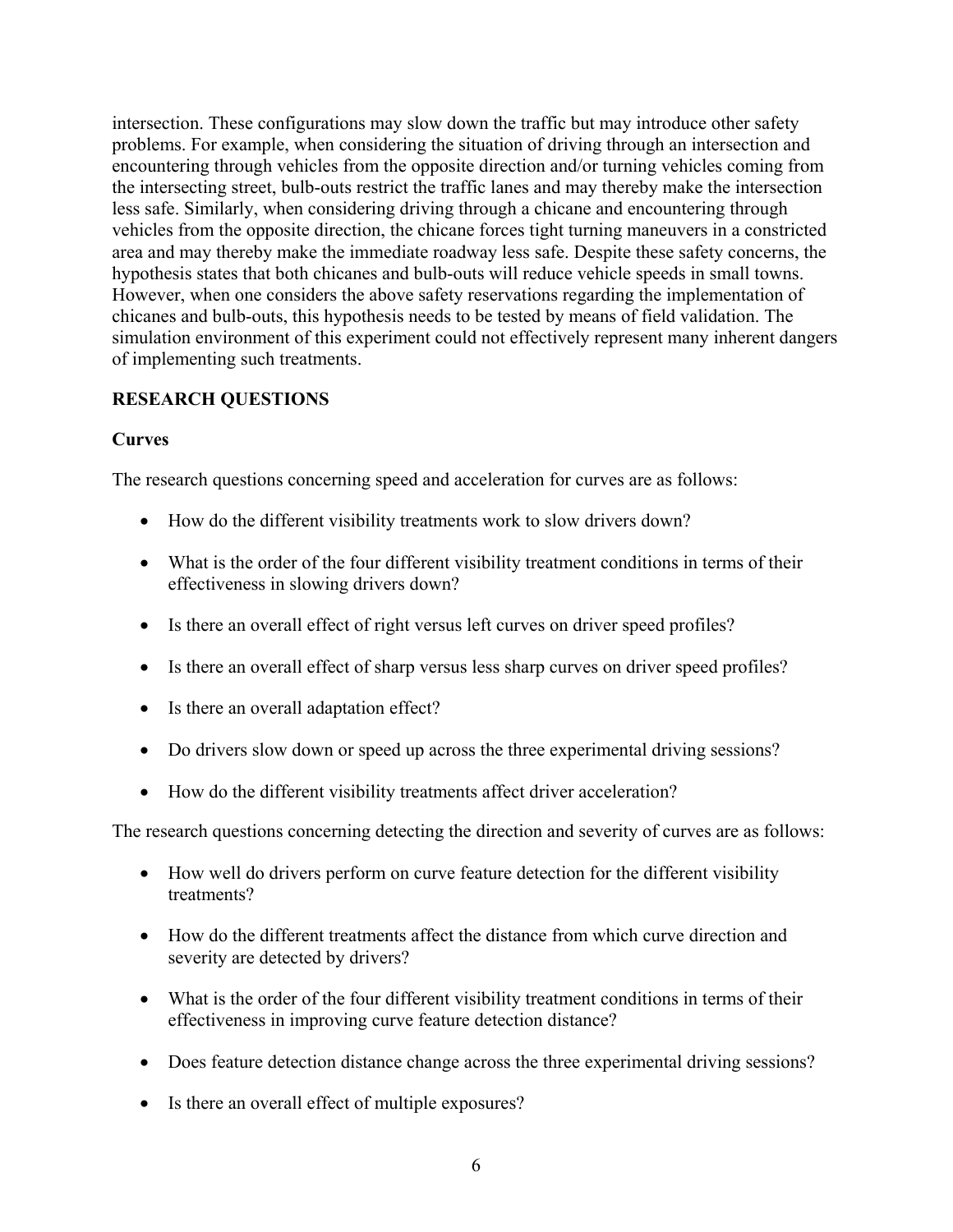- Is learning a factor in interpreting novel visibility treatments?
- What is the effect of providing drivers with information regarding the curve direction and severity cues for the streaming PMDs condition?
- Is there an effect of right versus left curves on feature detection distance?
- Is there an effect of sharp versus less sharp curves on feature detection distance?
- What is the relationship between slowing drivers down and improving direction and severity detection distance on curves across the four treatment conditions?

## **Towns**

The research questions concerning speed and acceleration for towns are as follows:

- How do the different traffic-calming treatments perform to slow drivers down?
- What is the order of the five different traffic-calming treatment conditions in terms of their effectiveness in slowing drivers down?
- Is there an adaptation effect?
- Do drivers slow down or speed up across the three experimental driving sessions?
- How do the different traffic-calming treatments affect driver acceleration?
- Do some of the treatments slow drivers down before reaching the town while others slow the drivers down only inside the town?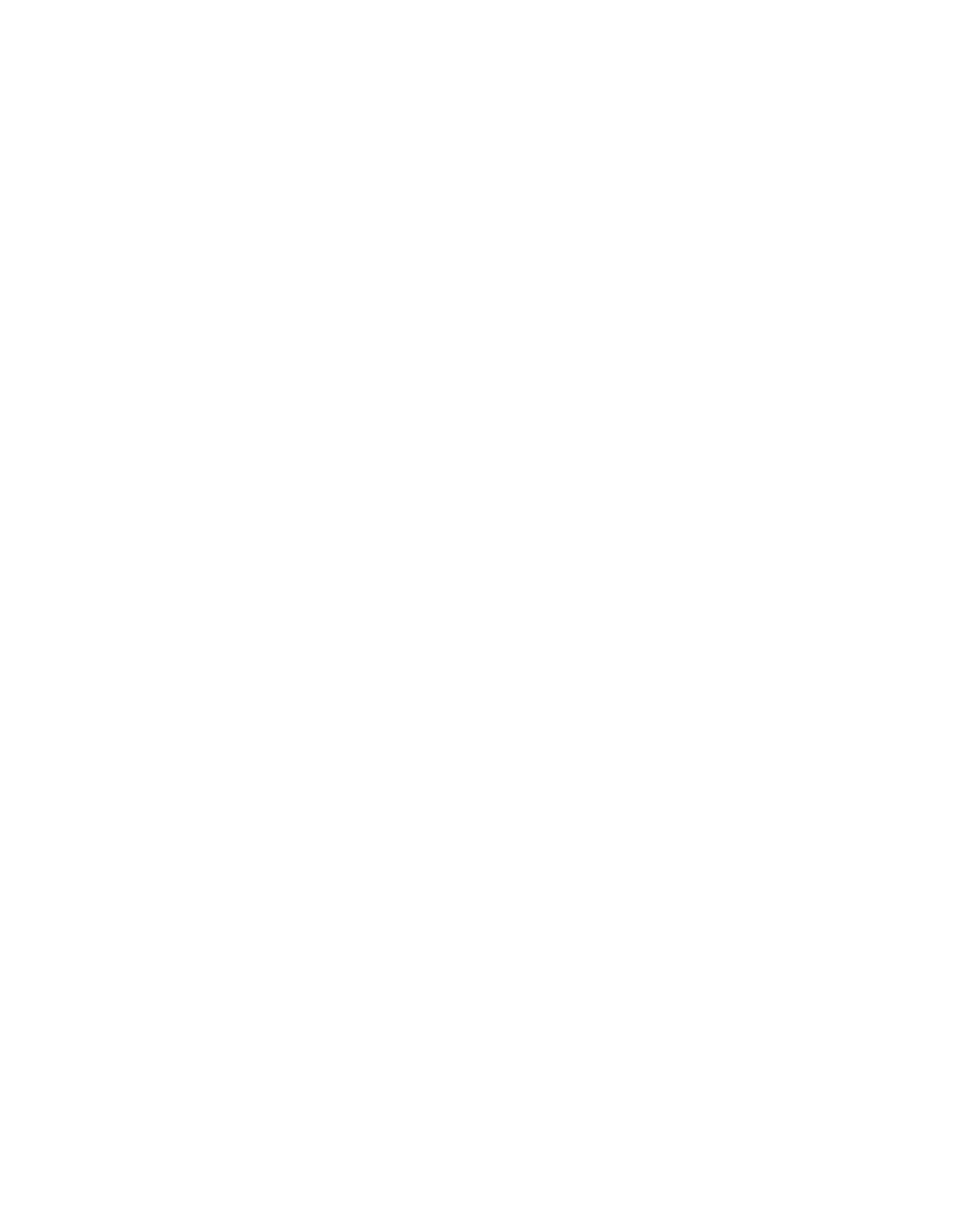### **CHAPTER 2. METHOD**

This experiment investigated visibility enhancements for rural curves and speed-calming treatments for small towns. The curves and towns were combined into a single driving simulator scenario to increase the efficiency of the experiment and reduce boredom for the participants. Consequently, the methodology first describes the elements which were common to both the curves and the towns. It then describes the elements that were specific to either the curves or the towns alone.

## **COMMONALITIES FOR BOTH CURVES AND TOWNS**

#### **Experimental Sessions**

The participants received each treatment condition. The curves or towns were separated by a long tangent segment of roadway, and the approach to each curve or town was regarded as an independent trial. It was assumed that there would be little or no carry-over from one trial to the next. Each drive consisted of 26 trials with 20 curves and 6 towns in a quasi-random order separated by a tangent. These tangent segments were 20, 25, 30, 35, or 40 s in duration (driving at 55 mi/h (88.5 km/h)), presented in a uniform random distribution so that each curve or town appeared at a different distance down the road on any given trial. At the beginning of the tangent preceding a town, the simulated driving condition instantly changed from night to day. At the end of the town, the simulated driving condition instantly changed back to night.

Each participant was tested on two different days. The first day consisted of a familiarization drive, a training drive, a practice drive, and a single test drive. The familiarization and training drives were employed so that the participants were acquainted with the driving simulator and became comfortable with handling the car. The practice drive served as a primer for the first test drive, including only the baseline conditions. On the second day, participants completed three more drives. The first drive on the second day was another practice drive, which served as a refresher from day 1. The participants then completed two test drives like the test drive from the first day. The order of particular curve and town treatments was different for each test drive.

## **Participants**

The participants were licensed drivers between the ages of 18 and 88 (the mean age was 57.6). They were recruited from the FHWA Human Centered Systems participant database, from wordof-mouth, and from newspaper and online advertising in the greater Washington, DC, metropolitan area. Of the 36 participants who completed the experiment, half were under 65 years of age (the range was 18–64 years old with a mean age of 41.7), and half were above 65 years of age (the range was 66–88 years old with a mean age of 73.6). Each age group (younger and older) was evenly distributed between males and females. The distribution of research participant characteristics is shown in table 1. Although the sample of participants was balanced for age and gender, these factors were not analyzed in the experiment. Participants were given a vision screening test to ensure that they met a minimum visual acuity requirement of at least 20/40 in at least one eye (corrected if necessary). Of the 40 research participants who began the experiment, 4 dropped out as a result of simulator sickness.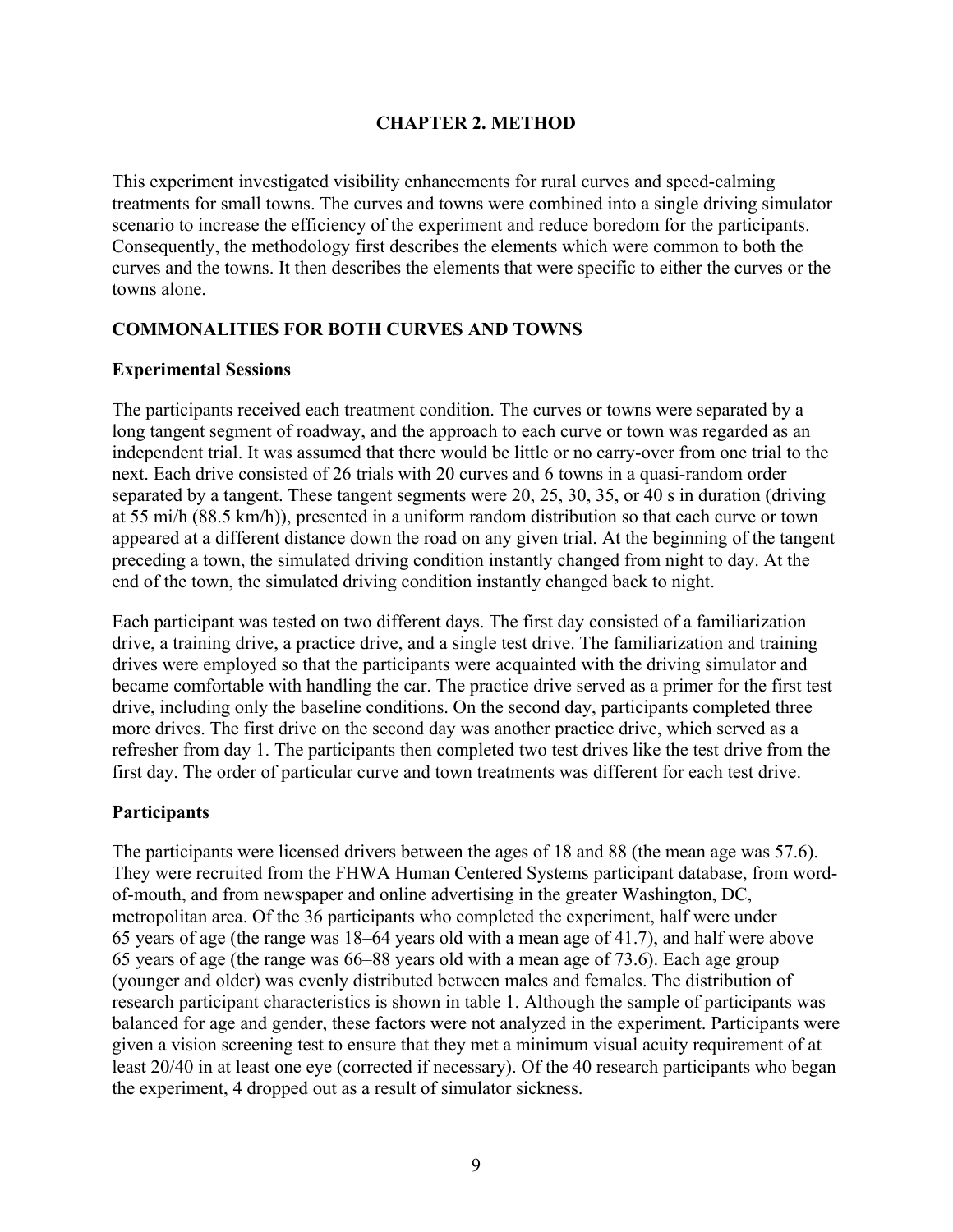| Participant    | Gender | Age    | <b>Age Group</b>  |  |
|----------------|--------|--------|-------------------|--|
| $\mathbf{1}$   | Female | 24     | Younger (18–64)   |  |
| $\overline{2}$ | Female | 45     | Younger (18–64)   |  |
| 3              | Female | 61     | Younger $(18–64)$ |  |
| $\overline{4}$ | Female | 35     | Younger $(18–64)$ |  |
| 5              | Female | 54     | Younger $(18–64)$ |  |
| 6              | Female | 52     | Younger (18-64)   |  |
| $\overline{7}$ | Female | 20     | Younger (18–64)   |  |
| $\overline{8}$ | Female | 47     | Younger (18-64)   |  |
| 9              | Female | 59     | Younger $(18-64)$ |  |
| 10             | Female | 68     | Older (65-88)     |  |
| 11             | Female | 73     | Older (65–88)     |  |
| 12             | Female | 71     | Older (65–88)     |  |
| 13             | Female | 81     | Older (65-88)     |  |
| 14             | Female | 70     | Older (65-88)     |  |
| 15             | Female | 74     | Older (65–88)     |  |
| 16             | Female | 79     | Older (65–88)     |  |
| 17             | Female | 67     | Older (65–88)     |  |
| 18             | Female | $78\,$ | Older (65–88)     |  |
| 19             | Male   | 46     | Younger (18-64)   |  |
| 20             | Male   | 23     | Younger (18-64)   |  |
| 21             | Male   | 64     | Younger (18–64)   |  |
| 22             | Male   | 18     | Younger (18–64)   |  |
| 23             | Male   | 50     | Younger (18-64)   |  |
| 24             | Male   | 54     | Younger (18–64)   |  |
| 25             | Male   | 26     | Younger (18–64)   |  |
| 26             | Male   | 26     | Younger (18-64)   |  |
| 27             | Male   | 46     | Younger (18-64)   |  |
| 28             | Male   | 66     | Older (65-88)     |  |
| 29             | Male   | 69     | Older (65–88)     |  |
| 30             | Male   | 75     | Older (65–88)     |  |
| 31             | Male   | 71     | Older (65–88)     |  |
| 32             | Male   | 71     | Older (65–88)     |  |
| 33             | Male   | 78     | Older (65–88)     |  |
| 34             | Male   | 68     | Older (65–88)     |  |
| 35             | Male   | 88     | Older (65–88)     |  |
| 36             | Male   | 77     | Older (65–88)     |  |

**Table 1. Distribution of research participant characteristics.** 

#### **Driving Simulator**

The FHWA HDS is a relatively high-fidelity research simulator. Simulator components include a 1998 Saturn SL1 automobile cab and chassis, five projectors, and a cylindrical projector screen. Each projector has a resolution of 2,048 pixels horizontally and 1,536 pixels vertically. The image on the screen wraps 240 degrees around the forward view. Measured horizontally,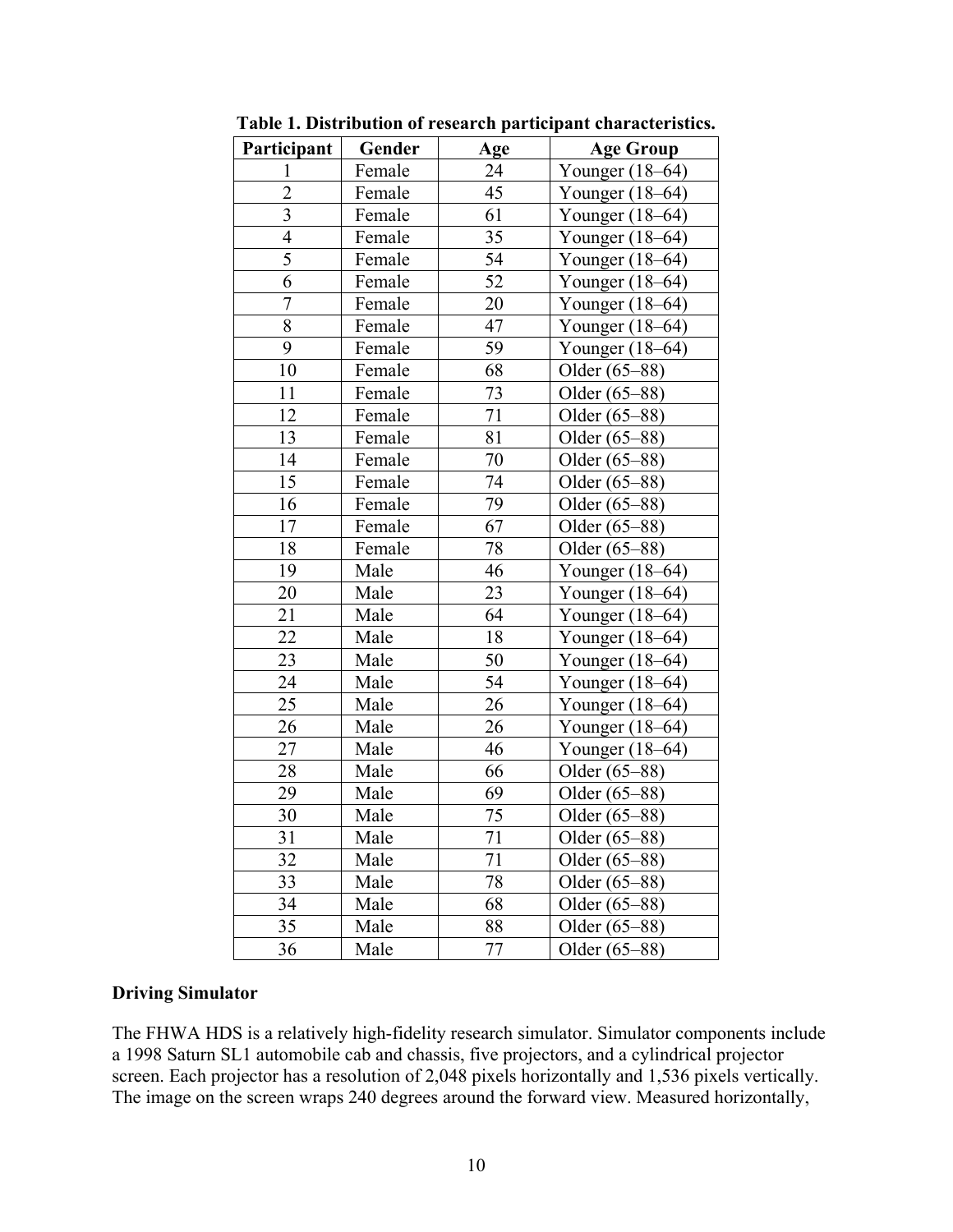the projection screen is 9 ft (2.7 m) from the driver's eye point. Under the vehicle chassis, there is a 3 degree-of-freedom motion system which is capable of moving the vehicle approximately  $\pm 12$  degrees in pitch and roll and  $\pm 4$  inches (10.2 cm) in heave. A sound system provides engine, wind, tire, and other environmental sounds. Rear view mirrors are simulated using 4.8-inch (12-cm)-high by 7.8-inch (19.7-cm)-wide color liquid crystal displays that have a resolution of 800 pixels horizontally and 480 pixels vertically. A picture of the FHWA HDS is shown in figure 1.



**Figure 1. Photo. FHWA HDS.** 

The vehicle dynamics model is calibrated to approximate the characteristics of a small passenger sedan, and data capture is synchronized to the frame rate of the graphics cards (mean rate = 100 frames per second). Data recorded from the vehicle dynamics model includes speed, longitudinal acceleration, lateral acceleration, throttle position, brake force, vehicle position, and heading. A description of the basic simulator system architecture may be found in *Advanced Rendering Cluster for Highway Experimental Research*.<sup>(15)</sup> Only speed and longitudinal acceleration were analyzed in this experiment. The HDS has an infrared camera system to monitor the research participants' faces for signs of possible simulator sickness. There is also an intercom system so that the experimenter can maintain verbal communication with the research participants at all times.

## **Common Procedures**

## *Day 1*

Upon arrival, participants read and signed an informed consent form. They were then given a vision screening and a verbally administered health screener. The participants were led to the driving simulator where they were asked to complete a Simulator Sickness Questionnaire (SSQ) and were given a test of postural stability by means of sway magnetometry.<sup>(16,17)</sup> The same SSQ and postural stability tests were administered after each test drive in the simulator.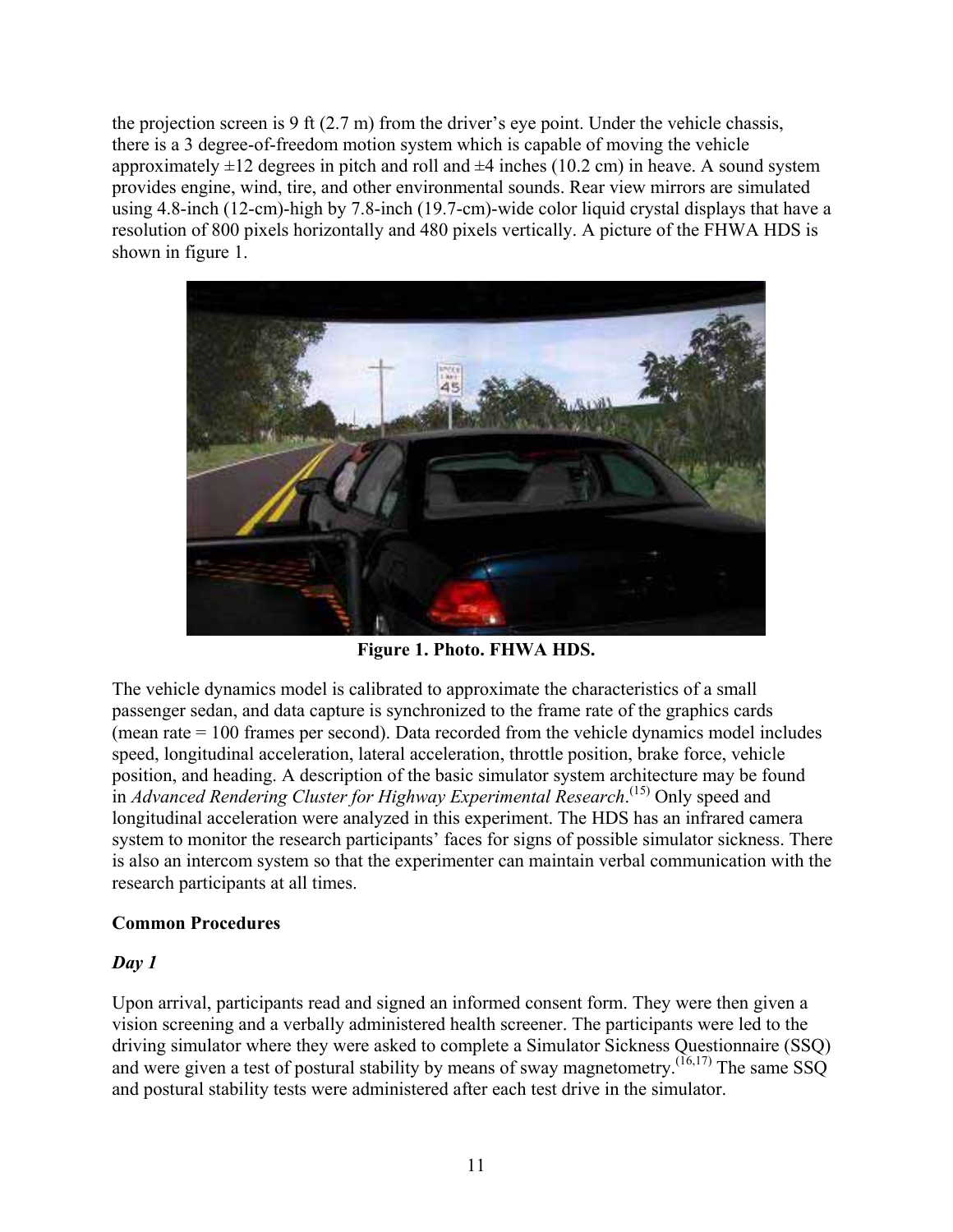Participants were given instructions to read before each driving session. Then, the experimenter reiterated important information and answered questions. Day 1 began with a familiarization drive. This session lasted approximately 3 minutes or until the participants felt comfortable handling the simulator. The participants then took a 5-minute break and completed another SSQ. The next session was curve training where participants drove a series of eight horizontal curves which gradually increased in severity. This session lasted approximately 5 minutes or until the participants felt comfortable negotiating the curves. A 5-minute break and SSQ followed.

Participants progressed to the practice session, which consisted exclusively of the baseline conditions for both the curves and towns. They negotiated eight curves and three towns in this scenario. Participants were instructed to maintain a speed of 55 mi/h (88.5 km/h) on the tangents; however, they could slow to any speed for the curves and towns. They were asked to drive through the curves and towns as they normally would in the real world, to obey the law, and to observe posted speed limits. This practice drive lasted approximately 12 minutes. Upon completion, participants were given a 5-minute break. The first experimental test drive was conducted similarly to the practice drive, and the ordering of conditions in the test drive was randomly assigned before participants arrived. This first test drive lasted approximately 20 minutes.

# *Day 2*

Participants returned for their second day within a week of their first day. They were asked to complete another baseline SSQ and postural stability test. Participants were given instructions to read before each drive just as on the first day. The experimenter reiterated important information and answered any questions. The first drive, which lasted approximately 12 minutes, was the same as the practice drive from day 1 and served as a refresher for the participants. Upon completion, participants were given a 5-minute break and read the instructions for the next experimental test drive.

Day 2 continued with two experimental test drives, which were the same as the test drive from the first day except that conditions were in a different random order for each drive. The first test drive lasted approximately 20 minutes. Following this test drive, participants were given a short break. They were then given the instructions for the final test drive, including a brief explanation of the meaning of the streaming light patterns. Participants then drove one final test drive in the same manner as the previous test drive. Upon completion of the final test drive, participants were given a final questionnaire, debriefed, and paid for their participation.

## **CURVES**

## **Simulated Safety Improvements for Curves**

All curves and their preceding tangents consisted of two-lane rural roadways driven at night with no fixed roadway lighting. There was no traffic on the roadway in either direction. Although traffic could have been simulated, the glare from oncoming headlights was more difficult to simulate; therefore, it was decided to employ basic driving conditions without any traffic and to depend upon possible future studies to add the complexities of traffic and glare.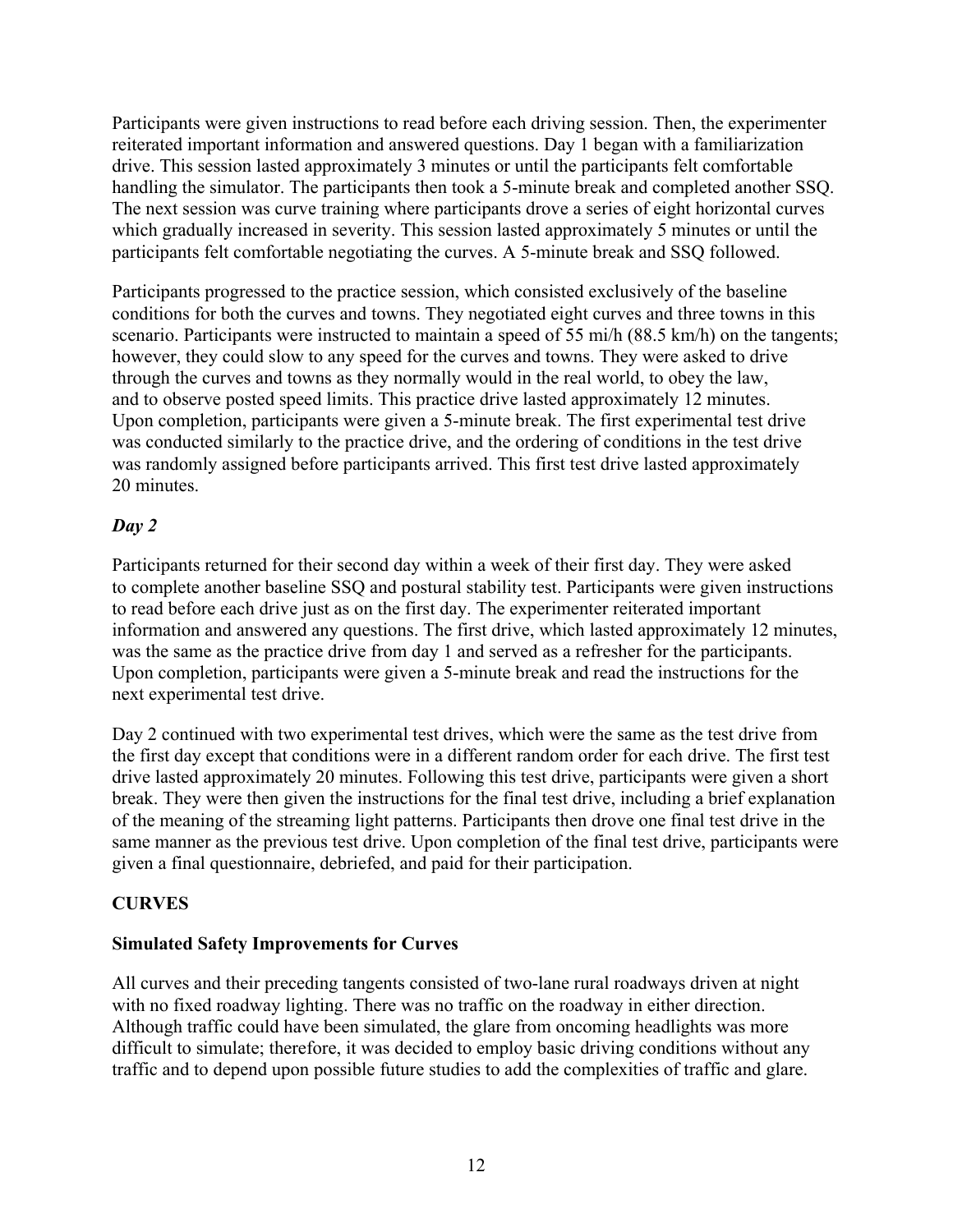Table 2 shows the curve roadway characteristics. The rural tangent and curve roadway segments had lane widths of 11 ft (3.4 m) with 3-ft (0.9-m) paved shoulders on either side. The radius of curvature was either 100 ft (30.5 m) for the sharp curves or 300 ft (91.4 m) for the less sharp curves. The deflection angle was 60 degrees for both types of curves. Both types of curves were quite sharp, and drivers needed to slow down to negotiate either type. Such curves would have posted advisory speeds of 20 or 30 mi/h (32.2 or 48.3 km/h), respectively, but no speed postings were present. The term *gentle* was used to distinguish the less sharp curves for the research participants. There were an equal number of right-hand and left-hand curves. There was no superelevation on any of the curves. While the simulator could reproduce the effects of superelevation to some degree, the reproduction of these effects was only partial and uncertain; therefore, it was decided not to employ any. The rural scenery on either side of the curves and their approaching tangents consisted of open farmland, stretches of trees, and occasional farm houses or barns. Only a small portion of this scenery was visible to the participants due to the nighttime driving environment. There were no curve warning signs preceding the curves. Advance warning signs were purposely not employed so as to measure the effects of the pavement markings and the PMDs themselves to enhance driver detection of curves ahead. At the beginning of half of the tangent sections following a town, there was a speed limit sign indicating 55 mi/h (88.5 km/h).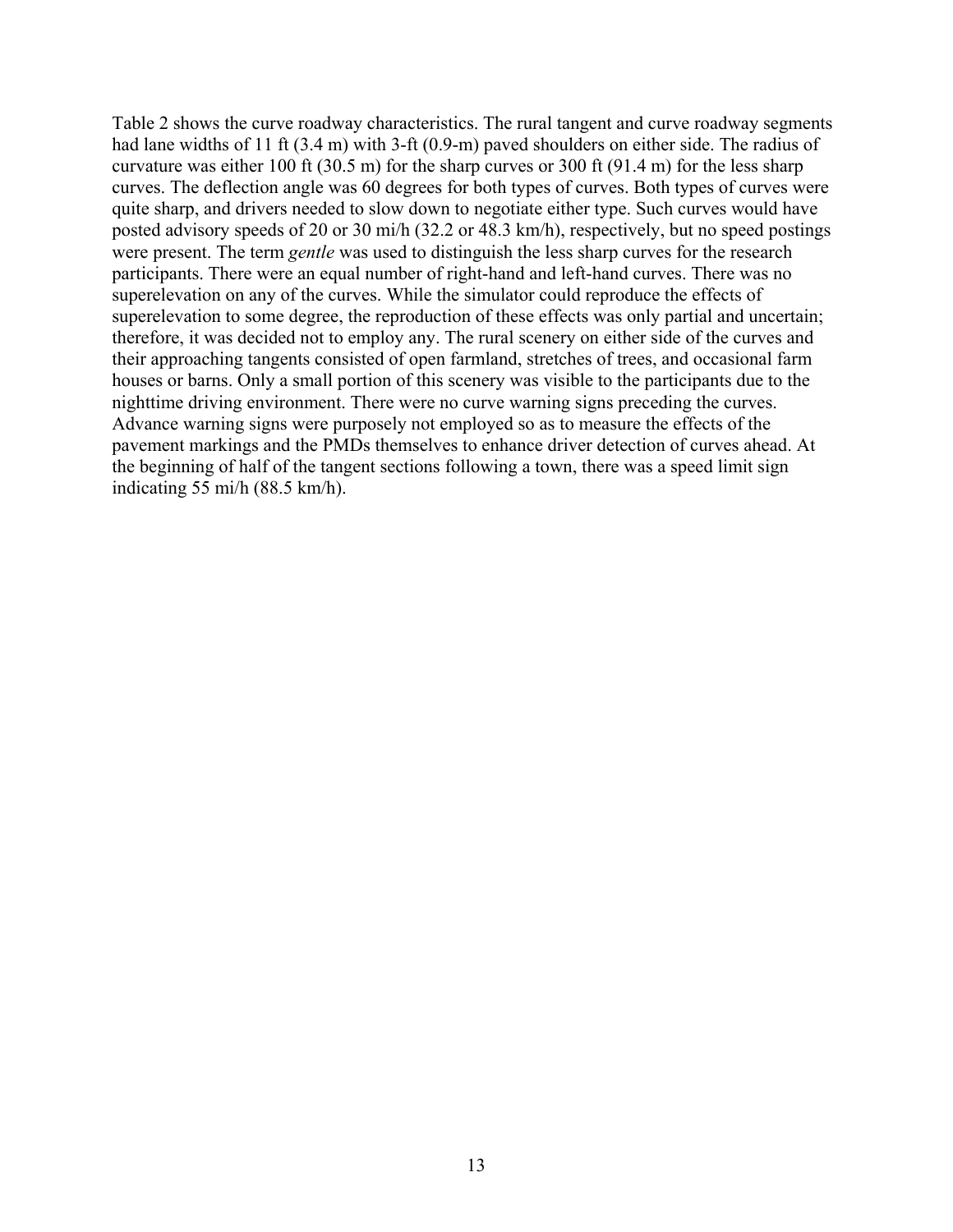| Curve            | <b>Direction</b> | Lane<br>Width<br>(f <sup>t</sup> ) | <b>Shoulder</b><br>Width<br>(f <sup>t</sup> ) | <b>Radius</b><br>(f <sup>t</sup> ) | <b>Deflection</b><br>Angle<br>(degrees) | <b>Typical Posted</b><br><b>Advisory Speed</b><br>in Real World<br>(mi/h) |
|------------------|------------------|------------------------------------|-----------------------------------------------|------------------------------------|-----------------------------------------|---------------------------------------------------------------------------|
|                  | Left             | 11                                 | 3                                             | 100                                | 60                                      | 20                                                                        |
| $\overline{2}$   | Left             | 11                                 | 3                                             | 100                                | 60                                      | 20                                                                        |
| 3                | Left             | 11                                 | $\overline{3}$                                | 100                                | 60                                      | 20                                                                        |
| 4                | Left             | 11                                 | 3                                             | 100                                | 60                                      | 20                                                                        |
| 5                | Left             | 11                                 | $\overline{\mathbf{3}}$                       | 100                                | 60                                      | 20                                                                        |
| 6                | Right            | 11                                 | 3                                             | 100                                | 60                                      | 20                                                                        |
| $\overline{7}$   | Right            | 11                                 | 3                                             | 100                                | 60                                      | 20                                                                        |
| 8                | Right            | 11                                 | 3                                             | 100                                | 60                                      | 20                                                                        |
| 9                | Right            | 11                                 | $\overline{\mathbf{3}}$                       | 100                                | 60                                      | 20                                                                        |
| 10               | Right            | 11                                 | $\overline{\mathbf{3}}$                       | 100                                | 60                                      | 20                                                                        |
| 11               | Left             | 11                                 | 3                                             | 300                                | 60                                      | 30                                                                        |
| 12               | Left             | 11                                 | 3                                             | 300                                | 60                                      | 30                                                                        |
| 13               | Left             | 11                                 | 3                                             | 300                                | 60                                      | 30                                                                        |
| 14               | Left             | 11                                 | $\overline{3}$                                | 300                                | 60                                      | 30                                                                        |
| 15               | Left             | 11                                 | $\overline{3}$                                | 300                                | 60                                      | 30                                                                        |
| 16               | Right            | 11                                 | 3                                             | 300                                | 60                                      | 30                                                                        |
| 17               | Right            | 11                                 | 3                                             | 300                                | 60                                      | 30                                                                        |
| 18               | Right            | 11                                 | 3                                             | 300                                | 60                                      | 30                                                                        |
| 19               | Right            | 11                                 | $\overline{3}$                                | 300                                | 60                                      | 30                                                                        |
| 20<br>$1 \alpha$ | Right<br>0.205   | 11                                 | 3                                             | 300                                | 60                                      | 30                                                                        |

**Table 2. Curve roadway characteristics.** 

1 ft =  $0.305$  m

 $1 \text{ mi} = 1.61 \text{ km}$ 

For the curves, the baseline condition consisted of standard 4-inch (101.6-mm)-wide double yellow centerlines on the roadway, both on the preceding tangent and on the curve itself (see figure 2). In the case of the curves, the first low-cost safety improvement beyond the centerlines was the addition of conventional 4-inch (101.6-mm) white edge lines to both sides of the roadway both on the preceding tangent as well as on the curve (see figure 3).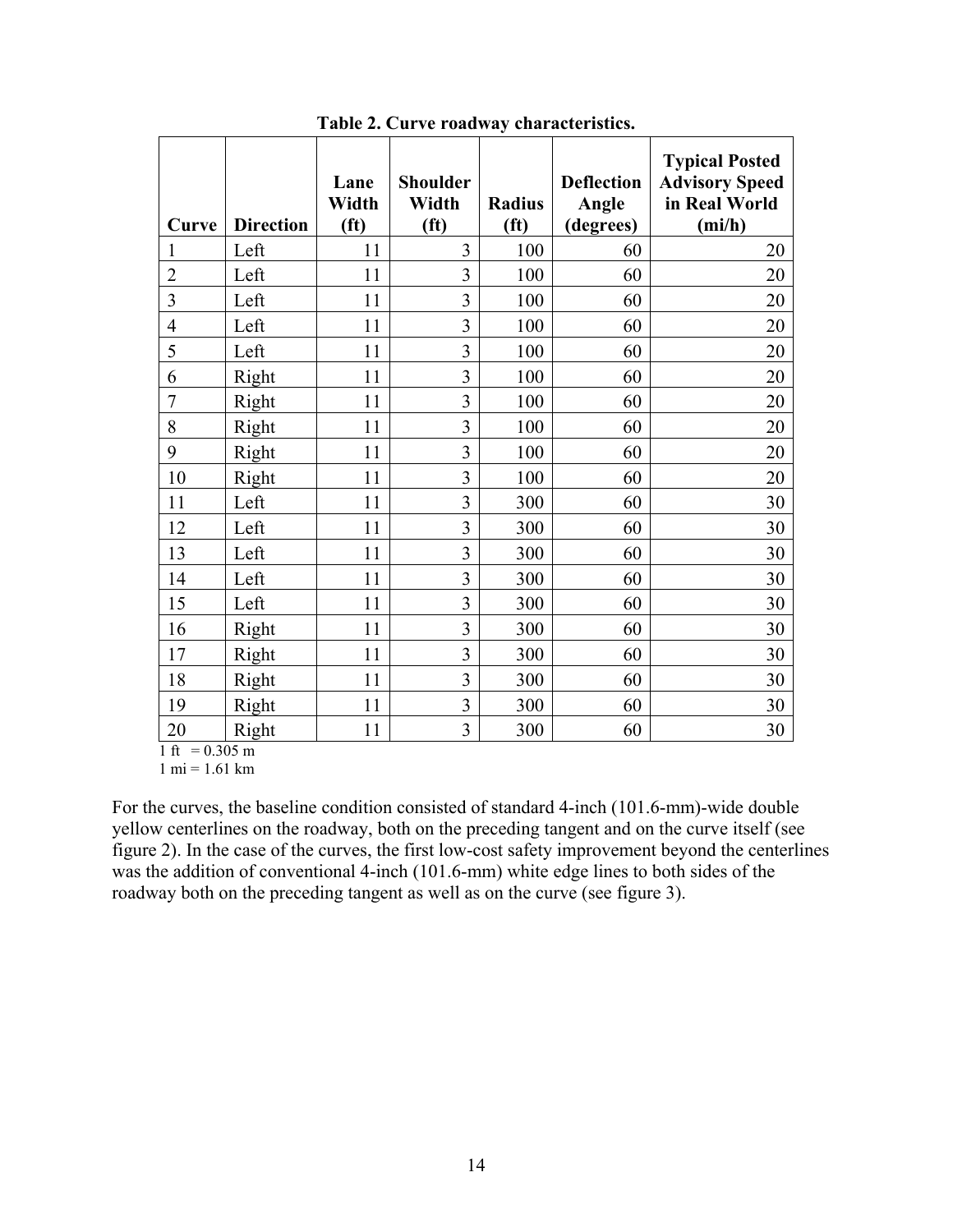

**Figure 2. Screenshot. Curve baseline condition.** 



**Figure 3. Screenshot. Edge lines condition.** 

All figures (except figure 1) depicting driving scenes represent simulator screen captures that were taken from a higher angle than the driver's eye level in order to better display the features of the treatments. For the nighttime curve scenes, this elevated vantage point also resulted in an unrealistically elevated headlight angle relative to the roadway. Thus, for the curve scenes, the illumination, shading, and reflection patterns differed somewhat from those in the actual simulator scenes viewed by the research participants.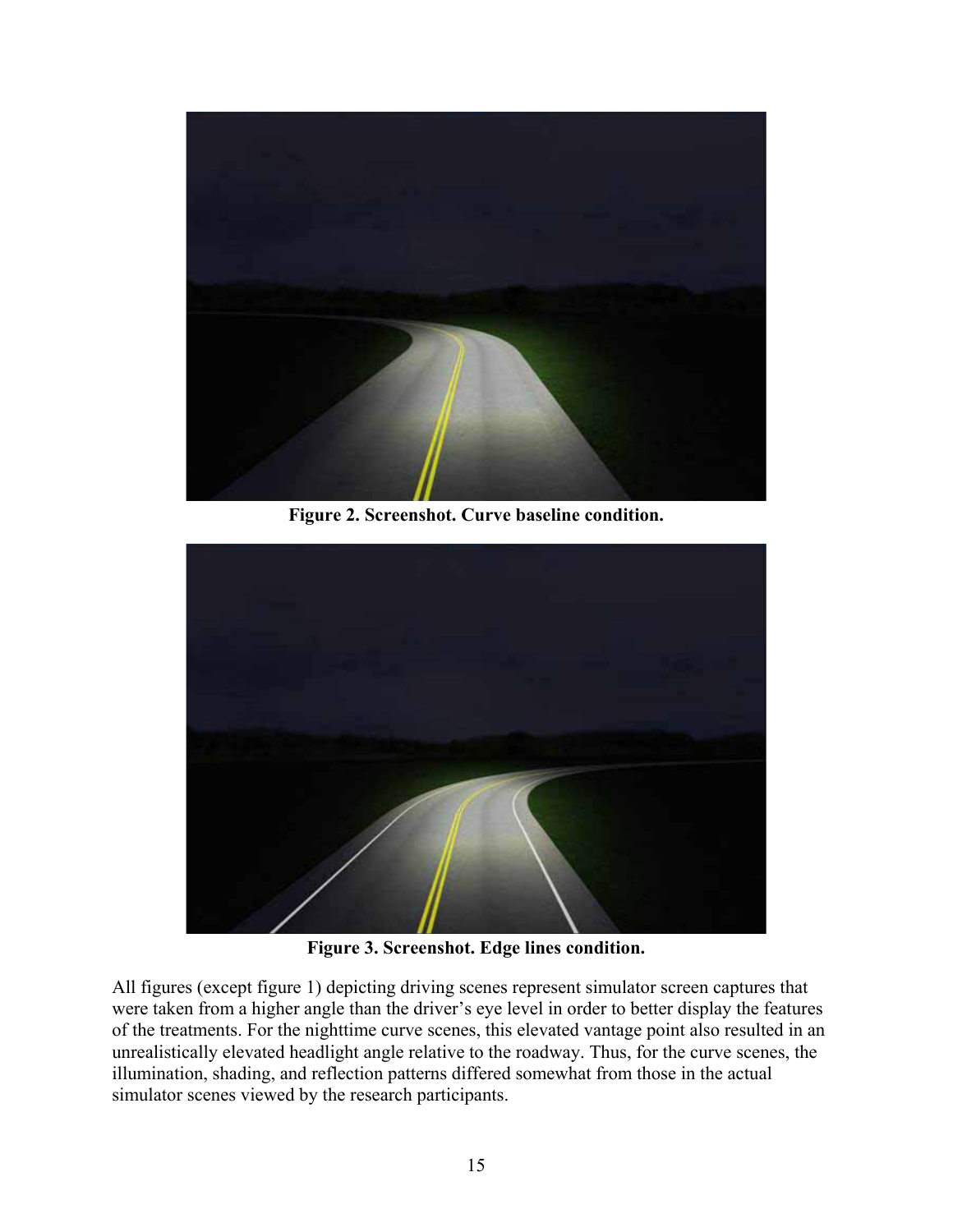The next levels of improvement involved the application of various configurations of reflectorized PMDs in addition to the 4-inch (101.6-mm) edge lines and centerlines. The first PMD configuration was the standard installation of delineators on the far side of each curve, which is one of the options indicated in the *Manual of Uniform Traffic Control Devices (MUTCD)*. (18) This single side PMD condition is shown in figure 4. The second PMD configuration provided PMDs on both sides of the roadway (not a currently adopted *MUTCD* option). This PMD condition is shown in figure 5. For both of these configurations, the reflectorized delineators were spaced according to the formula given in *MUTCD*, and both centerlines and edge lines were present. Thus, up to this point, all curve treatments were additive. From the baseline condition, the first treatment added was edge lines, followed by PMDs on the far side of the curve, and then PMDs on the both sides of the curve.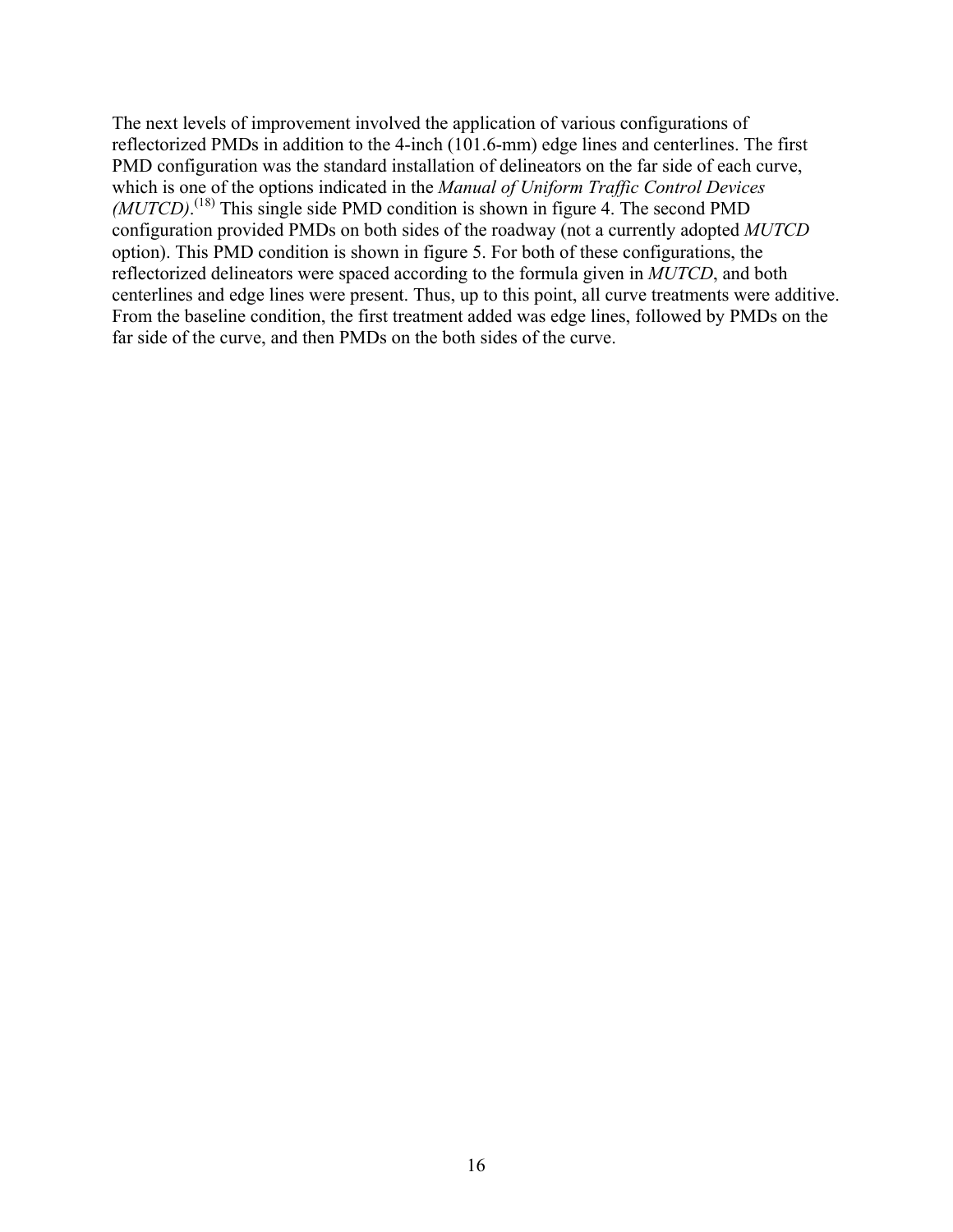

**Figure 4. Screenshot. Single side PMDs condition.** 



**Figure 5. Screenshot. Both sides PMDs condition.** 

The third configuration employed similarly spaced PMDs with simulated LED lamps at the top of each post (above the standard reflector panel; see figure 6). These enhanced delineators were located on the far side of each curve. The LED lamps were programmed to create a repetitive streaming light pattern moving in the direction of the road curvature. The LED lights streamed faster for sharp curves and slower for gentle curves. The repetition rate of the streaming light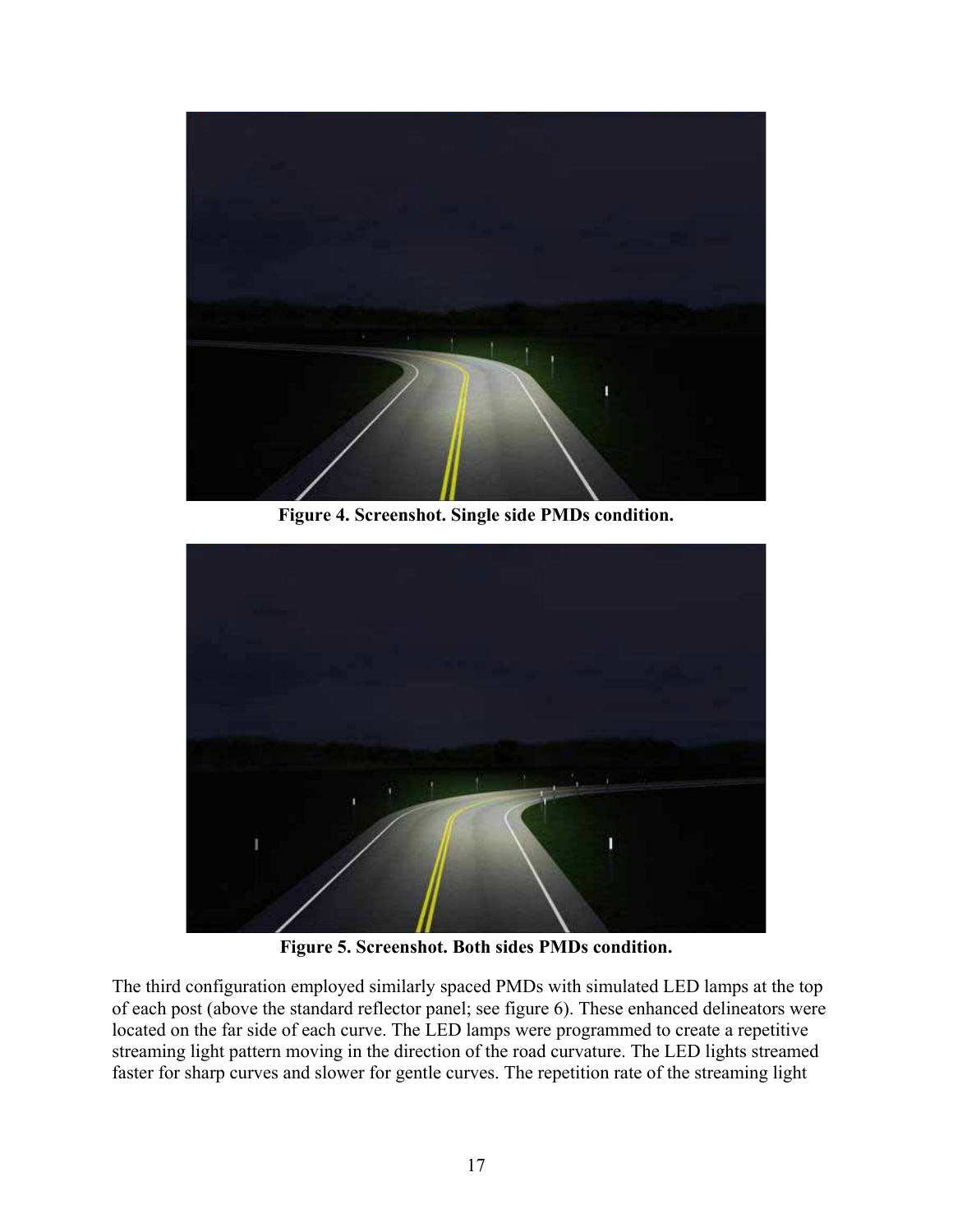patterns was 3 Hz for sharp curves and 1 Hz for gentle curves. Thus, the LED-enhanced delineators provided information on both the direction and the severity of approaching curves.

In the streaming PMD condition displayed in figure 6, edge lines were also present. The streaming nature of the stimulus could not be conveyed in the static simulator screen capture. In the simulator, the lights were briefly illuminated (for approximately 250 ms) in a sequential manner to create a moving pattern which would traverse the scene from the lower right to the middle left at different rates depending upon the severity of the curve. Such a streaming light technology for rural two-lane curves is not yet mature, but it has some precedent in other countries where it has been applied to curves on limited access roads using only a directional cue.<sup> $(10)$ </sup> In the current experiment, the streaming lights were operating continuously. They were not activated by the approaching vehicle by means of detecting its headlights, noise, or motion, although such activation might be appropriate for implementation on rural two-lane roads at night.



**Figure 6. Screenshot. Streaming PMDs condition.** 

These five conditions (four treatments plus the baseline) were paired with four combinations of roadway geometry: right curves, left curves, sharp curves (100-ft (30.5-m) radius), and gentle curves (300-ft (91.4-m) radius). This made for a total of 20 unique curve segments in the experiment. All experimental drives contained each of these 20 curves in a different order. The luminance of the curve treatments, the roadway, and the background scene were measured in the simulator by means of a photometer with a 6-minute spot. Measurements were taken at different simulated scene distances relative to the driver's eye point, but the distance most illuminated by the vehicle headlights in the simulation was taken as the most relevant. This position was 82 ft (25 m) ahead of the driver's eye point. This position would be roughly equivalent to the center of the illuminated circle ahead of the vehicle in figure 6. Table 3 shows the luminance measurements made at that location. At simulated distances greater than 82 ft (25 m), the stimulus luminance was often below the sensitivity range of the photometer.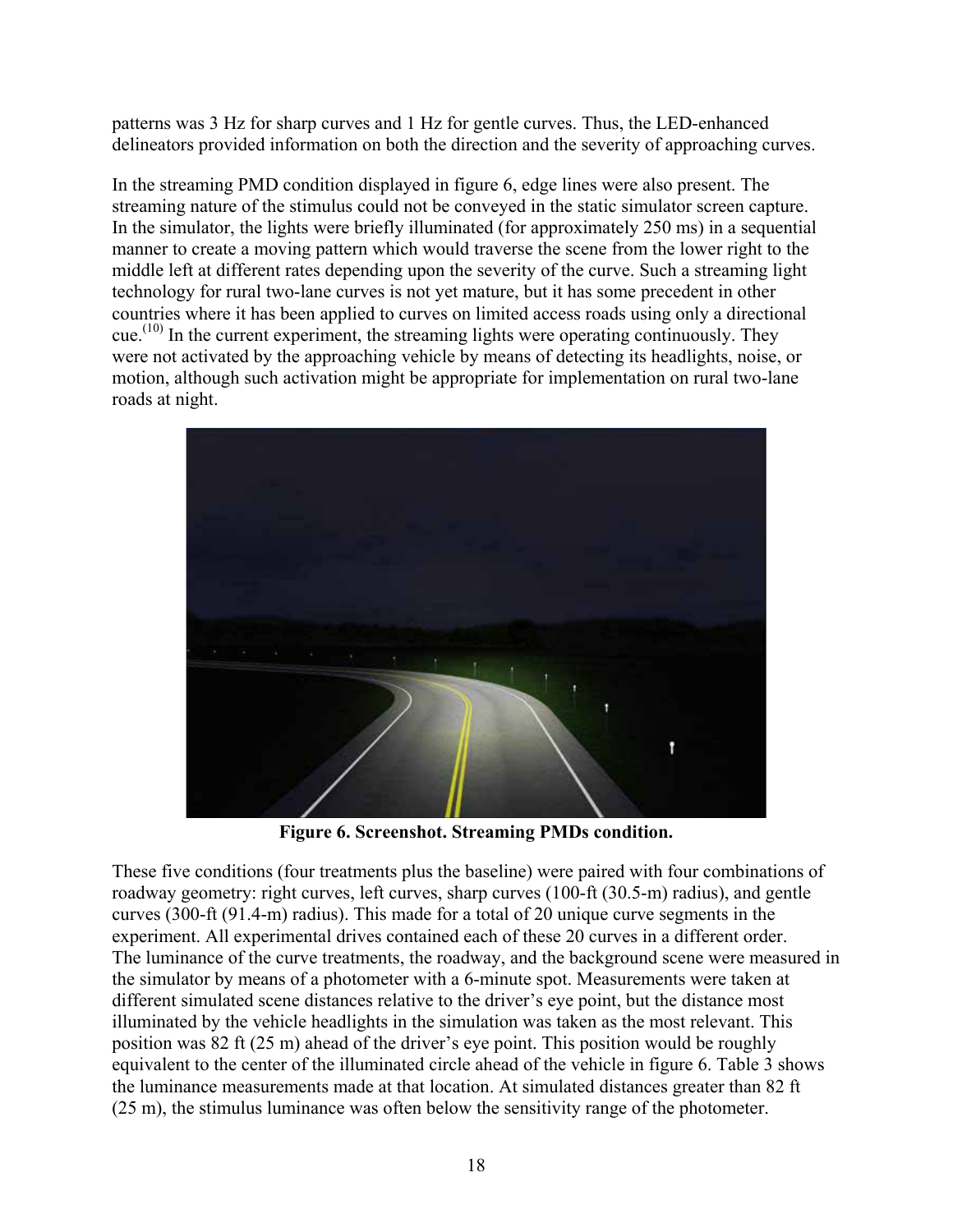| <b>Scene Element</b>                                     | Luminance,<br>$\text{cd/m}^2$ |
|----------------------------------------------------------|-------------------------------|
| Centerline                                               | 5.4                           |
| Right edge line                                          | 3.7                           |
| Left edge line                                           | 1.7                           |
| Right reflectorized PMD                                  | 8.0                           |
| Left reflectorized PMD                                   | 7.7                           |
| Streaming LED-enhanced PMD (on cycle)                    | 9.3                           |
| Right-lane asphalt                                       | 2.6                           |
| Left-lane asphalt                                        |                               |
| $1 \quad 11 \quad 2 \quad \alpha \quad 221 \quad \alpha$ |                               |

|  | Table 3. Luminance of nighttime visual stimuli. |  |
|--|-------------------------------------------------|--|
|  |                                                 |  |

 $1$  cd/m<sup>2</sup> = 0.2919 fl

#### **Procedures Specific to Curves**

#### *Day 1*

Participants were instructed to verbally indicate the direction and severity of each approaching curve as soon as they were confident that they could identify the particular roadway feature. They said "right" or "left" when they could predict the direction of the curve ahead followed by "sharp" or "gentle" when they could predict its severity. The only other word that they were allowed to say was "wrong" if they needed to correct the previous response. The task required participants to use whatever information was available to them to predict the direction and severity of the curves as far ahead of the curve as possible.

The output of a separate microphone was recorded by the simulator software system to recognize the onset of verbal responses made by the research participant. The voice onset times for the responses "right," "left," "sharp," and "gentle" were captured, and the distance from this voice onset to the point of curvature (PC) of the curve ahead was computed. This automated system provided feature recognition distances for the curve stimuli. The experimenter recorded the correctness of each verbal response by means of a keypad entry.

## *Day 2*

Day 2 consisted of a refresher practice drive and two test drives. Following the first test drive, participants were given a short break. They were then given a one-page questionnaire to ascertain how well the participants learned the meaning of the streaming lights on their own. Next, the participants were given the instructions for the final test drive. Included at the end of these instructions was a brief explanation of the streaming light patterns and how these patterns indicated both the direction and the severity of the upcoming curve.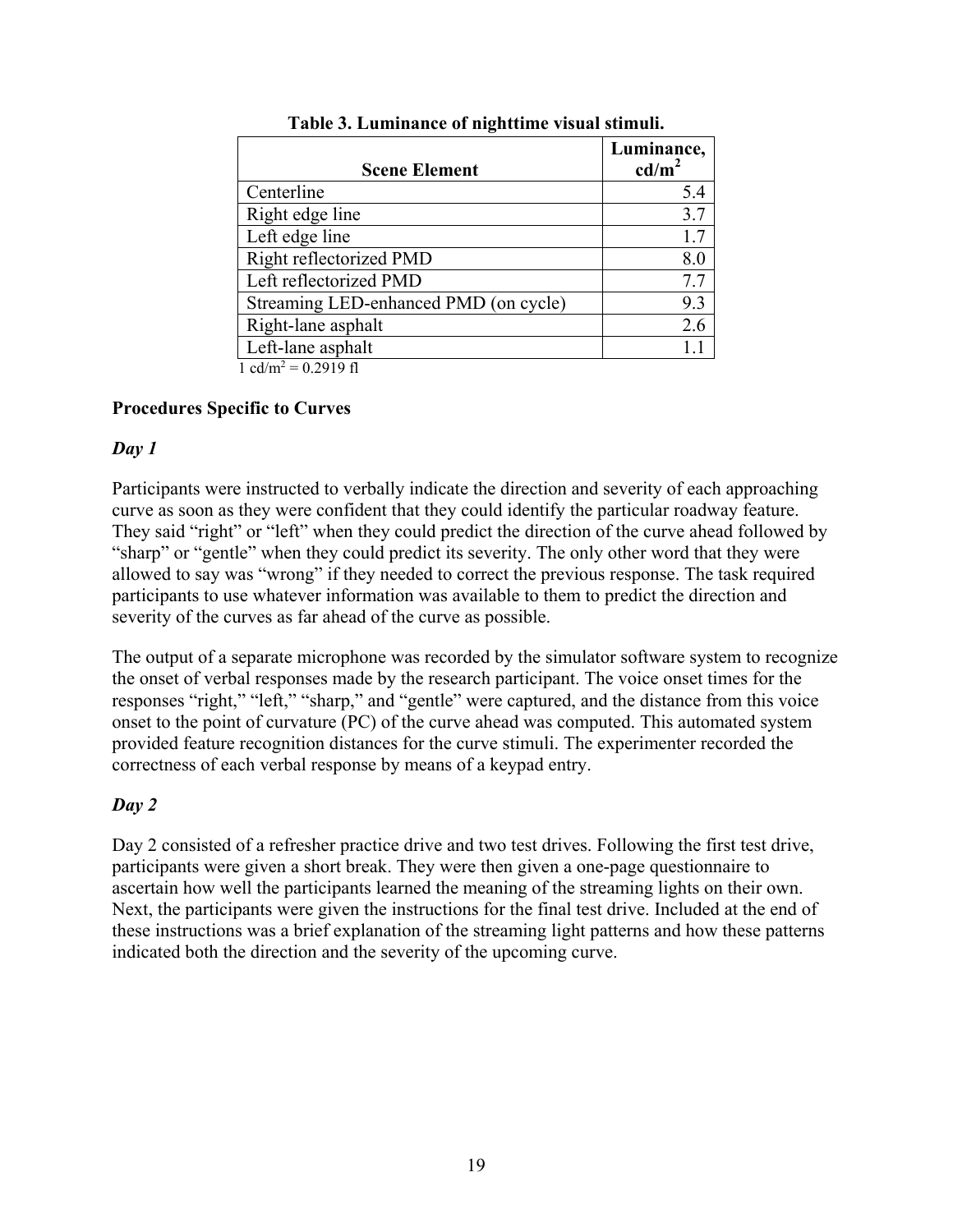### **TOWNS**

#### **Simulated Safety Improvements for Towns**

For the town portion of the experiment, a single small town was simulated, and it was approached an equal number of times from each direction. The town was always presented in simulated daylight and consisted of a main two-lane roadway with marked parking spaces on each side. The town was about 1.5 blocks long with an intersection at each end of a straight central block, which was 250 ft (76.2 m) long. Single-story and two-story commercial and residential buildings lined both sides of the central block and extended 50 ft (15.2 m) on either side of the intersections at the entrance and exit of the town. Thus, each town segment was about 450 ft (137 m) long and was preceded and followed by a long rural tangent. There was no traffic on the roadway in either direction. There were sidewalks along each side of the main road within the town limits, painted crosswalks, access ramps at all intersections, and typical traffic signs for a small town. There were no pedestrians in the town. Also, the towns had no speed limit signs either before or in the town, but half of the time, there were 55 mi/h (88.5 km/h) speed limit signs on the town exits to remind the participants to accelerate to 55 mi/h (88.5 km/h) in the long tangent ahead. Table 4 shows the town roadway characteristics. Although speed limit signs were only on half of the town exits, the instructions to the research participants were to maintain a 55-mi/h (88.5-km/h) speed in all long tangent roadway sections.

| <b>Town</b> | <b>Low-Cost Treatment</b> | Lane<br>Width<br>(ft) | Parking<br>Lane<br>(ft) | <b>Sidewalk</b><br>(ft) | <b>Town Exit</b><br><b>Speed</b><br>Limit<br>(mi/h) |
|-------------|---------------------------|-----------------------|-------------------------|-------------------------|-----------------------------------------------------|
|             | None (baseline)           | 11                    | 8                       |                         | 55                                                  |
| 2           | Parked cars               | 11                    | 8                       |                         | 55                                                  |
| 3           | Curb and gutter bulb-outs | 11                    | 8                       |                         | 55                                                  |
|             | Painted bulb-outs         | 11                    | 8                       |                         | 55                                                  |
|             | Curb and gutter chicanes  | 11                    | 8                       |                         | 55                                                  |
| 6           | Painted chicanes          |                       |                         |                         | 55                                                  |

**Table 4. Town roadway characteristics.** 

 $1 \text{ ft} = 0.305 \text{ m}$ 

 $1 \text{ mi} = 1.61 \text{ km}$ 

For the towns, the baseline condition consisted of standard 4-inch (101.6-mm)-wide double yellow centerlines on the roadway, both on the preceding tangent and in the town itself. This baseline condition is shown in figure 7. As was the case for the figures depicting the curve stimuli, an elevated vantage point was employed in figure 7 and in all of the subsequent figures depicting town stimuli. This elevated vantage point is higher than the one employed to portray the curves to reveal the more complicated roadway geometry associated with the town stimuli. The baseline condition had no cars parked in any of the marked parking spaces. By way of contrast, an additional condition was investigated with cars parked in most of the marked parking spaces on both sides of the main road. The parked cars condition is shown in figure 8. The first low-cost safety improvement for the towns, beyond the centerlines, was the addition of bulb-outs at all intersections in the town. These bulb-outs were simulated as curb and gutter modifications.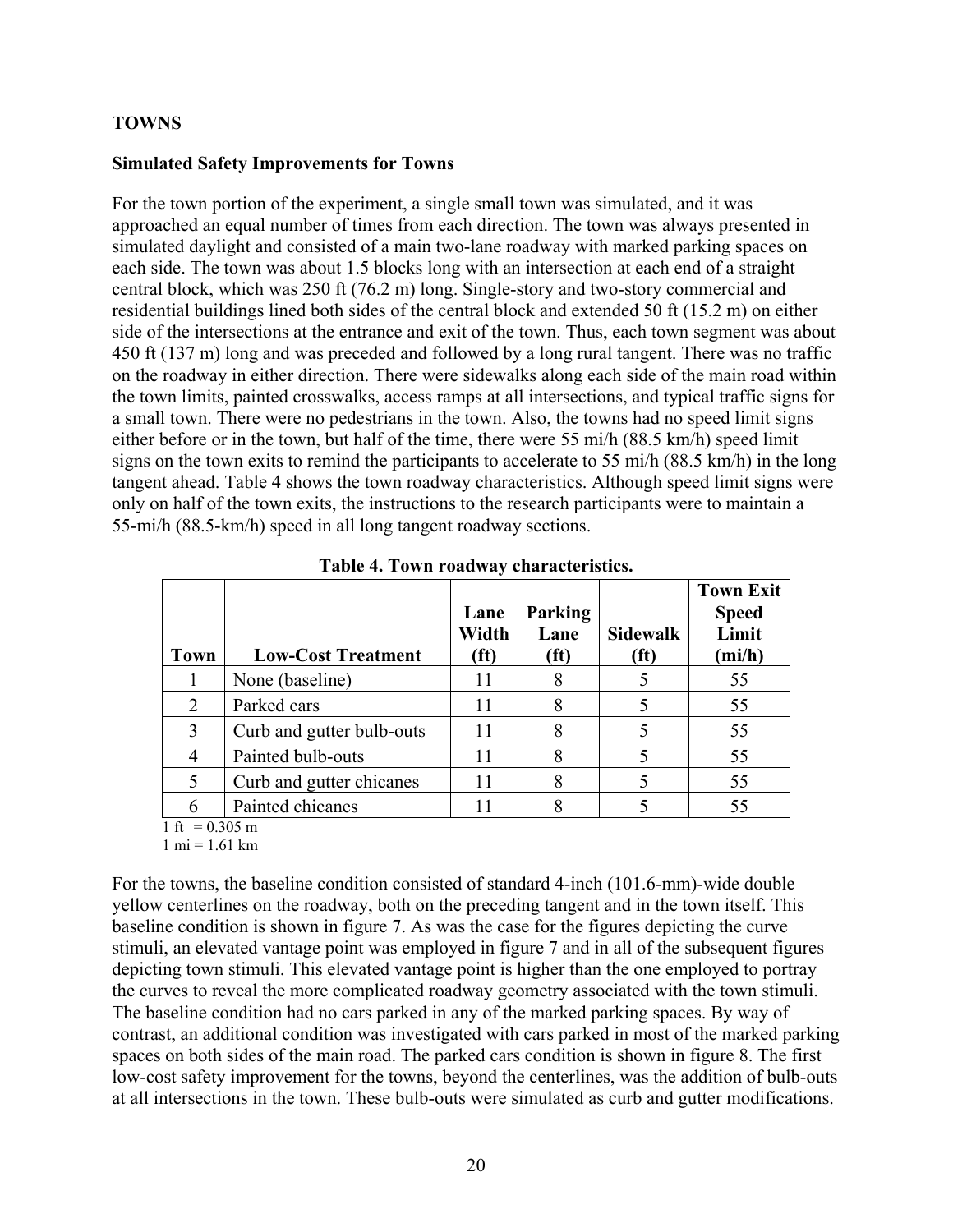This curb and gutter bulb-out condition is shown in figure 9. In addition, a less expensive bulbout configuration was implemented by means of pavement markings alone. This painted bulb-out condition is shown in figure 10. These bulb-outs were applied to both main road intersections in the simulated town (four bulb-outs per intersection or eight bulb-outs altogether). These bulbouts were designed to reduce driver speed through the town without having a significant negative impact on traffic operations. Each travel lane was 11 ft (3.4 m) wide in the bulb-outs.

The next low-cost safety improvement consisted of chicanes at the entrance and exit of the town. These chicanes were first implemented in the standard manner by means of curb and gutter modifications. The chicanes were designed with adequately long taper lengths to achieve appropriate speeds while also allowing for large truck traffic. This curb and gutter chicanes condition is shown in figure 11. The chicanes were also implemented by means of pavement markings only. This painted chicanes condition is shown in figure 12. Each experimental drive contained one each of these six conditions in a different order with three approaches from each direction.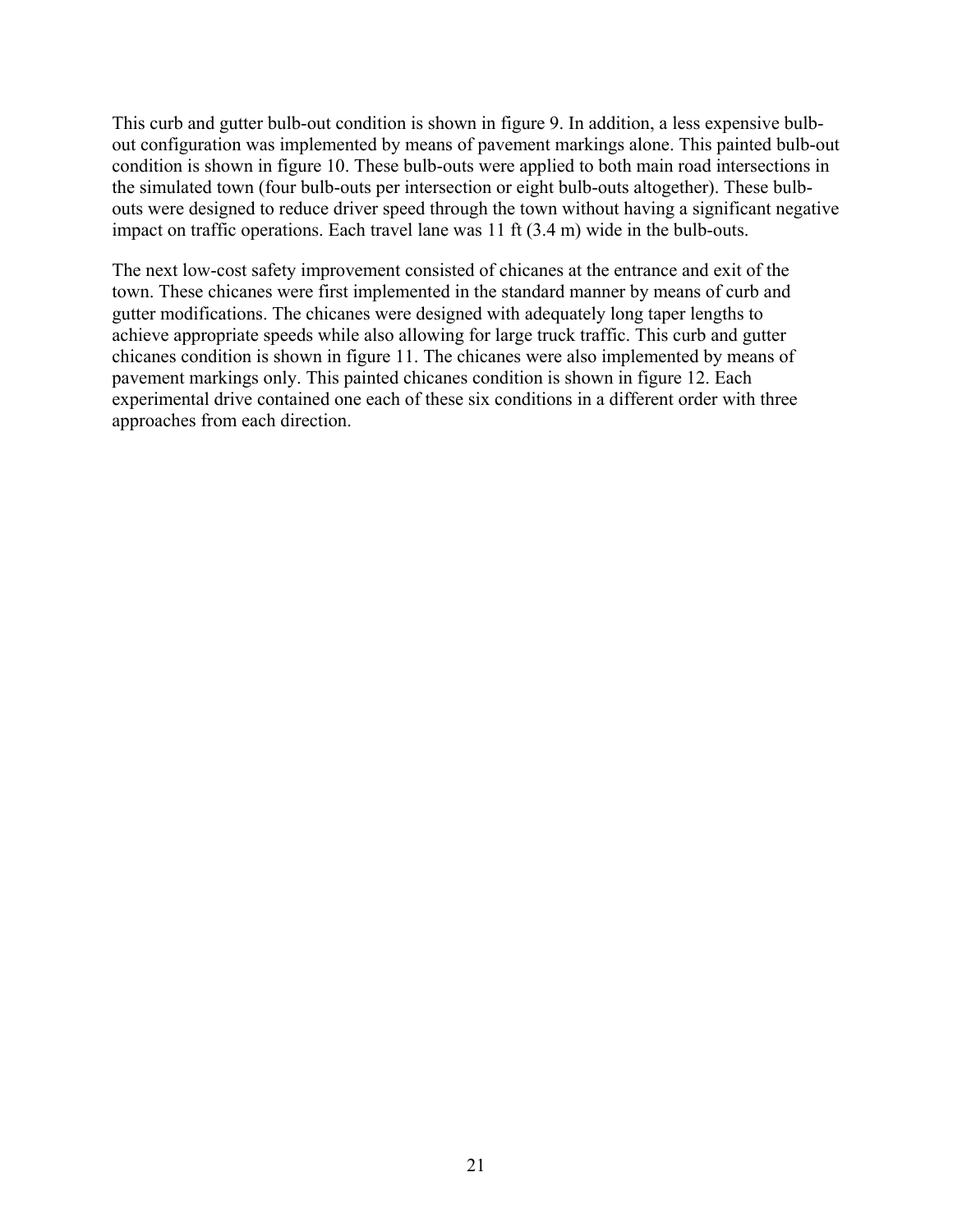

**Figure 7. Screenshot. Town baseline condition.** 



**Figure 8. Screenshot. Parked cars condition.**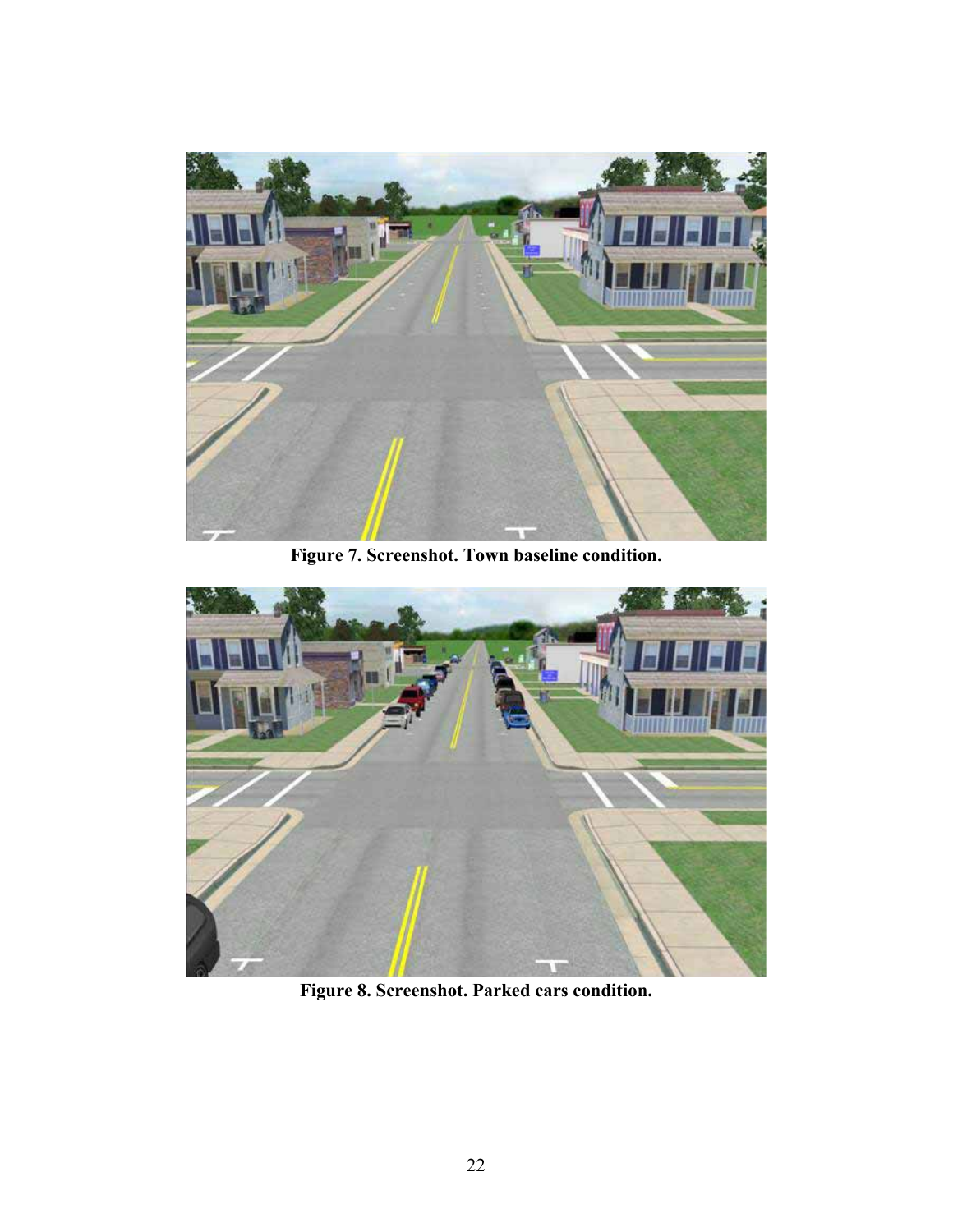

**Figure 9. Screenshot. Curb and gutter bulb-outs condition.** 



**Figure 10. Screenshot. Painted bulb-outs condition.**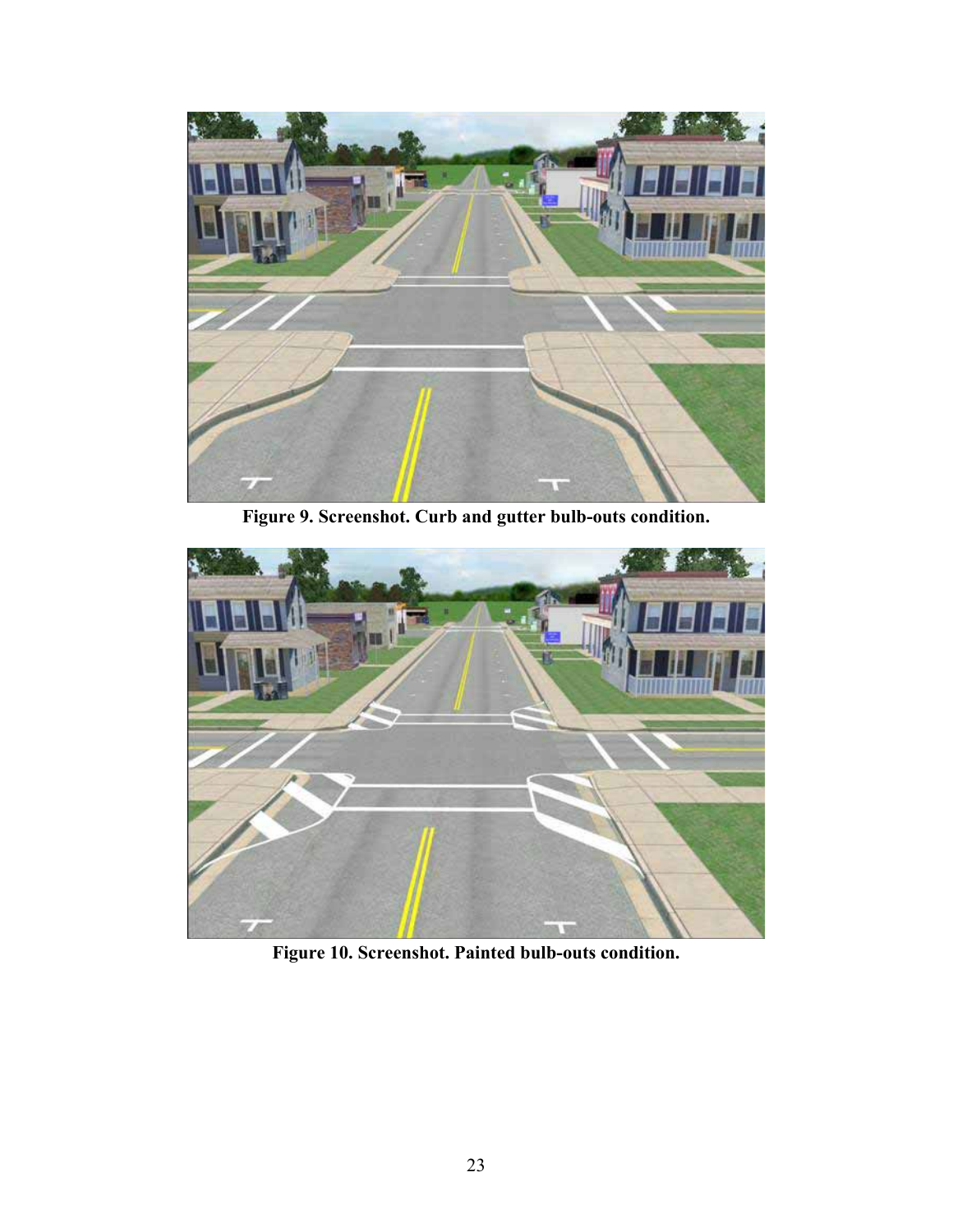

**Figure 11. Screenshot. Curb and gutter chicanes condition.** 



**Figure 12. Screenshot. Painted chicanes condition.** 

## **Design of Small Towns and Traffic-Calming Treatments**

A state-of-practice search was performed to design an appropriate typical roadway cross section for the small town as well as to devise the bulb-out and chicane treatments. The town roadway cross section consisted of two 11-ft (3.3-m)-wide travel lanes and two 8-ft (2.4-m) parking lanes with a 5-ft (1.5-m) sidewalk on each side of the road. The total distance from curb to curb was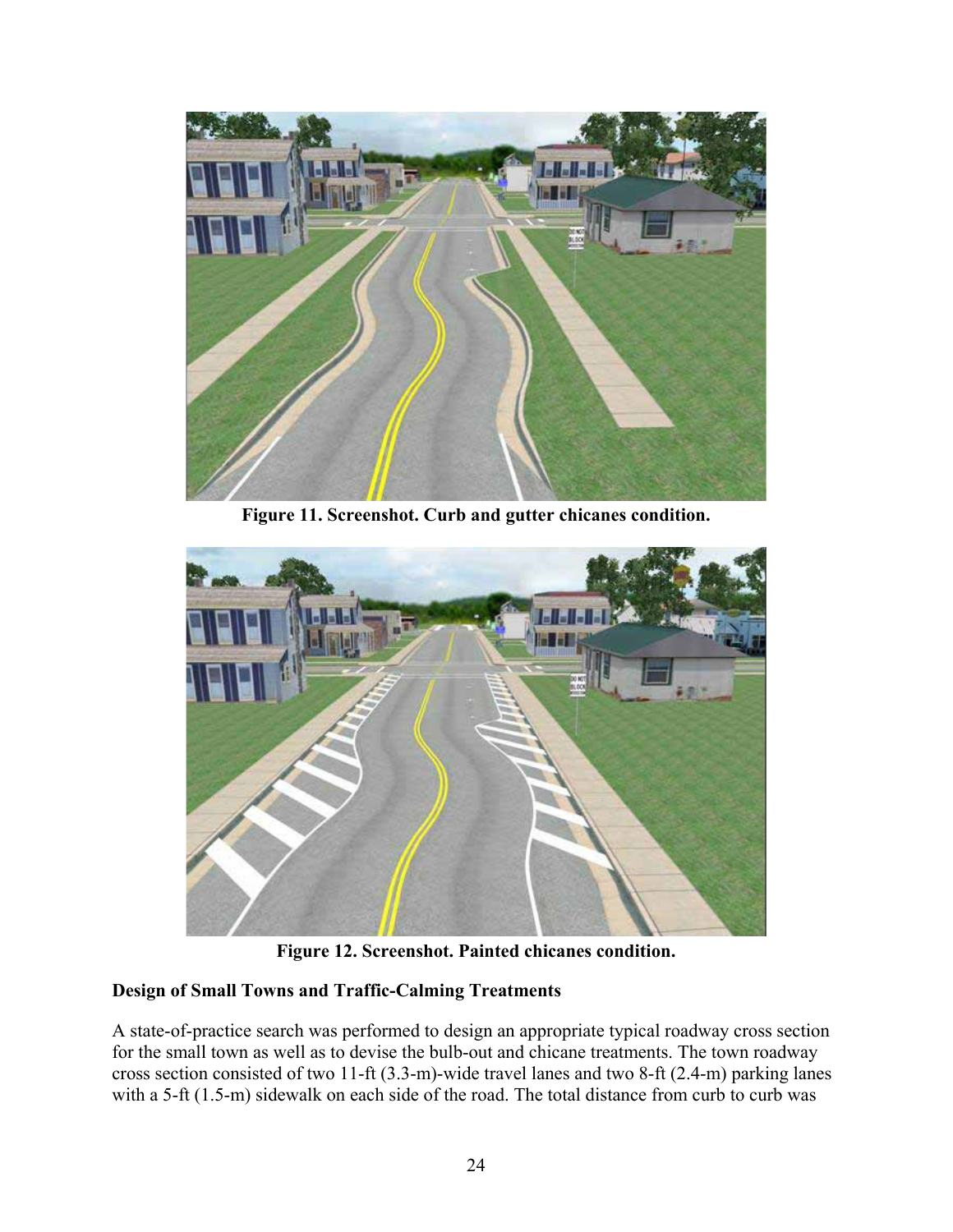38 ft (11.6 m). For determining an appropriate design for the bulb-out, examples were obtained from the Delaware Department of Transportation (DelDOT) as well as from San Diego, CA; Washington, DC; and Fairbanks, AK. The bulb-out designs from these sources were fairly similar with slight variations. Ultimately, a bulb-out design was developed as shown in figure 9 and figure 10. The bulb-outs protruded only 8 ft (2.4 m) into the roadway on each side, leaving the full 11-ft (3.3-m) travel lane width in each direction. They extended 16 ft (4.8 m) along the edge of the travel lane and flared back to the parking curb at a 45-degree angle. Thus, the overall extent of the bulb-outs was 24 ft (7.3 m) with curb radii ranging from 2.5 to 6 ft (0.76 to 1.8 m).

Chicane examples were obtained from the DelDOT as well as from Cambridge, MA; State College, PA; San Diego, CA; Washington, DC; and Fairbanks, AK. Unlike the bulb-outs, chicane designs were different from each other in individual cases. Chicanes are often designed for a specific residential or neighborhood situation and not as a general treatment for a main road through a small town; however, State College, PA, implemented chicanes on one of its primary roads through the town. This site provided the basis for the design that was incorporated into the driving simulator (see figure 11 and figure 12). Figure 13 shows a plan view of the curb and gutter chicane. To provide a comfortable yet effective lateral shift when entering the town, the lanes shifted laterally 3 ft (0.9 m) and then 6 ft (1.8 m) in the opposite direction over a total distance of 88 ft (26.8 m). At that point, the lanes remained displaced by 3 ft (0.9 m) before shifting back to match up with their original cross section at the first intersection (see figure 11 through figure 13). The minimum radius of curvature was approximately 325 ft (99.1 m), and the shifts were sufficiently gradual to maintain speeds of approximately 20 mi/h (32.2 km/h). These gradual shifts were also designed to minimize truck off-tracking and to facilitate emergency vehicle use. The painted chicane followed the same geometry. The chicanes were placed at either end of the town before the beginning of the town itself. The beginning of the town without the chicane was located at the beginning of the first parking space shown in figure 12 (traveling from right to left).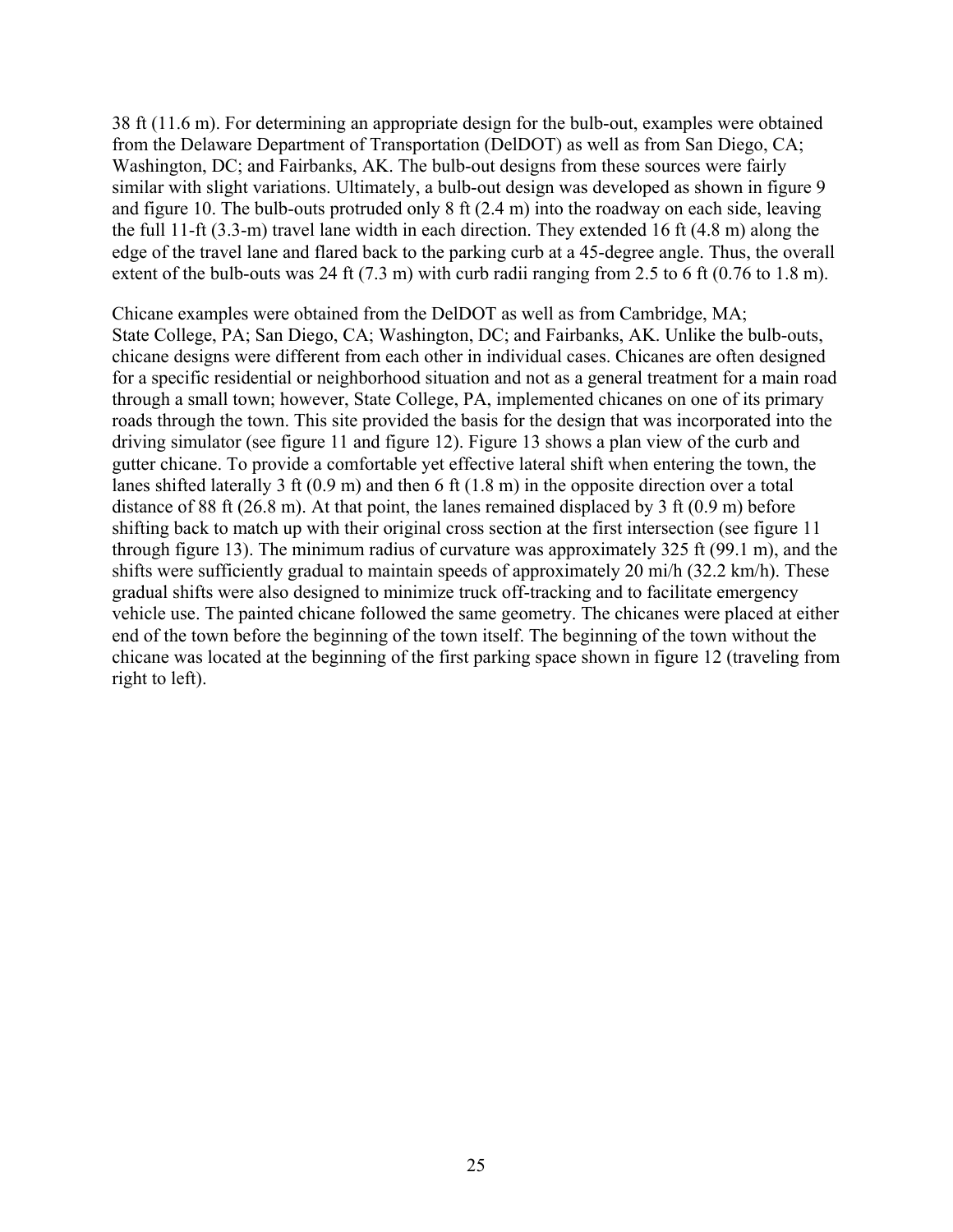

**Figure 13. Screenshot. Plan view of chicane geometry.** 

# **RESEARCH DESIGN**

The experiment was conducted in the FHWA HDS. The driving simulator offered a costeffective method to study the effects of potential safety countermeasures on driver behavior. In addition, field validation is recommended for safe application of countermeasures that have not been previously proven. The current experiment investigated countermeasures for two different safety problems: (1) running off the road on rural curves at night and (2) speeding through small towns. For the nighttime rural curves, two safety surrogate measures were used to infer possible reductions in run-off-the-road crashes: (1) reduced driving speed in the curve and (2) increased curve direction and severity detection distance. The experiment employed rural curves and individual small town segments preceded by a two-lane rural roadway tangent of about 30 s on average. Each participant drove in 3 experimental sessions, each consisting of 20 curves and 6 towns in a different order. Before the final session, the participants were given additional information on the coding cues for the curve condition that employed streaming PMD lights.

## **Run-Off Road Countermeasures**

The following countermeasures were tested: edge lines, two configurations of standard PMDs, and PMDs enhanced with streaming LED lights. There were four safety treatments and one baseline condition for a total of five types of roadway delineation. The 5 curve conditions were combined with 2 curve directions (right and left) and 2 curve severities (sharp and gentle) for a total of 20 unique curves. Between the second and third test drive in the simulator, the participants were informed how to interpret the enhanced PMD condition with streaming LED lights.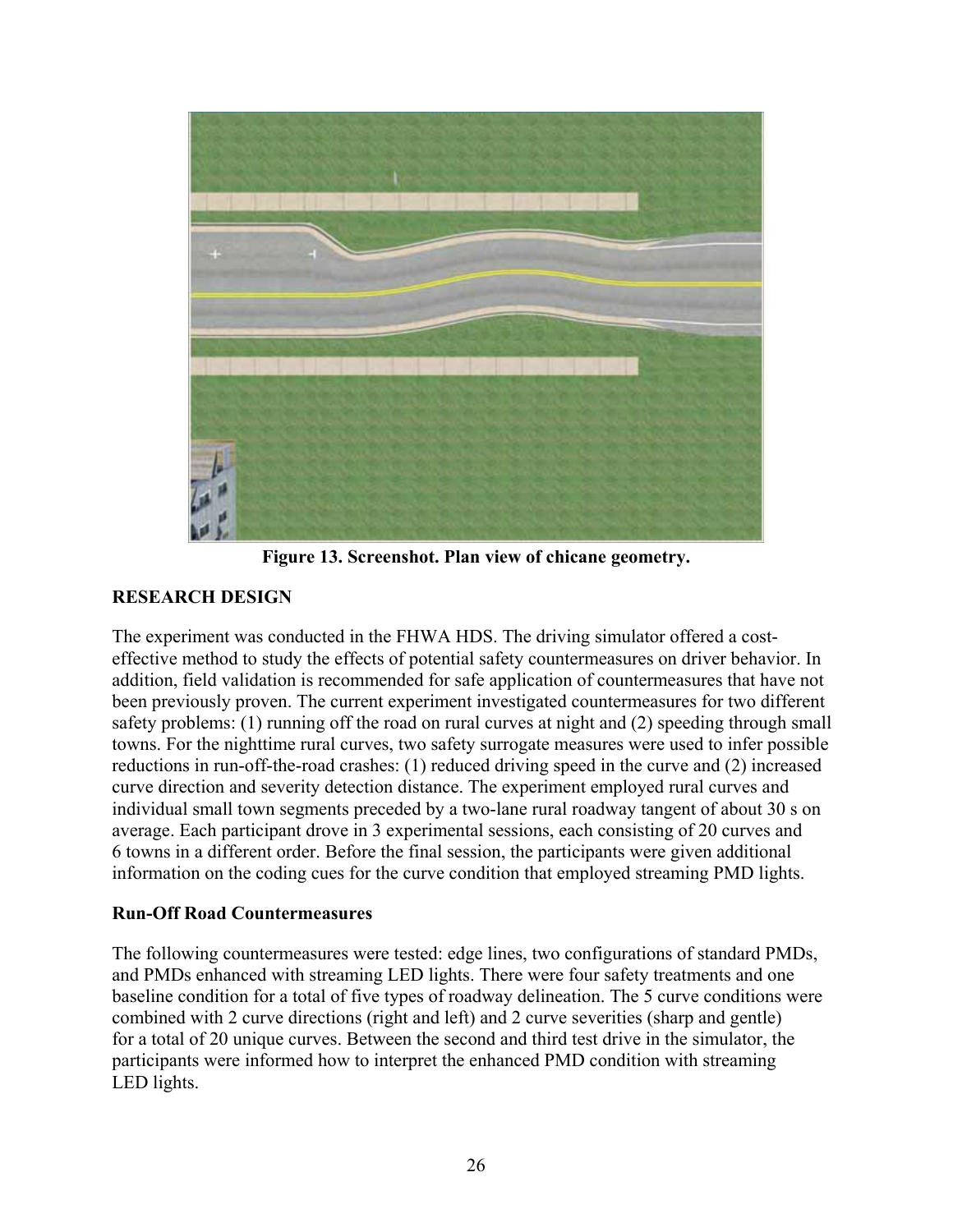#### **Small Town Speeding Countermeasures**

There were five safety treatments and one baseline condition for a total of six configurations of towns. The selected low-cost safety improvements for small towns included bulb-outs, chicanes, and the presence of parked cars along both sides of the road. This latter condition was included to test the hypothesis that parked cars might serve as a speed-calming measure. The bulb-outs and chicanes were simulated in two ways: (1) concrete curbs and gutters and (2) pavementmarking paint.

#### **Measures of Effectiveness**

The measures of effectiveness were vehicle speed and acceleration at various sampling points along the roadway. In addition to speed and acceleration, vehicle position in the travel lane as well as the magnitude and frequency of corrective steering are all important safety surrogate measures when navigating a horizontal curve. It was possible to measure both vehicle position in the travel lane and corrective steering actions in the FHWA HDS. However, these measurements were beyond the scope of this experiment. Time-stamped voice responses were also recorded to indicate driver feature detection for both the direction and severity of curves ahead in the roadway. In addition, questionnaire responses were obtained after certain driving sessions.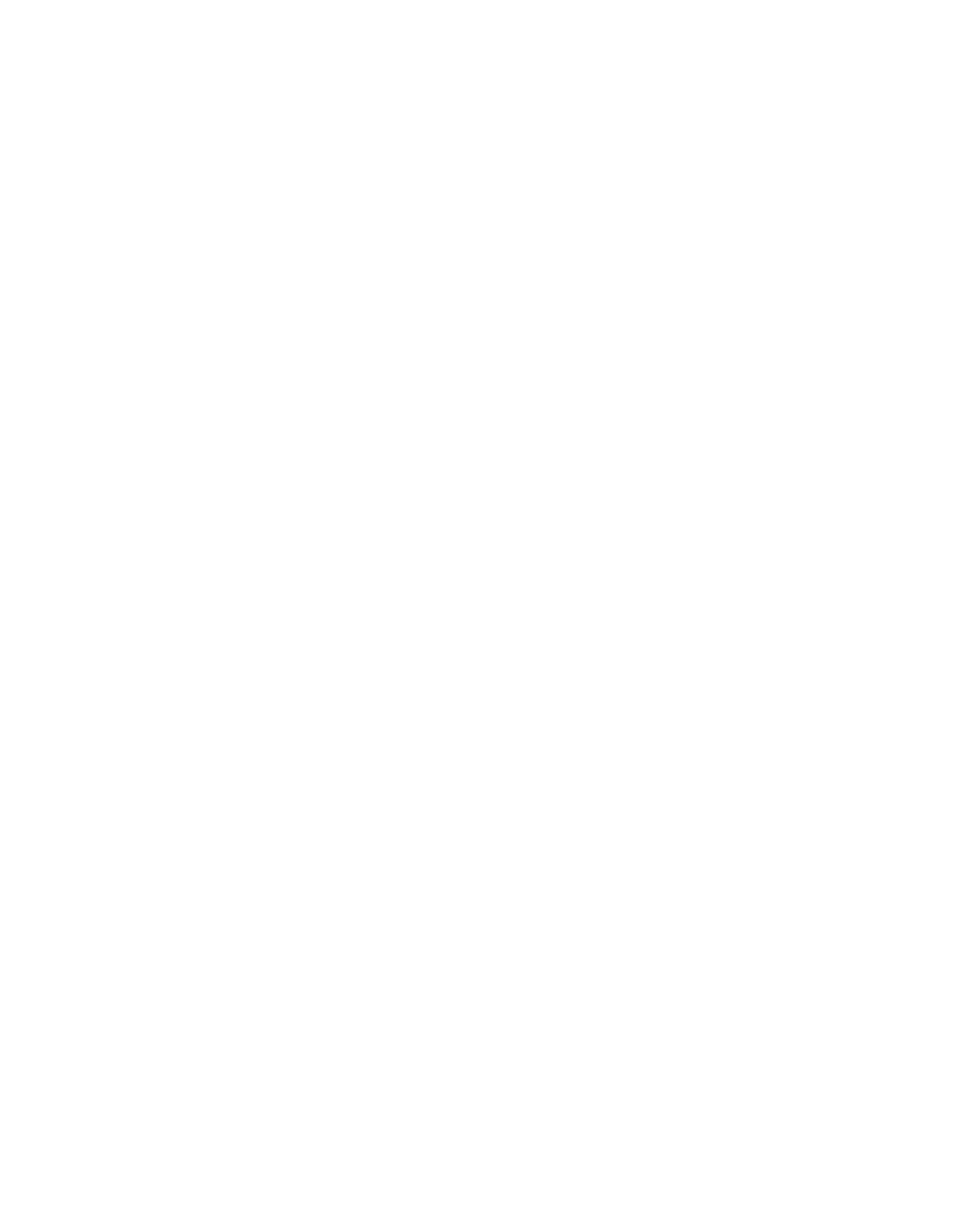### **CHAPTER 3. RESULTS**

#### **CURVES**

#### **Speed Profiles for Curves**

In this experiment, the effects of various low-cost safety improvements on driving speed were explored by means of speed profiles. In the case of curves, these speed profiles showed the average driving speed as a function of distance from the PC for the five curve treatment conditions. For example, the data in figure 14 represent speed profiles for sharp curves. In this instance, the data portray average speeds across all participants, both curve directions, and all three drives. Data are shown for all eight measurement locations. Positive distances indicate measurement locations ahead of the curve (before the PC), and negative distances indicate distances in the curve (after the PC). Error bars represent one standard error of the mean. The data constituting these speed profiles were analyzed according to a multivariate analysis of variance (MANOVA) approach to repeated measures.

#### **Effects of Possible Interactions**

A major interest in this experiment was the effect of various visibility treatments to reduce driving speed. However, the experimental design included several other important variables which could interact with these observed treatment effects on driving speed. These other variables were the severity of the curve (sharp or gentle), the direction of the curve (right or left), and the degree of driving exposure in the simulator (experimental drive 1, 2, or 3). In the following sections, the effects of these three variables will be explored as they relate to the speed profiles for the various treatment conditions as well as their interactions.

#### *Curve Severity*

As previously indicated, figure 14 shows the speed profiles for sharp curves. The point of tangency (PT) for the sharp curves was at about -105 ft (-32 m). The initial entry speed was high for all curves because the participants were asked to maintain a speed of 55 mi/h (88.5 km/h) in the long tangent sections preceding the curves. In the case of the sharp curves, drivers slowed down from approximately 57 mi/h (91.7 km/h) when they were 600 ft (182.9 m) away from the curve to approximately 23 mi/h (37 km/h) at the PC for the delineators and to approximately 30 mi/h (48.3 km/h) at the PC for the pavement markings. Figure 15 shows the speed profiles for gentle curves. The PT for the gentle curves was at about -314 ft (- 95.7 m). In this case, from about 57 mi/h (91.7 km/h) at 600 ft before the curve, drivers slowed down at the PC to about 35 mi/h (56.3 km/h) for the delineators and to about 43 mi/h (69.2 km/h) for the pavement markings. In the curve itself, the average driving speed was about 10 mi/h (16 km/h) slower for the sharp curves than for the gentle curves. This difference in speed between sharp and gentle curves was statistically significant (F  $(1, 35) = 818$ ,  $p < 0.001$ ) and corresponded to the calculated but not posted advisory speed difference of 10 mi/h (16 km/h). As evidenced in the different slopes and shapes for the curves in figure 14 and figure 15, there was also a statistically significant treatment by severity by location interaction (F  $(28, 8) = 18.6, p < 0.001$ ). However, as can be seen in the figures, for distances less than 600 ft (183 m), the visibility treatments aligned themselves in a consistent pattern.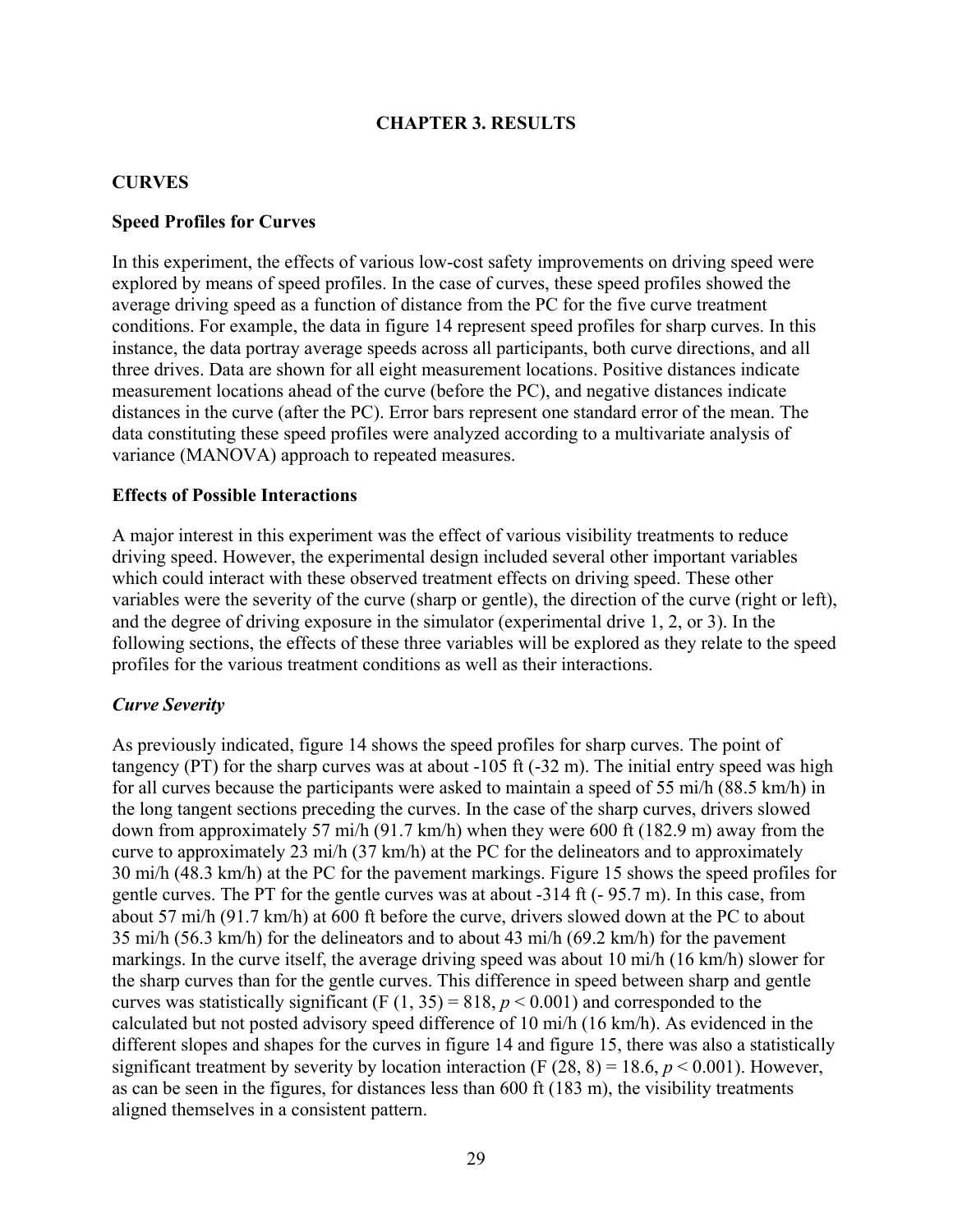

**Figure 14. Graph. Average speed as a function of the distance from the PC for sharp curves.** 



**Figure 15. Graph. Average speed as a function of the distance from the PC for gentle curves.**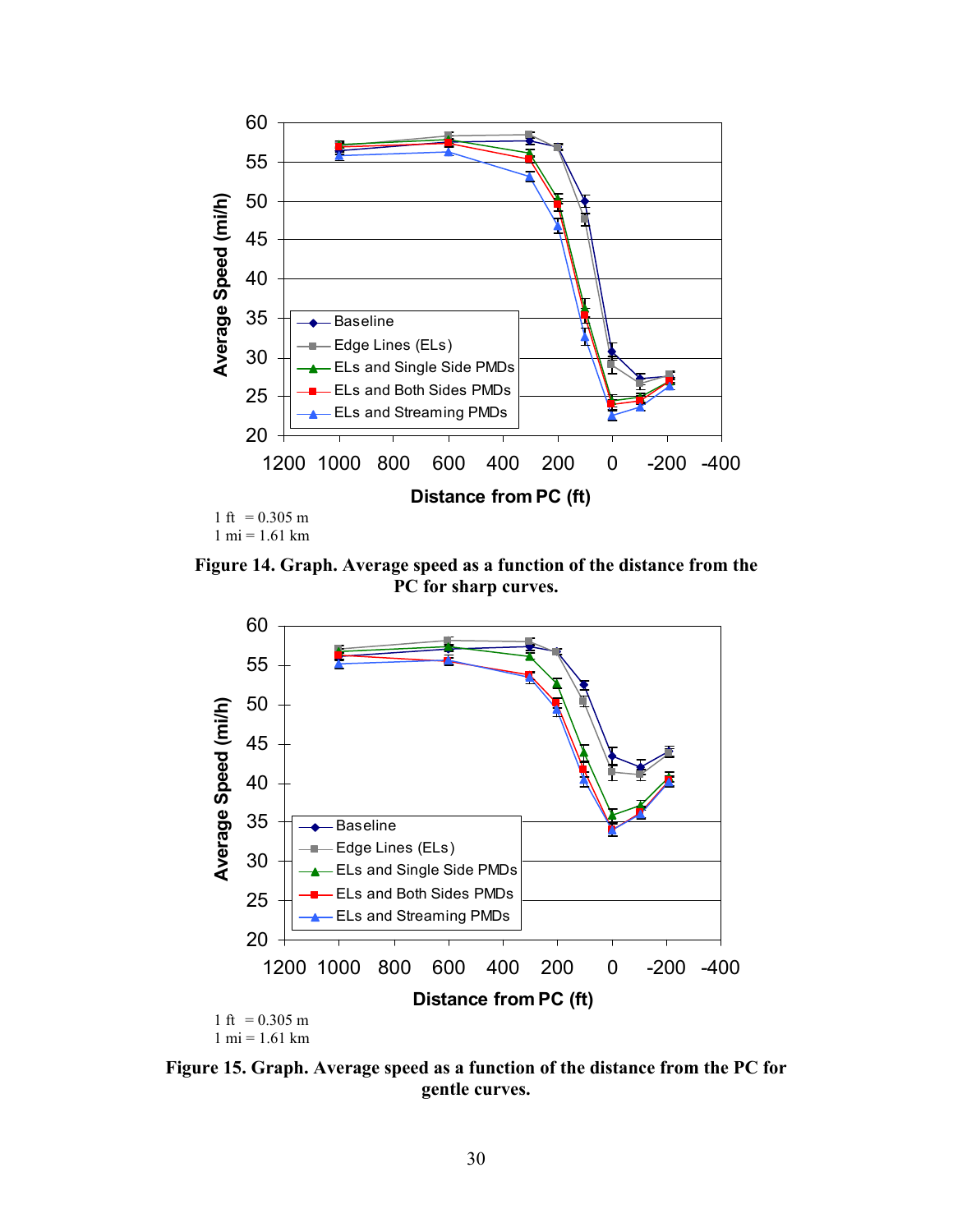# *Curve Direction*

In the curve itself, the average driving speed was about 1 mi/h (1.6 km/h) slower for the right curve than for the left curve (not shown). Such a difference might be expected since the right curves had a slightly shorter turning radius than the left curves. The difference in speed between right and left curves was statistically significant but small (F  $(1, 35) = 13.8$ ,  $p < 0.001$ ). The functions for the right versus left curves looked similar to the functions for the sharp versus gentle curves shown in figure 14 and figure 15 except that the differences in speed were smaller in the curve itself. There was also a significant treatment by direction interaction (F  $(4, 32)$ ) = 3.63, *p* < 0.015). Nevertheless, for distances less than 600 ft (183 m), the visibility treatments aligned themselves in a consistent pattern.

## *Drive*

Despite multiple differences (days, instructions, etc.) across the three experimental driving sessions, the drive effect was not statistically significant. Thus, drivers did not speed up or slow down across driving sessions, and no adaptation or learning was observed. The treatment by drive interaction was also not statistically significant.

## **Effects of Treatments**

Figure 16 shows the average driving speed as a function of distance from the PC for the five curve treatment conditions. Figure 17 refers to corresponding curve acceleration data which will be described later. The data represent speed profiles in terms of average speeds across all participants, curve geometries, and drives. The error bars represent one standard error of the mean, and data are shown for all eight measurement locations.

The speed profiles in figure 16 indicate a constant portion in the far tangent, then a rapid deceleration, followed by a shallow dip. As indicated by this distinct shape, the location effect was statistically significant (F  $(7, 29) = 536$ ,  $p < 0.001$ ). The drivers tended to slow down from about 57 mi/h (91.7 km/h) at 600 ft (183 m) before the curve to about 28 to 37 mi/h (45 to 59.5 km/h) at the PC depending on the type of treatment. The treatments tended to organize into two groups: (1) pavement markings (baseline (centerlines only) and edge lines (centerlines with edge lines)) and (2) delineators (single side PMDs, both sides PMDs, and streaming PMDs). This treatment effect was statistically significant (F  $(4, 32) = 51.7$ ,  $p < 0.001$ ). The delineators were more effective than the pavement markings in slowing the drivers down earlier and to a greater degree. Before the curve itself, the shapes of the speed profile functions were similar for both types of safety countermeasures. However, in the curve, the minimum speed was achieved earlier for the delineators at the PC, and later, for the pavement markings at the middle of the curve. Thus, there was a difference in shape for the two different groups of speed profiles. In addition, before the visibility treatments had much effect at 1,000 ft (305 m) away from the PC and after the curve had been passed at the PT, there was little observed speed difference among the treatments as anticipated. As expected from these minor differences in the shapes of the profiles, there was a statistically significant treatment by location interaction (F  $(28, 8) = 25.4, p < 0.001$ ). Nevertheless, for distances less than 600 ft (183 m), the consistent treatment effect was evident over the entire range of locations with no reversals in order.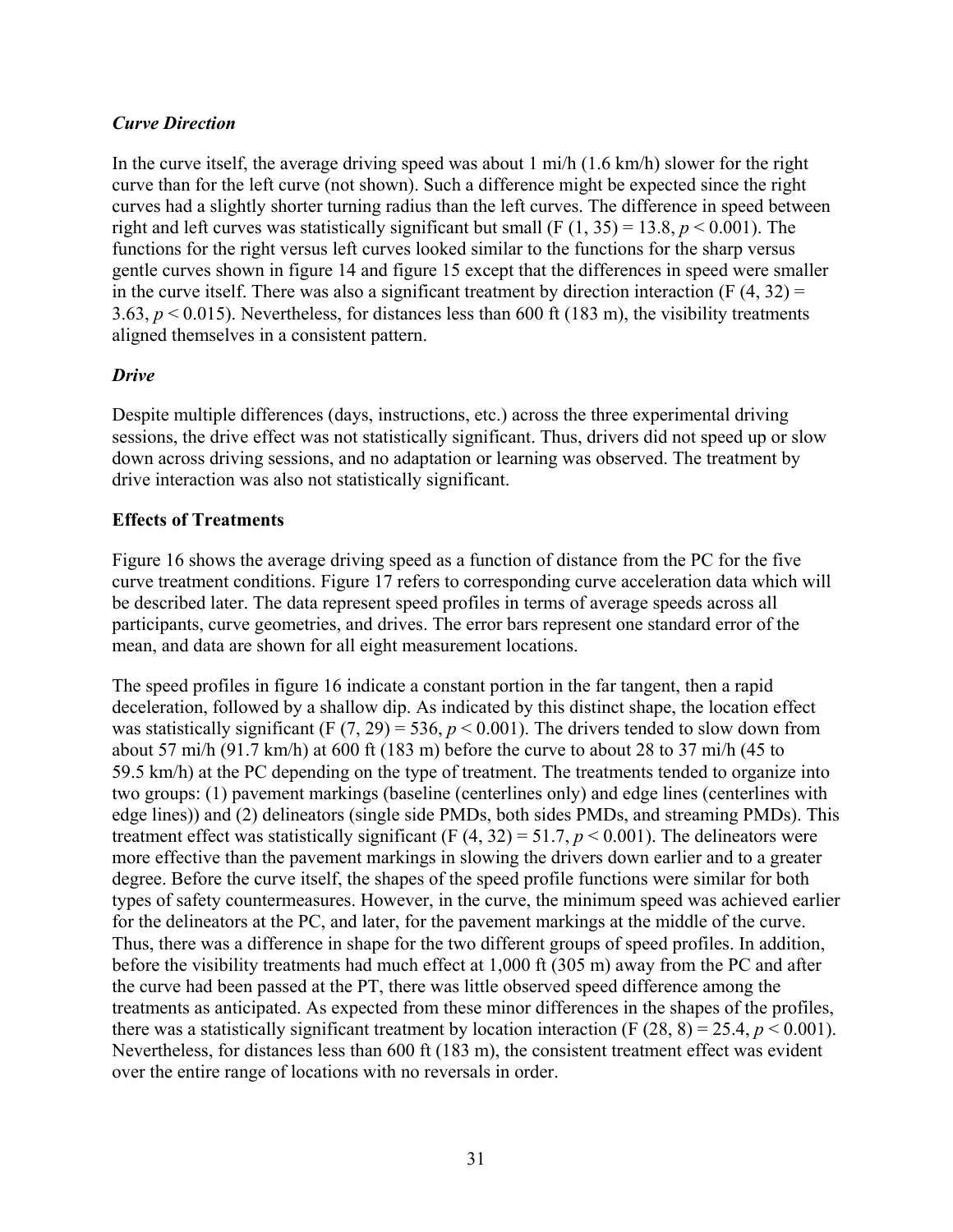

**Figure 16. Graph. Average speed as a function of the distance from the PC.** 



**Figure 17. Graph. Average acceleration as a function of the distance from the PC.** 

At 100 ft (30.5 m) before the curve, curves with pavement markings had an average speed of about 51 mi/h (82 km/h), and curves with delineators had an average speed of about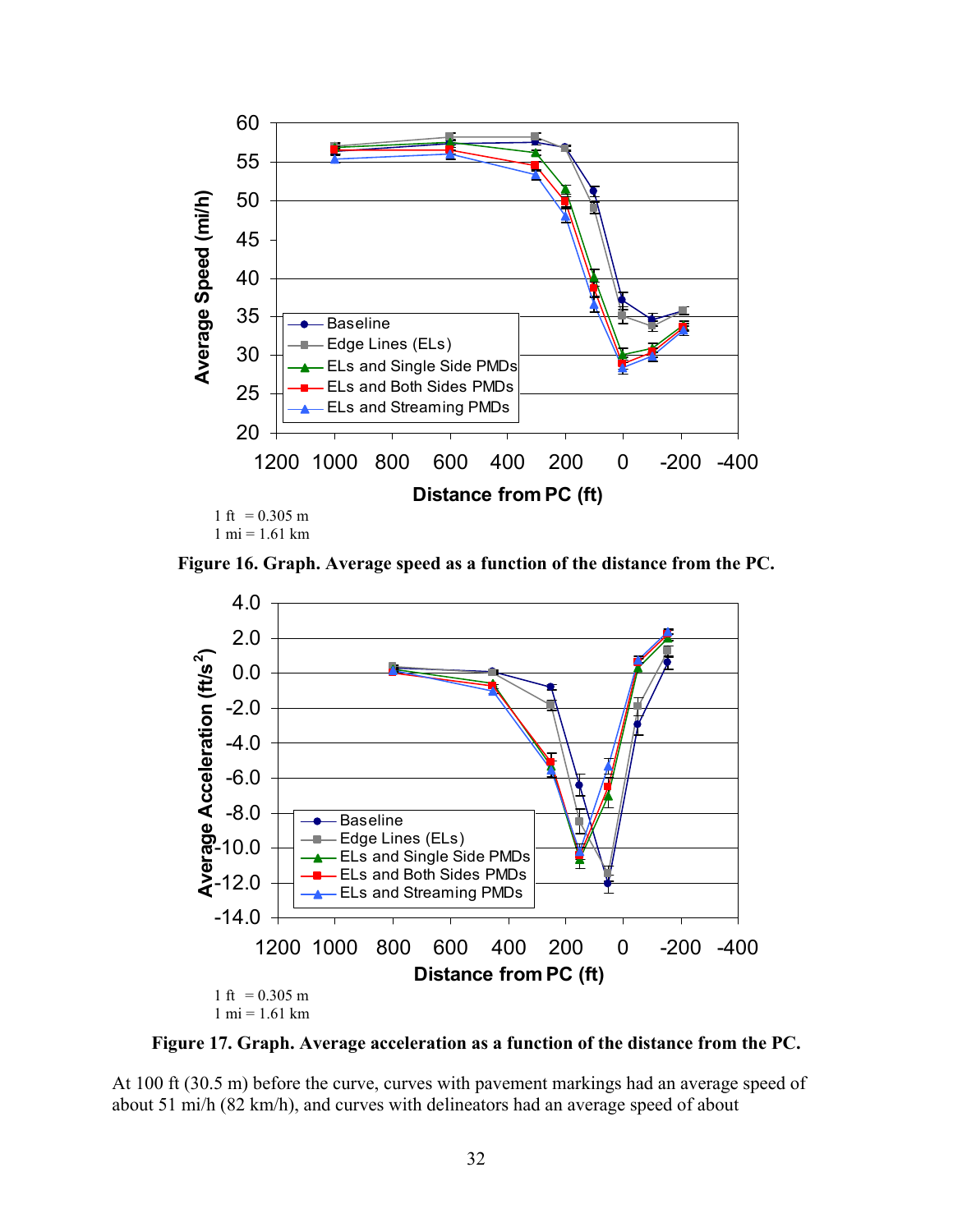39 mi/h (62.8 km/h), which was a 12-mi/h (19.3-km/h) difference. At the PC, the delineators slowed the drivers down about 7 mi/h (11.3 km/h) more than the pavement markings. Closer than 200 ft from the curve within the pavement markings category, the presence of an edge line may have reduced driver speed by about 1 to 2 mi/h (1.6 to 3.2 km/h) relative to the baseline. This seemed to be a consistent but small effect. Closer than 600 ft from the curve within the delineator category, the PMD conditions represented a consistent order in terms of their effectiveness in slowing the driver down. From least effective to most effective, this order was single side PMDs, both sides PMDs, and streaming PMDs. The relative effects of the different PMD configurations were orderly but small.

This rank order was confirmed by a series of statistical tests. Pair-wise analysis of variance (ANOVA) comparisons were made between the baseline condition and each visibility enhancement to the baseline as well as between neighboring pairs in the above order of treatment effectiveness. All of these seven pair-wise comparisons revealed a statistically significant treatment effect except for baseline versus edge lines. This outcome may have been due to the fact that edge lines were applied to the entire tangent roadway segment before the curve as well as through the curve. The data indicate that the application of edge lines in these straight tangent roadway segments may have actually increased vehicle speed relative to the baseline at distances of greater than 200 ft (61 m) ahead of the curve. Over the distance of 1,000 to 300 ft (305 to 91.4 m), this increase in speed was statistically significant (F  $(4, 32) = 11.3$ ,  $p < 0.001$ ). When only the distances of 200 ft (61 m) or less were considered, the baseline versus edge lines comparison was statistically significant (F  $(4, 32) = 73.3$ ,  $p < 0.001$ ). Thus, the four safety countermeasures may be ranked as indicated above.

At 1,000 ft (305 m) from the curve, the streaming PMDs had a slightly lower speed than all of the other conditions (about 1 to 2 mi/h (1.6 to 3.2 km/h) difference). This difference was statistically significant (F  $(4, 29) = 13.5$ ,  $p < 0.001$ ). This outcome might be expected because at night, the streaming PMDs can be seen from greater than 1,000 ft (305 m) away.

## **Speed Reductions for Curves**

In figure 16, the PC (zero ft (zero m)) and the middle of the curve  $(-105 \text{ ft} (-32 \text{ m})$  for combined data) are important locations for measuring driver behavior. These locations bound the first half of the curve where it is important that the driver has slowed the vehicle down to a safe speed for entering and navigating the curve. For different curve safety countermeasures, table 5 shows the average vehicle speed at the PC and at the middle of the curve along with the corresponding speed reduction advantages relative to the baseline speed. For average speeds, standard errors of the mean are shown in parentheses.

Columns 2 and 4 in table 5 represent two important vertical slices of the data portrayed in figure 16. The visibility treatments in table 5 are arranged in order of increasing effectiveness in achieving a lower speed at either the PC or the middle of the curve. An examination of the standard errors reveals that most are below 1 mi/h (1.6 km/h). Thus, when comparing pairs of speeds in table 5, speed reductions of 2 mi/h (3.2 km/h) or greater are likely to be statistically significant. The PC was selected as the most appropriate single location to measure and compare possible speed reduction advantages for two reasons. First, if drivers entered a curve at an excessive speed, it was often too late to take the necessary compensatory actions to safely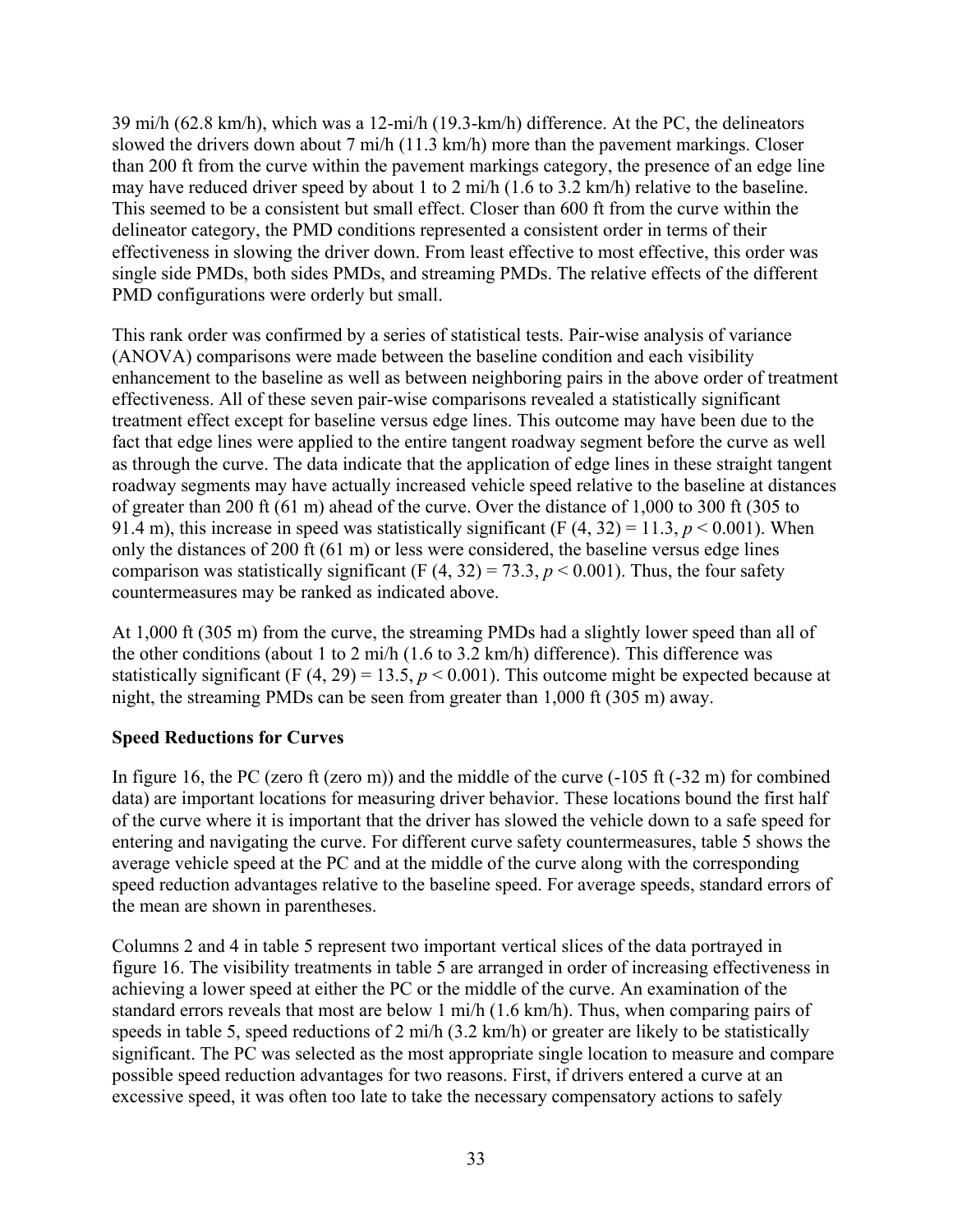navigate the curve. Second, for curves with relatively small deflection angles (60 degrees in this experiment), drivers tended to accelerate by the middle of the curve in anticipation of exiting the curve.

| <b>Treatment</b><br><b>Condition</b> | Average<br>Speed at<br>Point of<br>Curvature<br>(SE) | <b>Reduction</b><br>Advantage<br><b>Relative to</b><br><b>Baseline</b> | <b>Average Speed</b><br>at Middle of<br>Curve (SE) | <b>Reduction</b><br>Advantage<br><b>Relative to</b><br><b>Baseline</b> |
|--------------------------------------|------------------------------------------------------|------------------------------------------------------------------------|----------------------------------------------------|------------------------------------------------------------------------|
| <b>Baseline</b>                      | 37.0(1.11)                                           |                                                                        | 34.6 (0.76)                                        |                                                                        |
| Edge lines                           | 35.1(1.02)                                           | 1.9                                                                    | 33.8 (0.68)                                        | 0.8                                                                    |
| Single side PMDs                     | 30.1(0.75)                                           | 6.9                                                                    | 31.0(0.60)                                         | 3.6                                                                    |
| <b>Both sides PMDs</b>               | 29.0(0.68)                                           | 8.0                                                                    | 30.3(0.57)                                         | 4.3                                                                    |
| <b>Streaming PMDs</b>                | 28.3(0.71)                                           | 8.7                                                                    | 29.8(0.59)                                         | 4.8                                                                    |

**Table 5. Average speed and speed reduction advantage in curves (mi/h).** 

 $1 \text{ mi} = 1.61 \text{ km}$ 

Note: Standard error (SE) is shown in parentheses.

From figure 16 and table 5, it is clear that the four enhanced visibility treatment conditions showed a consistent order in terms of their effectiveness in slowing drivers down relative to the baseline. In this regard, the relative speed reduction advantages at the PC may be rounded to whole numbers and taken as a figure of merit. If this is done, the following order was observed, from least effective to most effective: edge lines (2 mi/h (3.2 km/h)), single side PMDs (7 mi/h  $(11.3 \text{ km/h})$ , both sides PMDs  $(8 \text{ mi/h} (12.9 \text{ km/h}))$ , and streaming PMDs  $(9 \text{ mi/h} (14.5 \text{ km/h}))$ . Overall as a group, the delineators were more effective than the pavement markings in slowing drivers down both before and in the curves. Pair-wise statistical comparisons were computed for the 20 combinations of all 5 average speeds at the PC (see column 2). All 20 comparisons revealed a statistically significant difference, confirming the above order of treatments. Similar pair-wise comparisons were computed for the middle of the curve location (column 4) with the same outcome. All 20 comparisons revealed a statistically significant difference.

## **Acceleration Profiles for Curves**

Figure 17 shows the average longitudinal acceleration of the vehicle as a function of distance from the PC for the five different curve visibility treatment conditions. The data represent acceleration profiles which complement the corresponding speed profiles portrayed in figure 16. The error bars in figure 17 represent one standard error of the mean. Since acceleration determinations were computed from differences in speed, measurements for only seven intermediate locations are shown. The acceleration profiles had a pronounced V-shape and were organized into the same two groups of treatments as were found for the speed profiles delineators and pavement markings. As expected from this distinct shape, the location effect was statistically significant (F  $(6, 27) = 360$ ,  $p < 0.001$ ). Such a correspondence was expected since the acceleration profiles were derived from the speed profiles and represented a different perspective on the same driver performance. As seen in figure 17, when compared with the pavement markings, the delineators revealed a gentler and more spread-out V-shaped function with a less pronounced negative acceleration dip that occurred well before the PC. By contrast, the pavement markings revealed a more severe and narrow V-shaped function with a more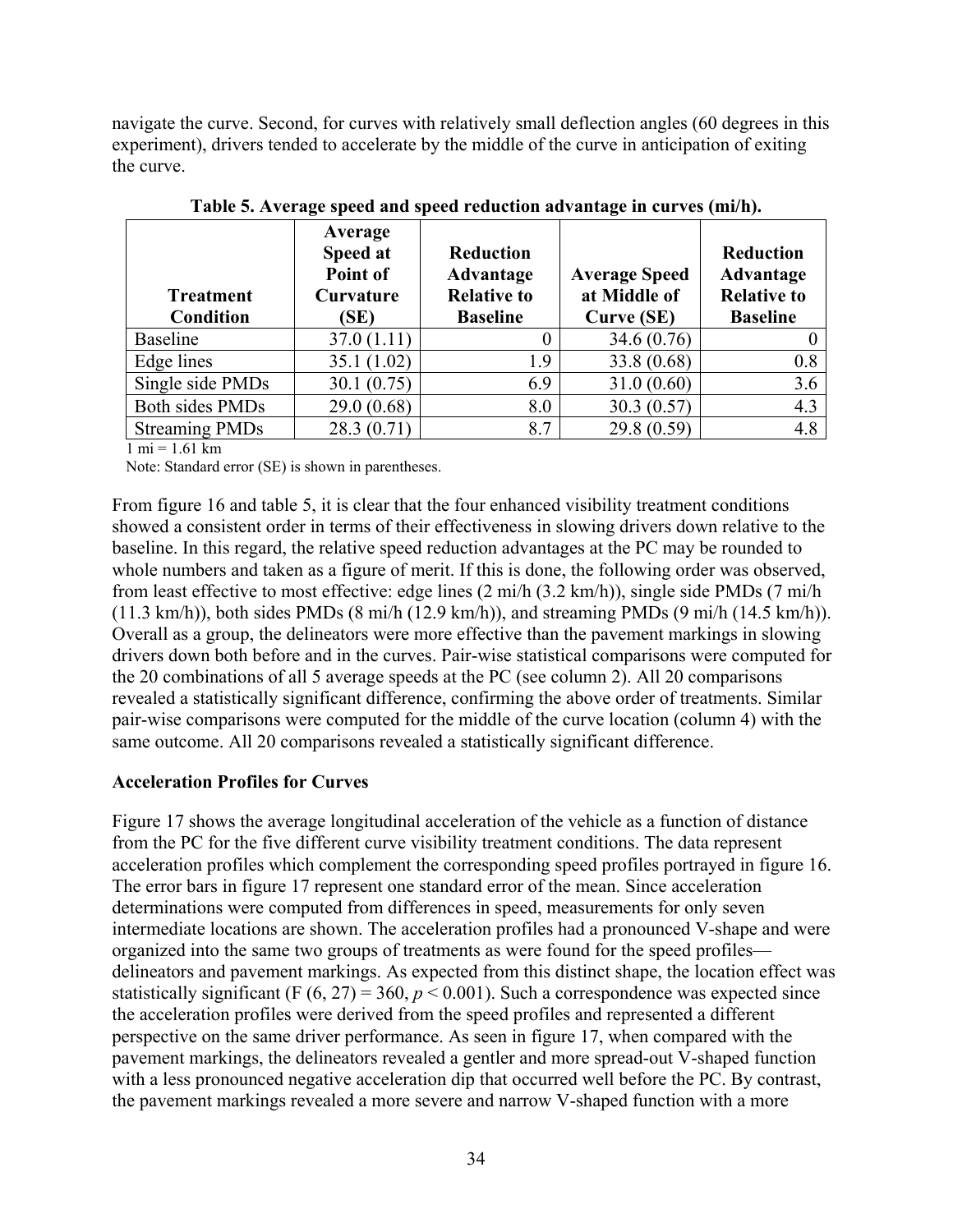pronounced negative acceleration dip occurring later in the curve approach at the PC. In general, the delineators were associated with a smoother and earlier deceleration pattern than the pavement markings. This treatment effect was statistically significant (F  $(4, 29) = 10.6$ ,  $p < 0.001$ ). The effects of both curve severity (F (1, 32) = 258,  $p < 0.001$ ) and drive (F (2, 31) = 8.39,  $p < 0.001$ ) were also statistically significant.

#### **Feature Detection for Curves**

The participants stated "right" or "left" followed by "sharp" or "gentle" as soon as they detected the direction and severity of the curve ahead. They also had the opportunity to change or correct their judgments as they came closer to the curve. Only the last response counted for both correctness and distance to the curve. Two measures were derived from these responses: (1) the percentage of correct responses for each feature (direction and severity) and (2) the percentage of times the feature was detected without the necessity to make a change in the response. Another measure was the feature detection distance for the last response given. Table 6 shows the percentage of correct responses for curve direction detection and curve severity detection (columns 2 and 3). The table also shows the percentage of times that the feature was detected without a change from the initial response (columns 4 and 5).

|                        | Percent          | Percent          | <b>Percent No</b> | <b>Percent No</b> |                  |
|------------------------|------------------|------------------|-------------------|-------------------|------------------|
|                        | Correct,         | Correct,         | Change,           | Change,           | <b>Number Of</b> |
| <b>Visibility</b>      | <b>Direction</b> | <b>Severity</b>  | <b>Direction</b>  | <b>Severity</b>   | Responses,       |
| <b>Treatment</b>       | <b>Detection</b> | <b>Detection</b> | <b>Detection</b>  | <b>Detection</b>  | (n)              |
| <b>Baseline</b>        | 100              | 83.8             | 98.8              | 90.7              | 432              |
| Edge lines             | 99.4             | 82.9             | 98.8              | 91.7              | 432              |
| Single side PMDs       | 99.9             | 84.7             | 94.2              | 88.4              | 432              |
| <b>Both sides PMDs</b> | 99.9             | 82.2             | 96.1              | 89.6              | 432              |
| <b>Streaming PMDs</b>  | 99.9             | 78.7             | 99.5              | 91.6              | 432              |
| Overall                | 99.7             | 82.5             | 97.5              | 90.4              | 2,160            |

**Table 6. Percentage of correct responses and no change responses for feature detection.** 

As is evident in the table, the sample of participants in this experiment performed extremely well in correctly detecting the direction of the curve ahead (99.7 percent correct overall). The participants were also quite confident in their judgments of curve direction, making 97.5 percent of their overall responses without any corrections.

The sample of participants did not perform as well in correctly detecting the severity of the curve ahead (82.5 percent correct overall). Nevertheless, since guessing would yield 50 percent correct responding, even their performance on the severity detection task was well above chance. If the normal approximation to the binomial is employed to the worst case in table 6 ( $p = 0.787$ ;  $P = 0.500$ ;  $n = 432$ ), the probability of obtaining a sample correct response rate of 78.7 percent when the population correct response rate is 50.0 percent is extremely small  $(z = 11.91)$ ,  $p < 0.001$ ). Thus, although the participants were making a substantial number of errors in detecting the severity of the curve ahead, they were still performing considerably better than chance (over 80 percent correct). As might be expected, their confidence in these severity judgments was not as strong as their confidence in the corresponding direction judgments, making only 90.4 percent of their overall severity responses without any corrections as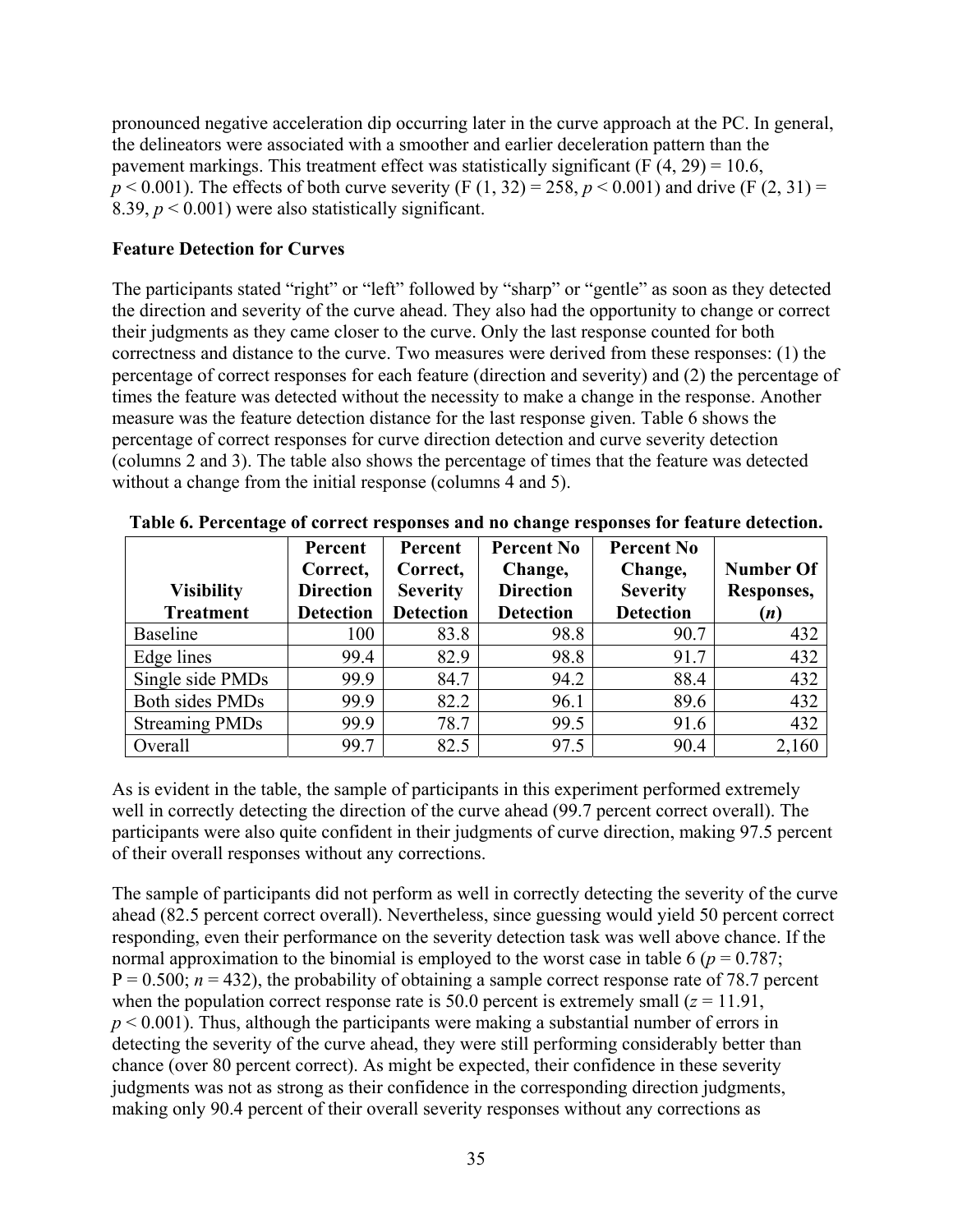opposed to 97.5 percent of their overall direction responses. Still, over 90 percent of all severity judgments were made without the necessity to make a change. This reduced performance on curve severity judgments relative to curve direction judgments indicates that additional visual cues may need to be provided to the driver to assist in detecting the severity of approaching curves.

Of the 379 errors made in estimating curve severity, 49.9 percent were made estimating right curves, and 50.1 percent were made estimating left curves. Thus, it was equally easy to estimate the direction of right or left curves. Of the same 379 errors, 42.7 percent were made estimating sharp curves, and 57.3 percent were made estimating gentle curves. If the normal approximation to the binomial is employed again, this discrepancy is extremely unlikely  $(z = 2.84, p \le 0.003)$ . The participants found it easier to estimate the severity of sharp curves than gentle curves. This outcome might be expected since both sharp and gentle curves had the same deflection angle of 60 degrees. This situation resulted in the sharper curves having a more compressed forward field of view, providing more simultaneous foveal visual cues for estimating the radius of curvature. It is interesting to note that the streaming PMDs condition performed the worst in terms of correct curve severity estimation. This result is surprising considering that the streaming PMDs condition was the only visual stimulus which incorporated a supplemental coding scheme to indicate curve severity. Apparently, this coding scheme was difficult to comprehend, and the rapid moving light patterns may have obscured other cues normally used to estimate curve severity (e.g., radius of curvature).

## *Curve Direction Detection Distance*

Figure 18 shows the average curve direction detection distance for the five visibility treatments as a function of the number of the drive. The right side of the figure shows the results collapsed across all three drives. The error bars represent one standard error of the mean.

Curve geometry had no effect on curve direction detection—both curve severity and direction effects were not statistically significant. However, both the treatment by drive  $(F (8, 28) = 3.13,$  $p < 0.012$ ) and the treatment by severity (F (4, 32) = 4.20,  $p < 0.008$ ) interactions were statistically significant. The treatment by drive interaction is apparent in the positively accelerating shapes of the bar charts given in figure 18 when compared across drives. The treatment by severity interaction was reflected primarily in a skew for the streaming PMDs condition (not shown). Despite these interactions, a consistent pattern of average detection distance for curve direction across treatments is evident in figure 18. This consistent pattern persists across all three drives and is also reflected across both curve severities (sharp versus gentle). Such a uniform pattern indicates the existence of a significant main effect of the visibility treatments themselves in addition to significant interactions with drive and curve severity. As evident in figure 18, the five different visibility treatments were organized into three groups: pavement markings, conventional PMDs, and streaming PMDs. Over all drives, this main treatment effect was statistically significant (F  $(4, 32) = 66.9, p < 0.001$ ).

For curves with only pavement markings (baseline and edge lines), the direction of the curve could be detected from an average distance of 225 to 260 ft (68.6 to 79.2 m). By contrast, for curves with conventional reflectorized PMDs (single side PMDs and both sides PMDs), the direction of the curve could be detected at almost twice that distance between 385 and 465 ft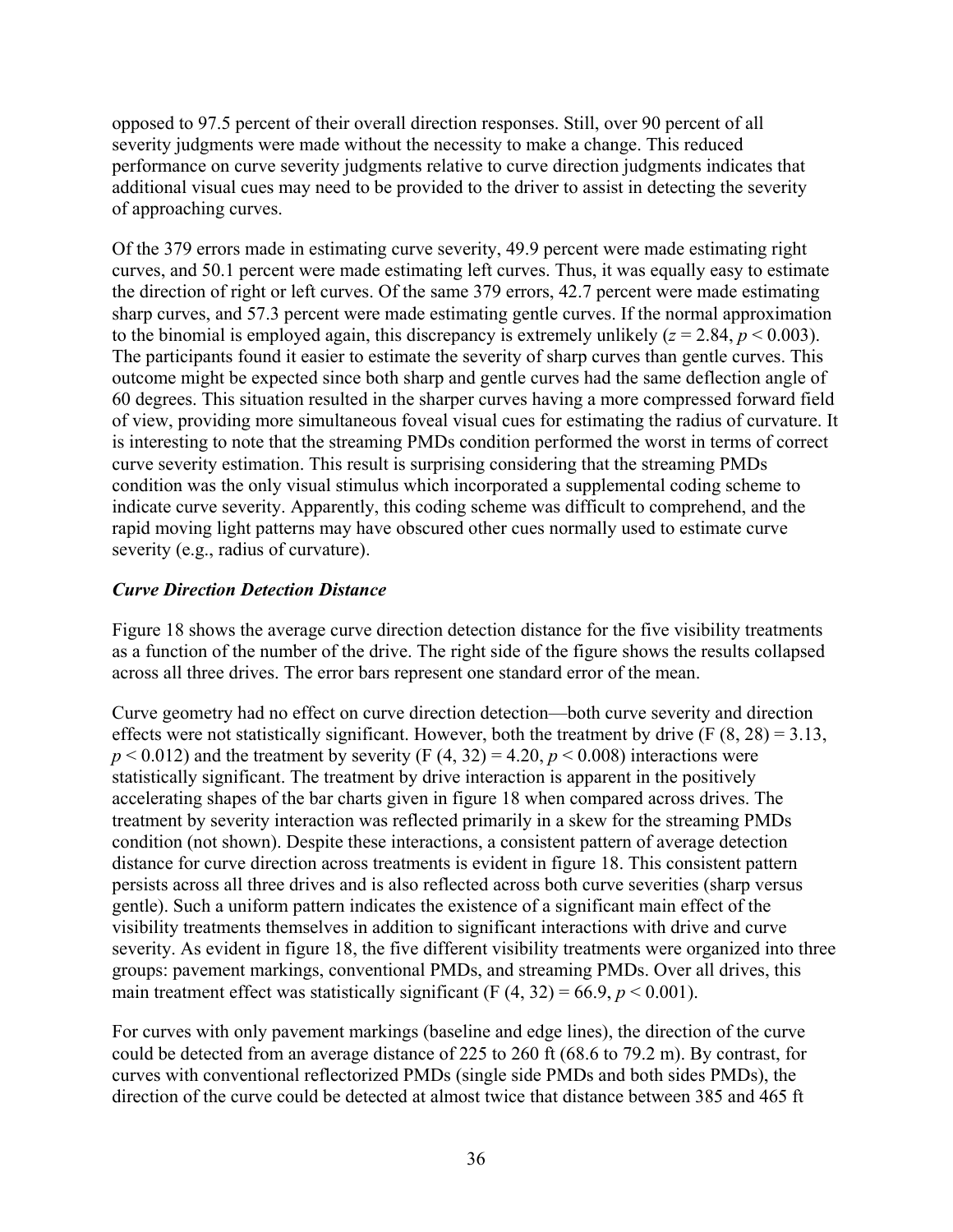(117 and 142 m). It is of interest to note that the both sides PMDs condition had a lower average direction detection distance (383 ft (117 m)) than the single side PMDs condition (466 ft (142 m)). This outcome may be the result of possible visual confusion caused by the larger number of PMD posts simultaneously in view for the both sides PMDs condition and their more complex geometric arrangement, making direction estimation more difficult. Nevertheless, as far as the speed reductions were concerned (see table 5), the both sides PMDs condition posed a more formidable visual array and slowed drivers down more than the single side PMDs condition by about 1 mi/h (1.6 km/h). The greatest improvement in direction detection distance was afforded by the LED-enhanced PMDs (streaming PMDs). For these sequential flashing PMDs, the average curve direction detection distance ranged from about 1,100 to 1,500 ft (335 m to 457 m), which was five times the baseline distance of about 225 to 260 ft (68.6 to 79.2 m). Since this streaming PMD condition was continuously operating and not activated by an approaching vehicle, the sequential pattern of flashing lights could be seen from a great distance.

The four enhanced visibility treatment conditions represented a consistent order in terms of their effectiveness in increasing the distance at which the participants could detect the direction of curves ahead in the roadway. As can be seen in figure 18, a similar order was maintained across all three drives, and this order was the same for all drives combined. Similar to what was done for vehicle speed, the relative detection distance advantages offered by the different treatments may be rounded to 5-ft (1.52-m) increments and taken as a figure of merit. When this is done, the following order was observed for direction detection distance from least effective to most effective: edge lines (25 ft (7.62 m)), both sides PMDs (130 ft (39.6 m)), single side PMDs  $(200 \text{ ft } (61.0 \text{ m}))$ , and streaming PMDs  $(1,065 \text{ ft } (325 \text{ m}))$ . For all three drives, the most dramatic improvement in average direction detection distance was associated with the streaming PMDs condition, a 1,065-ft (325 m) advantage over baseline in the combined case.

Pair-wise ANOVA comparisons were made between the baseline condition and each additional visibility enhancement as well as between neighboring pairs in the above order of treatment effectiveness. These pair-wise comparisons were only conducted on the combined data from drives 1 and 2 since the instructions to the participants changed on day 3. All of these seven pair-wise comparisons revealed a statistically significant treatment effect. Thus, as concerns enhancing direction detection distance for curves, the four safety countermeasures can be ranked as indicated above.

The enhanced direction detection distance for the streaming PMDs condition was increased to a 1,247-ft (380-m) advantage relative to the baseline when only drive 3 data were considered. The corresponding advantage relative to the baseline for drive 2 was 1,079 ft (329 m). Just prior to drive 3, the participants were informed of the meaning of the streaming PMD coded cues, including the cue for direction. This change in instructions could have been responsible for the observed increase in average detection distance for drive 3. Comparison of the advantages from drives 2 and 3 indicated that, in terms of direction detection distance, explaining the direction cue to the participants could result in a possible 16-percent advantage over having the participants figure out the meaning for themselves. However, this increased advantage is relatively small and could be due to learning which might have taken place even if no additional information had been provided in the instructions.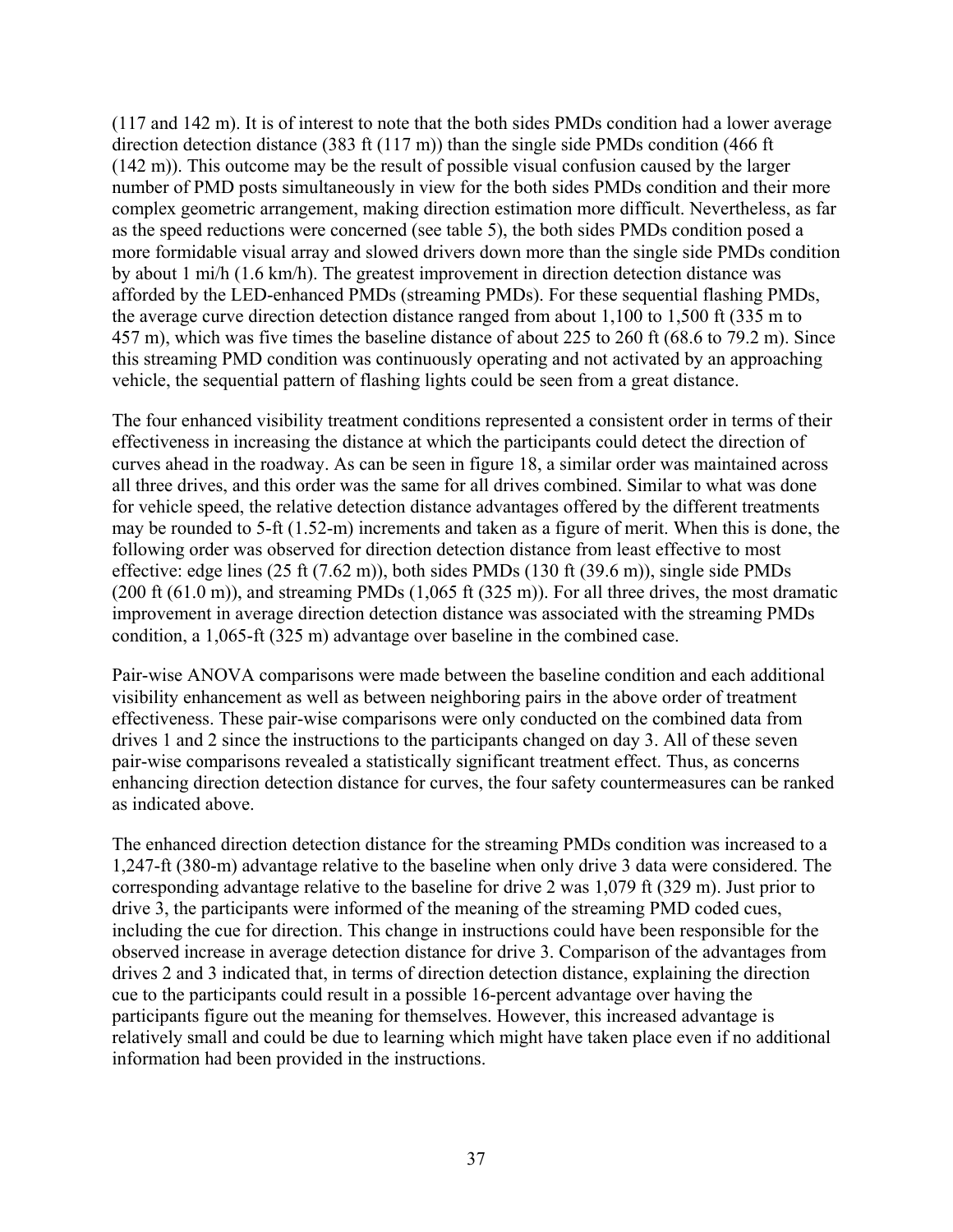Figure 18 also reveals a consistent adaptation or learning effect across the three drives, with the average curve direction detection distance increasing in each category with progressive drives. This drive effect was statistically significant (F  $(2, 34) = 20.2$ ,  $p < 0.001$ ). For the streaming PMDs condition, the drive 1 direction detection distance advantage was 864 ft (263 m) relative to the baseline, and the drive 2 advantage was 1,079 ft (329 m) for a gain of approximately 25 percent. If adaptation were linear, the detection distance advantage might be expected to be about 1,348 ft (411 m) for drive 3, which was greater than the 1,247 ft (380 m) that was observed. In fact, this 25-percent adaptation effect could completely account for the 16-percent increased advantage attributed earlier to being informed of the curve direction cue encoded in the streaming PMDs condition. Thus, the research participants were likely learning the meaning of the curve direction cue on their own. This cue was highly intuitive (streaming toward the right meant a right curve was approaching, and streaming toward the left meant a left curve was approaching) and probably did not require additional instructions for most of the research participants. The results of the questionnaire revealed a similar high degree of learning. After drive 2, before receiving any instructions, 83 percent of the participants knew the meaning of the direction cue. After drive 3 and receiving the instructions, 97 percent knew the meaning.

#### *Curve Severity Detection Distance*

Overall, similar relative results were found for the average distance at which the participants could detect the severity of a curve ahead in the roadway, but the absolute magnitudes were smaller. Figure 19 shows the average curve severity detection distance for the five visibility treatments as a function of the number of the drive. Similar to direction detection distance, the right-hand side of figure 19 shows the severity detection distance results collapsed across all three drives.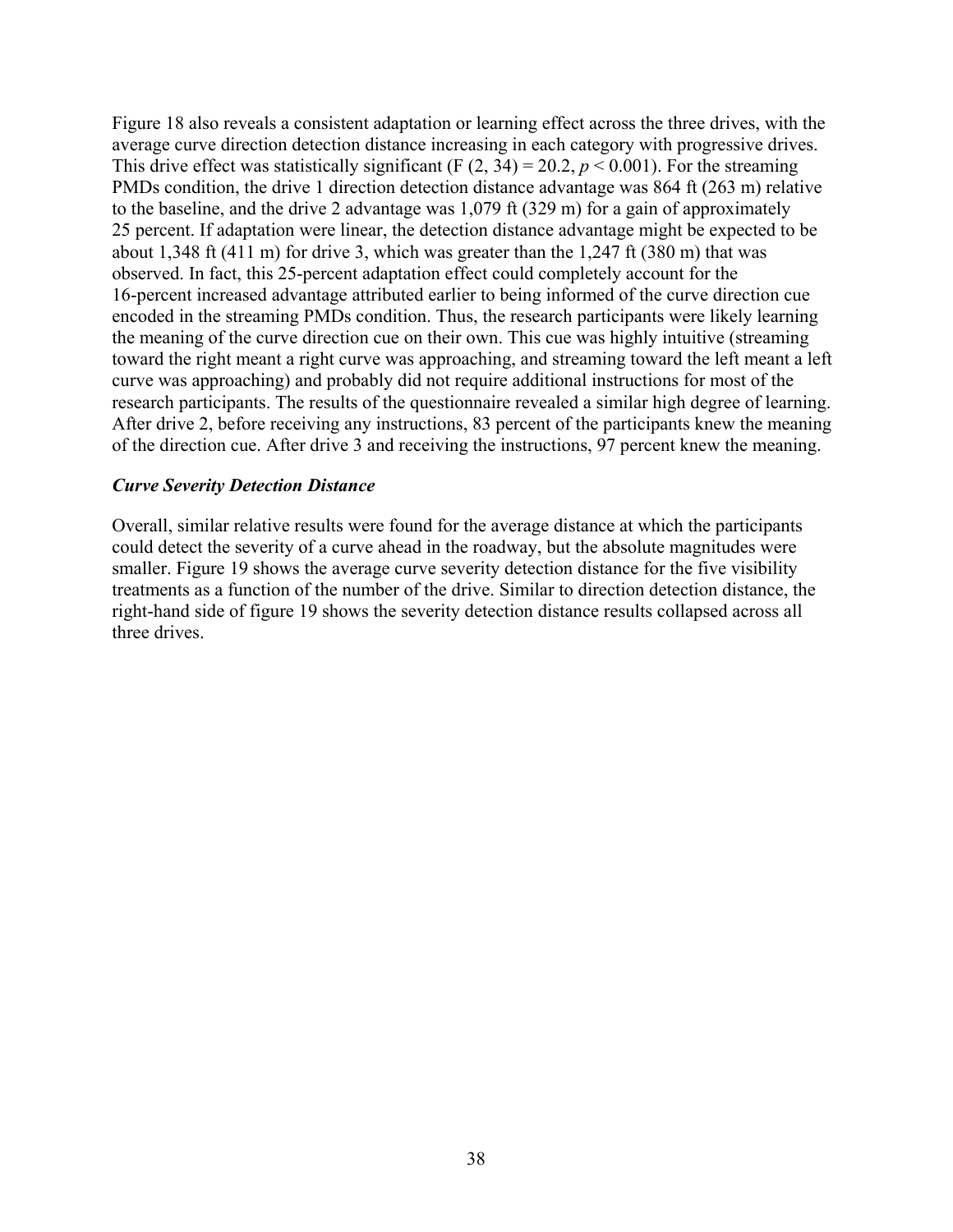

**Figure 18. Graph. Average curve direction detection distance as a function of drive.** 



**Figure 19. Graph. Average curve severity detection distance as a function of drive.** 

For severity detection distance, the effects of curve geometry were mixed. The sharp curves (222 ft (67.7 m)) had a greater average detection distance than the gentle curves (158 ft (48.2 m)). This curve severity effect was statistically significant (F  $(1, 35) = 40.6$ ,  $p < 0.001$ ), but the curve direction effect was not. In addition, there were two statistically significant interactions, the same two as were found for curve direction detection distance: (1) treatment by drive (F  $(8, 28) = 12.1$ ,  $p < 0.001$ ) and (2) treatment by severity (F  $(4, 32) = 5.48$ ,  $p < 0.002$ ).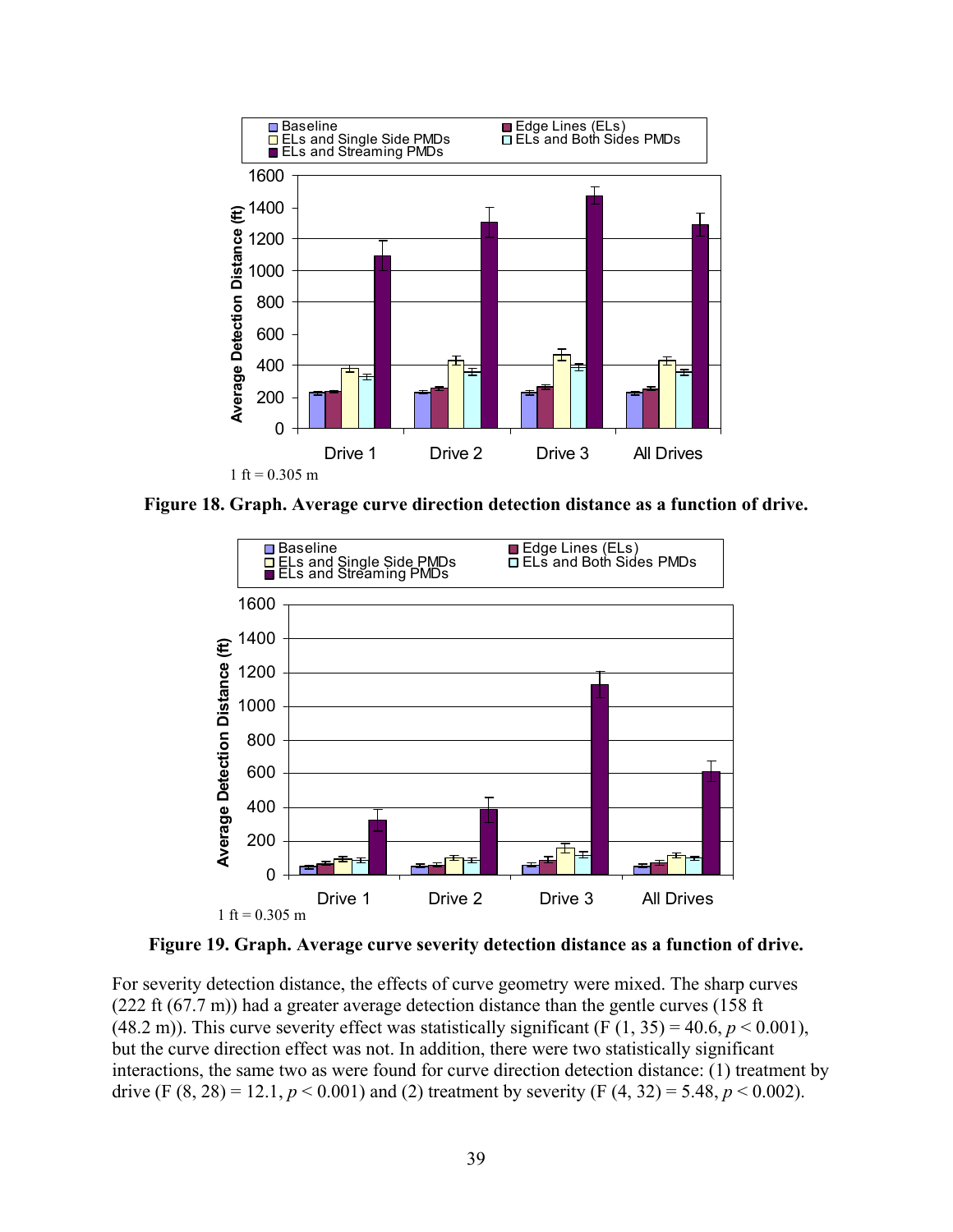These interactions were reflected in the data relationships in the same way as for direction detection distance. There was also a statistically significant treatment by severity by direction interaction (F  $(4, 32) = 2.84, p < 0.004$ ).

A consistent pattern of average detection distance for curve severity across treatments is evident in figure 19. This consistent pattern persists across all three drives, both curve severities and both curve directions. As evident in figure 19, for severity detection distance, the five different visibility treatments organized themselves into two major groups: (1) streaming PMDs and (2) all others. For all conditions other than streaming PMDs, the average curve severity detection distance was about 55 to 115 ft (16.8 to 35.1 m). The average curve severity detection distance was much greater for the streaming PMDs condition (612 ft (187 m)). Across all drives, this treatment effect was statistically significant (F  $(4, 32) = 28.0, p < 0.001$ ).

Figure 19 also reveals a consistent adaptation or learning effect across the three drives, with the average curve severity detection distance increasing in each category with progressive drives similar to what was found for curve direction detection distance in figure 19. This drive effect for severity detection distance was statistically significant (F  $(2, 34) = 42.5$ ,  $p < 0.001$ ). As with direction detection, the most dramatic improvement in average severity detection distance was associated with the streaming PMDs. For the streaming PMDs condition, on drives 1 and 2, the participants could detect curve severity at a distance of about 325 to 385 ft (99.1 to 117 m) with no special instructions as to the meaning of the curve severity cue. On drive 3, after the participants were informed of the meaning of the severity cue, the average curve severity detection distance increased to about 1,127 ft (344 m), representing an advantage of 1,074 ft (327 m) relative to the baseline condition. Since the corresponding day 2 advantage relative to the baseline was 333 ft (102 m), providing information to the participants concerning the severity cue coded in the streaming PMD lights resulted in a 300-percent increase in relative detection distance advantage over letting the participants figure out the meaning for themselves.

The participants had difficulty learning the meaning of the curve severity cue on their own. In terms of severity detection distance, their performance improved dramatically after being informed of the meaning of the curve severity cue. Such an increase is not likely to be the result of adaptation, as can be seen in figure 19. For the streaming PMDs condition, the detection distance advantage in the first drive was 271 ft (82.6 m) relative to the baseline, and the advantage for the second drive was 333 ft (102 m) for a gain of only about 23 percent. If adaptation was linear, the detection distance advantage might be expected to be about 410 ft (125 m) for drive 3 instead of the 1,074 ft (327 m) that was observed. The results of the questionnaire revealed a similar picture. After drive 2 before receiving any instructions, only 64 percent of the participants knew the meaning of the severity cue. After receiving the instructions for drive 3, 97 percent of the participants knew the meaning.

Except for the streaming PMDs condition, the average curve severity detection distances in figure 19 were much shorter than the corresponding average curve direction detection distances in figure 18 by a factor of two to four times. This outcome indicates that at a given distance ahead of a curve, other factors being equal, detecting the direction (right versus left) of the curve is likely to be easier than detecting the severity (radius) of the curve. To make performance equivalent for the two curve features, additional visual information would need to be provided to the driver in the form of distinct cues for curve severity.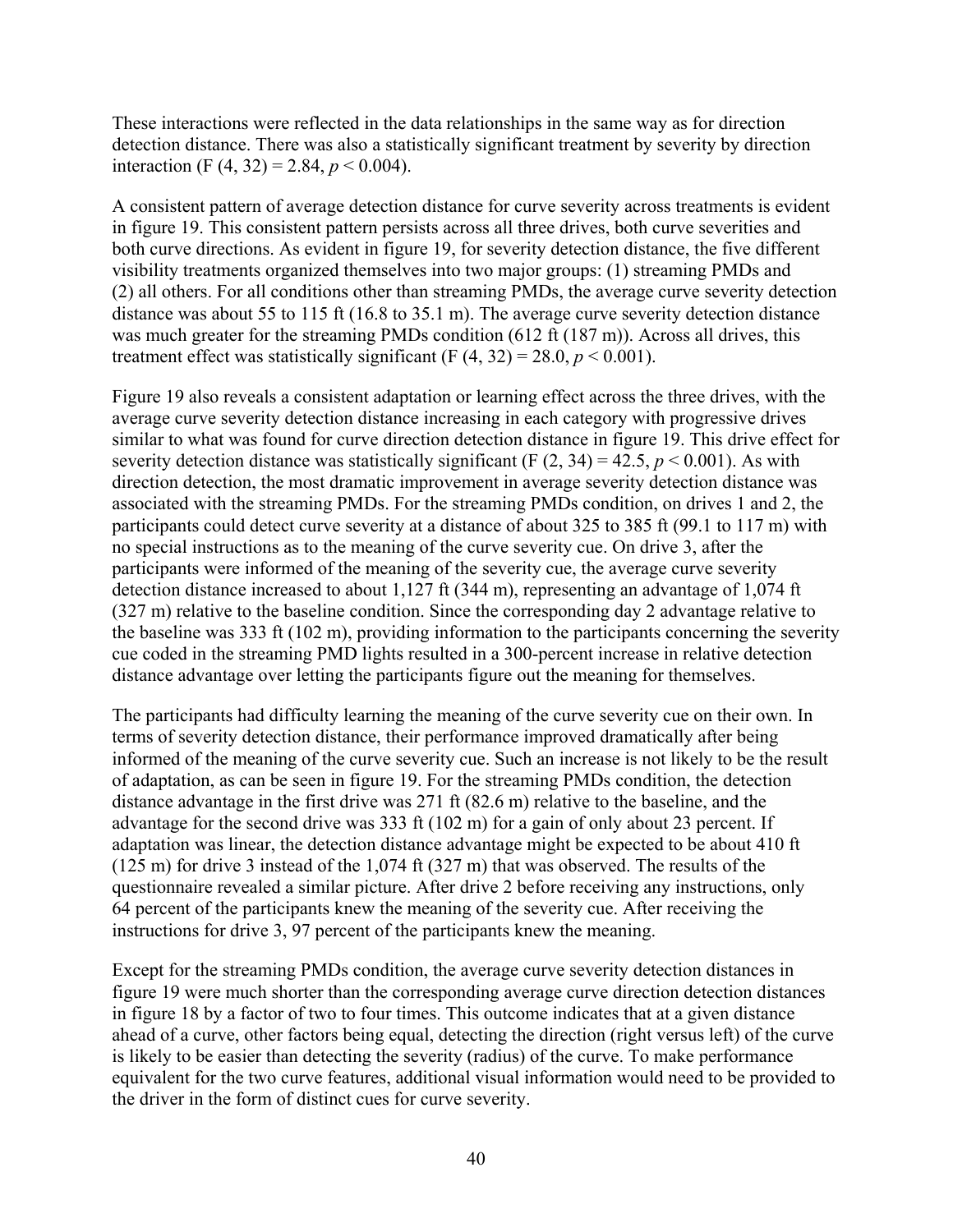Relative to the baseline, the four enhanced visibility treatment conditions represented a consistent order in terms of their effectiveness in increasing the distance at which the participants could detect the severity of curves ahead in the roadway. This relationship was discernable despite the fact that, except for the streaming PMDs condition, all of the average detection distance values were rather low and close together. As can be seen in figure 19 and table 7 (columns 4 and 5), a similar order was maintained across all three drives, and this order was the same for all drives combined. If increased curve severity detection distance is taken as the figure of merit, this order was as follows (from least effective to most effective): edge lines (20 ft  $(6.1 \text{ m})$ , both sides PMDs  $(45 \text{ ft} (13.7 \text{ m}))$ , single side PMDs  $(65 \text{ ft} (19.8 \text{ m}))$ , and streaming PMDs (560 ft (170 m)).

Pair-wise ANOVA comparisons were conducted as was done for direction detection distance. All of these seven pair-wise comparisons revealed a statistically significant treatment effect except for two. The first exception was between the baseline and the edge lines. In this experiment, there was no advantage of adding edge lines for increasing severity detection distance. The second exception was between single side PMDs and both sides PMDs. In this case, both of these conditions were statistically different from the baseline. However, for detecting the severity of curves ahead, it did not matter whether reflectorized PMDs were on one side of the curve or on both sides. Thus, for detecting the severity of curves, the safety countermeasures devolved into only two ranks: both reflectorized PMDs (45 to 65 ft(13.7 to 19.8 m)) and streaming PMDs (560 ft (171 m)).

For all drives, table 7 shows the average feature detection distance and distance advantage for the different curve visibility treatment conditions. Columns 2 and 4 give the data for the right-hand portions of figure 18 and figure 19. For each treatment condition, columns 3 and 5 give the relative advantages of the different treatments in increasing feature detection distance relative to the baseline. The visibility treatments in table 7 are arranged in order of increasing effectiveness in achieving a greater feature detection distance for both curve direction and curve severity. The last row in the table is an exception. This row shows the average feature detection distance for drive 3 only when the participants had just been informed of the meaning of the direction and severity cues coded in the patterns of steaming PMDs. An examination of the standard errors in table 7 reveals that most were below 25 ft (7.6 m) except for the streaming PMDs condition. For most treatments, when comparing pairs of distances in the table, distance reductions of 50 ft (15.2 m) or greater were likely to be statistically significant. In the case of streaming PMDs, this distance reduction criterion increased to150 ft (45.7 m) or greater due to increased variability in the detection distance data for this condition.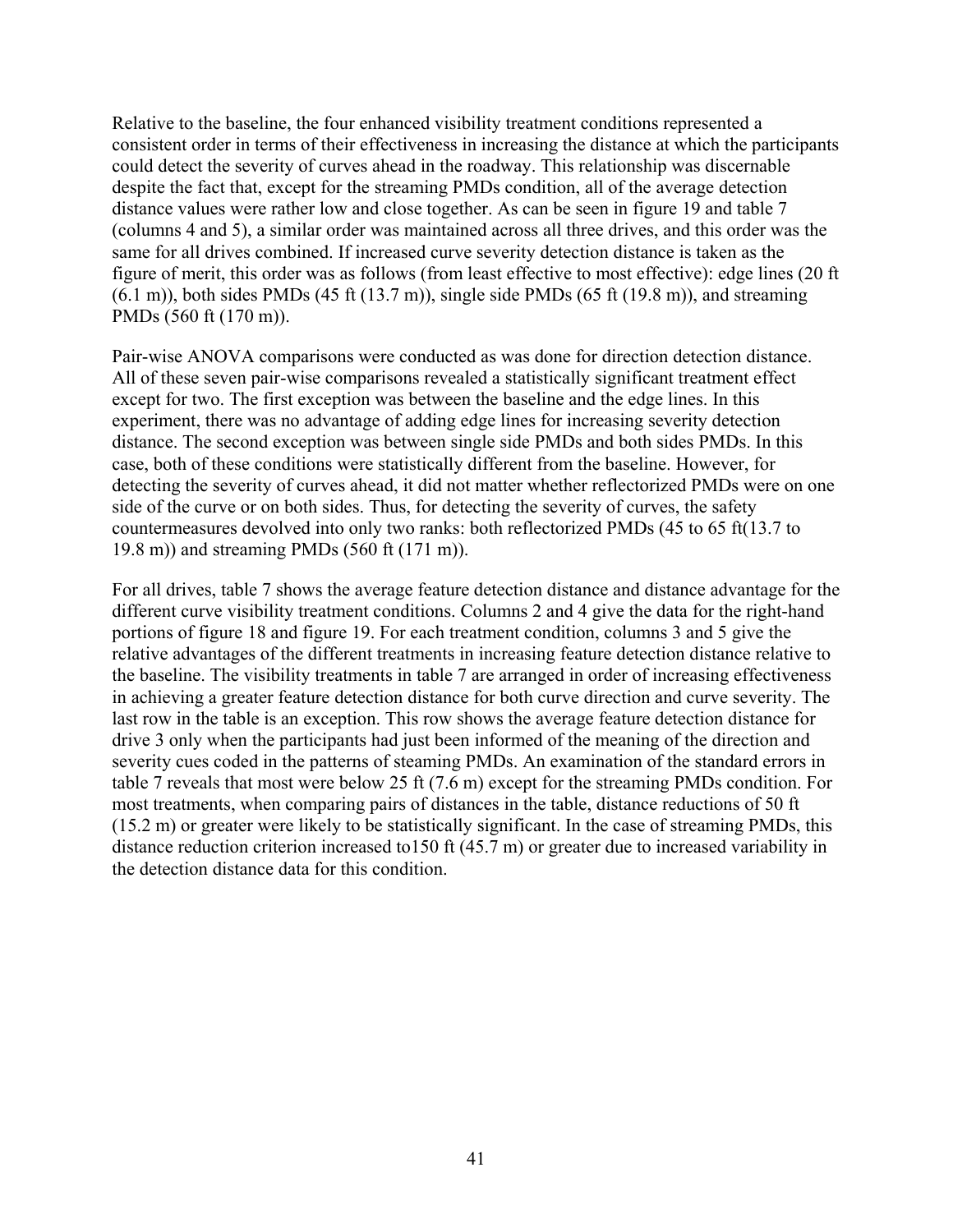|                                      | Average<br><b>Direction</b><br><b>Detection</b> | <b>Direction</b><br><b>Distance</b><br>Advantage | Average<br><b>Severity</b><br><b>Detection</b> | <b>Severity</b><br><b>Distance</b><br>Advantage |
|--------------------------------------|-------------------------------------------------|--------------------------------------------------|------------------------------------------------|-------------------------------------------------|
| <b>Treatment</b><br><b>Condition</b> | Distance,<br>ft $(SE)$                          | <b>Relative to</b><br><b>Baseline</b> , ft       | Distance,<br>ft $(SE)$                         | <b>Relative to</b><br><b>Baseline</b> , ft      |
| <b>Baseline</b>                      | 225(10.4)                                       |                                                  | 53.4 (9.5)                                     |                                                 |
| Edge lines                           | 249 (10.3)                                      | 24                                               | 71.6(12.7)                                     | 18                                              |
| Both sides PMDs                      | 355 (17.4)                                      | 130                                              | 97.4(11.0)                                     | 44                                              |
| Single side PMDs                     | 426(26.7)                                       | 201                                              | 116(14.7)                                      | 63                                              |
| <b>Streaming PMDs</b>                | 1,288 (74.9)                                    | 1,063                                            | 612(59.7)                                      | 559                                             |
| <b>Streaming PMDs</b>                |                                                 |                                                  |                                                |                                                 |
| (drive 3 only)                       | 1,472(55.5)                                     | 1,247                                            | 1,127(80.7)                                    | 1,074                                           |

**Table 7. Average feature detection distance and distance advantage for curves.** 

 $1 \text{ ft} = 0.305 \text{ m}$ 

Note: Standard error (SE) is shown in parentheses.

## **TOWNS**

### **Speed Profiles for Towns**

Figure 20 shows the average vehicle speed as a function of distance from the beginning of the town for the six different town treatment conditions. Figure 21 refers to corresponding acceleration data which will be described later. The data represent speed profiles in terms of averages across all participants and all days. The error bars represent one standard error of the mean. Data are shown for all 10 measurement locations. Positive distances indicate measurement locations ahead of the town, and negative distances indicate locations in the town. However, since speed calming inside the town was the major focus, all statistical tests were conducted on the five locations in the town from the beginning of the town (zero ft (zero m)) to the end of the town (-450 ft (-137 m)). As with the curve data, the town data were also analyzed according to a MANOVA approach to repeated measures.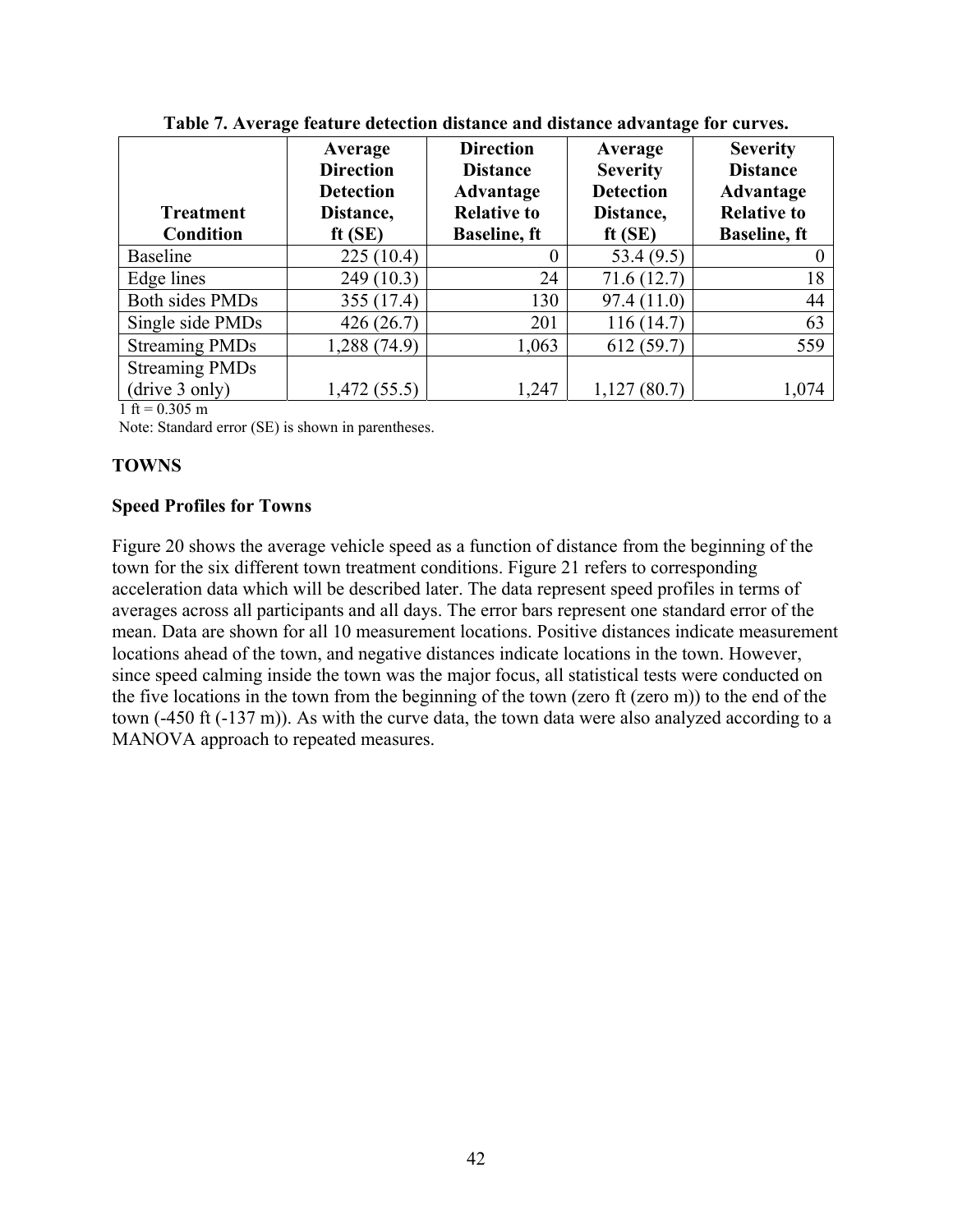

**Figure 20. Graph. Average speed as a function of the distance from the beginning of the town.** 



**Figure 21. Graph. Average acceleration as a function of the distance from the beginning of the town.**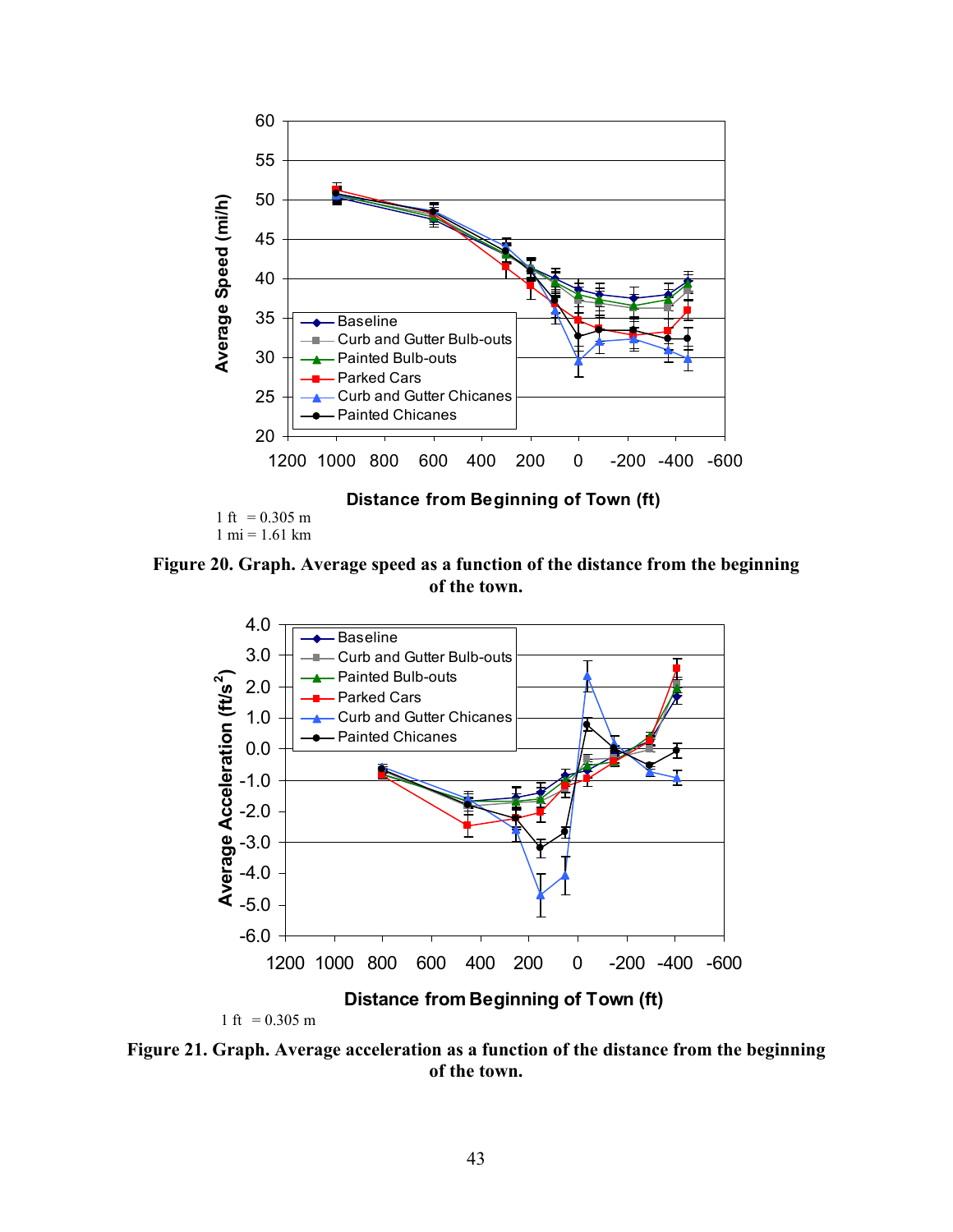The speed profiles in figure 20 indicate a gentle deceleration followed by a plateau. As indicated by this distinct overall shape, the location effect was statistically significant (F  $(4, 31) = 11.1$ ,  $p < 0.001$ ). The drivers slowed down from 50 mi/h (80.5 km/h) at 1,000 ft (305 m) before the town to 32–38 mi/h (51.5–61.2 km/h) at the middle of the town depending on the type of treatment. The treatments were organized into three groups: (1) baseline and bulb-outs (baseline, curb and gutter bulb-outs, and painted bulb-outs), (2) parked cars, and (3) chicanes (curb and gutter chicanes and painted chicanes). This treatment effect was statistically significant  $(F (5, 30) = 12.5, p < 0.001)$ . However, the shapes of the speed profiles were different for the various traffic-calming treatments, in particular for the chicanes and parked cars conditions. As might be expected from the different shapes of the functions portrayed in figure 20, there was a statistically significant location by treatment interaction  $(F (20, 15) = 3.05, p < 0.016)$ . The effect of drive was not statistically significant; thus, for speed in the town, there was no apparent adaptation or learning effect over the three drives.

The bulb-outs were the least effective traffic-calming countermeasures, slowing drivers down by only 1 to 1.5 mi/h (1.6 to 2.4 km/h) through the town relative to the baseline. The parked cars condition was intermediate in its effectiveness, slowing drivers down by 4 to 5 mi/h (6.4 to 8 km/h) relative to the baseline at the middle of the town. The chicanes were the most effective in slowing the drivers down through the town as a whole, slowing them by 6 to 9 mi/h (9.7 to 14.5 km/h) through the town relative to the baseline. The curb and gutter chicanes were more effective than the painted chicanes by about 1 to 3 mi/h (1.6 to 4.8 km/h), and all of these differences were statistically significant (see below). The shapes of the speed profile functions were similar for all of the five types of safety countermeasures except the chicanes. For all other countermeasures, the minimum speed was achieved near the middle of the town or slightly further into the town. For the chicanes, the minimum speed was achieved at the beginning and end of the town where the chicanes were located. In the town itself, the speed increased for the chicane conditions, reaching a local maximum at the middle of the town and decreasing again for the second chicane.

Across all five locations within the town, pair-wise ANOVA comparisons were made between the baseline condition and each individual speed-calming enhancement as well as between neighboring pairs in order of treatment effectiveness. All of the nine pair-wise comparisons revealed a statistically significant treatment effect except for the comparison between curb and gutter bulb-outs and painted bulb-outs. Both bulb-out conditions performed better than the baseline, but there was no statistically significant difference between the two implementations. This experiment found that the cheaper painted bulb-outs were just as effective as the more expensive curb and gutter bulb-outs, but neither one produced a substantial speed reduction effect (only about 1 mi/h (1.6 km/h)).

#### **Speed Reductions for Towns**

The beginning and middle of the town were important locations for measuring driver behavior. These locations bound the first part of the town where it was important that the driver slowed the vehicle down to a safe speed for entering and driving through the town. Table 8 shows the average speed at the beginning and at the middle of the town along with the corresponding speed reduction advantages relative to the baseline speed. If the relative speed reduction advantage at the beginning of the town was taken as the figure of merit (rounded to 0.5 mi/h (0.8 km/h)), the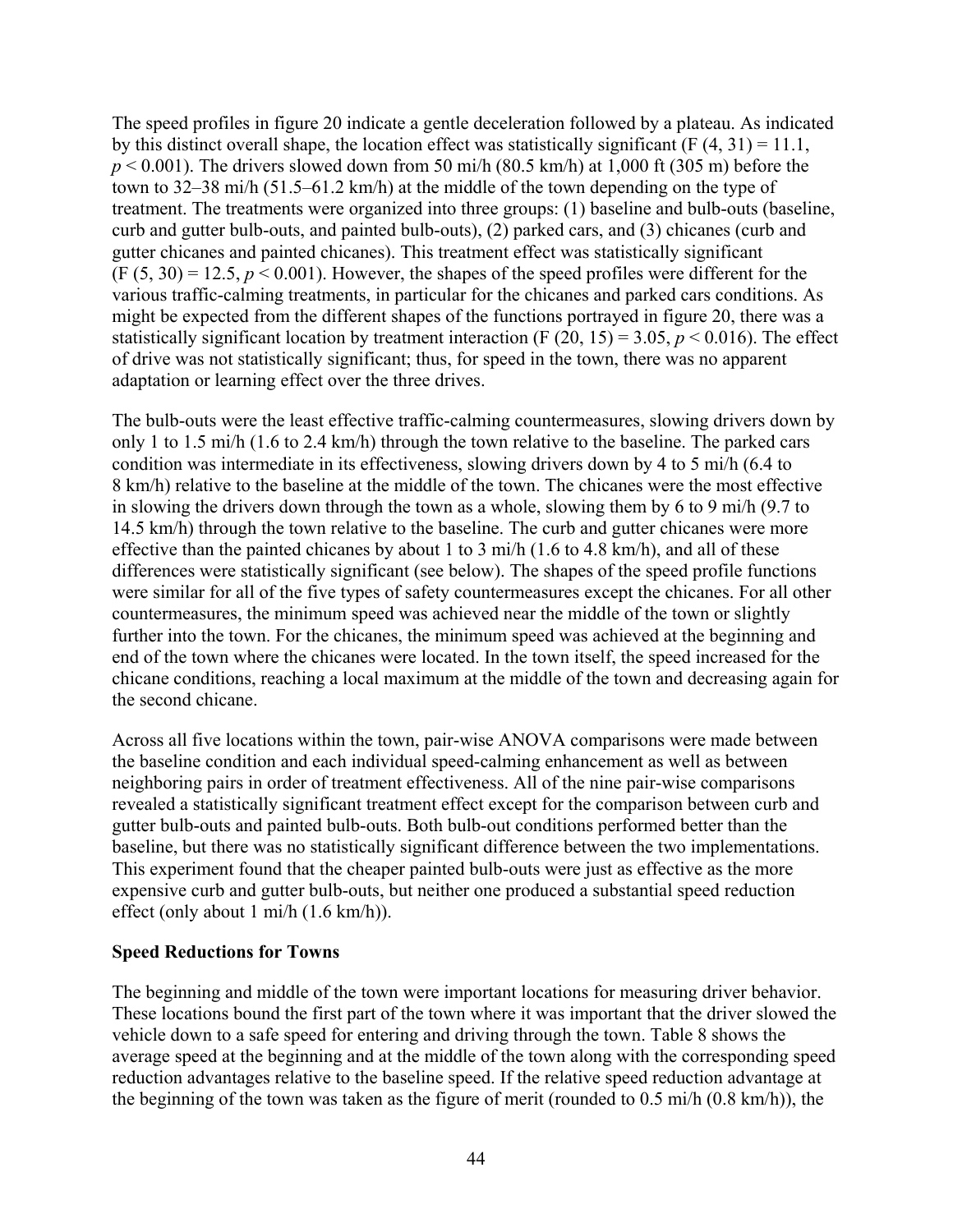following order was observed from least effective to most effective: both bulb-outs (about 1 mi/h (1.6 km/h)), parked cars (4 mi/h (6.4 km/h)), painted chicanes (6 mi/h (9.7 km/h)), and curb and gutter chicanes (9 mi/h (14.5 km/h)). If the figure of merit was shifted to the middle of the town, the rankings have a slightly different order: both bulb-outs (about 1 mi/h (1.6 km/h)), painted chicanes (4 mi/h (6.4 km/h)), parked cars (4.5 mi/h (7.2 km/h)), and curb and gutter chicanes (5 mi/h (8 km/h)). As a result of the treatment by location interaction observed above, in this case, parked cars and painted chicanes changed places in the rank order. At the middle of town location, the speeding up in the center of the town that was observed with the chicanes offset some of the apparent advantage of the chicane treatment. This increase in speed was as much as 1 to 3 mi/h (1.6 to 4.8 km/h) faster than in the chicane itself.

| <b>Treatment</b><br><b>Condition</b> | Average<br><b>Speed</b><br>at Beginning<br>of Town (SE) | <b>Reduction</b><br>Advantage<br><b>Relative to</b><br><b>Baseline</b> | Average<br>Speed at<br><b>Middle of</b><br>Town (SE) | Reduction<br>Advantage<br><b>Relative to</b><br><b>Baseline</b> |
|--------------------------------------|---------------------------------------------------------|------------------------------------------------------------------------|------------------------------------------------------|-----------------------------------------------------------------|
| <b>Baseline</b>                      | 38.6 (1.40)                                             | 0                                                                      | 37.5(1.42)                                           |                                                                 |
| Painted bulb-outs                    | 38.0 (1.49)                                             | 0.6                                                                    | 36.6(1.38)                                           | 0.9                                                             |
| Curb and gutter bulb-outs            | 37.2(1.63)                                              | 1.4                                                                    | 36.3(1.44)                                           | 1.2                                                             |
| Parked cars                          | 34.6(1.81)                                              | 4.0                                                                    | 32.8(1.72)                                           | 4.7                                                             |
| Painted chicanes                     | 32.6(1.79)                                              | 6.0                                                                    | 33.5(1.45)                                           | 4.0                                                             |
| Curb and gutter chicanes             | 29.5 (1.98)                                             | 9.1                                                                    | 32.3(1.47)                                           | 5.2                                                             |

**Table 8. Average speed and speed reduction advantage in towns (mi/h).** 

 $1 \text{ mi} = 1.61 \text{ km}$ 

Note: Standard error (SE) is shown in parentheses.

Since the effects of the various treatments were different for the beginning and middle of the town, both locations need to be considered in comparing the effectiveness of the various speedcalming treatments investigated in the current experiment. Therefore, pair-wise statistical comparisons were computed for the 30 combinations of all 6 average speeds both at the beginning of the town (column 2) and at the middle of the town (column 4). For the beginning of the town, all 30 pair-wise comparisons revealed statistically significant differences except the following three cases: (1) baseline versus painted bulb-outs, (2) baseline versus curb and gutter bulb-outs, and (3) painted bulb-outs versus curb and gutter bulb-outs. At the beginning of the town, the two types of bulb-outs were not different from each other, and neither type was different from the baseline. At this location, the only treatments which resulted in a speed reduction were the parked cars and chicanes conditions. For the middle of the town, all 30 pairwise comparisons revealed a statistically significant difference except the following three cases: (1) painted bulb-outs versus curb and gutter bulb-outs, (2) parked cars versus painted chicanes, and (3) parked cars versus curb and gutter chicanes. At the middle of the town, the two types of bulb-outs were not different from each other, but both types were different from the baseline. In addition, there was no difference in speed reduction between the parked cars and either type of chicane implementation. At this location, the only treatments which resulted in a substantial speed reduction were the parked cars and chicanes conditions. Both types of bulb-outs had a very small effect on speed reduction (about 1 mi/h (1.6 km/h)).

Both chicane conditions were characterized by an increase in average vehicle speed in the middle portion of the town. This was to be expected since the chicanes themselves were located at both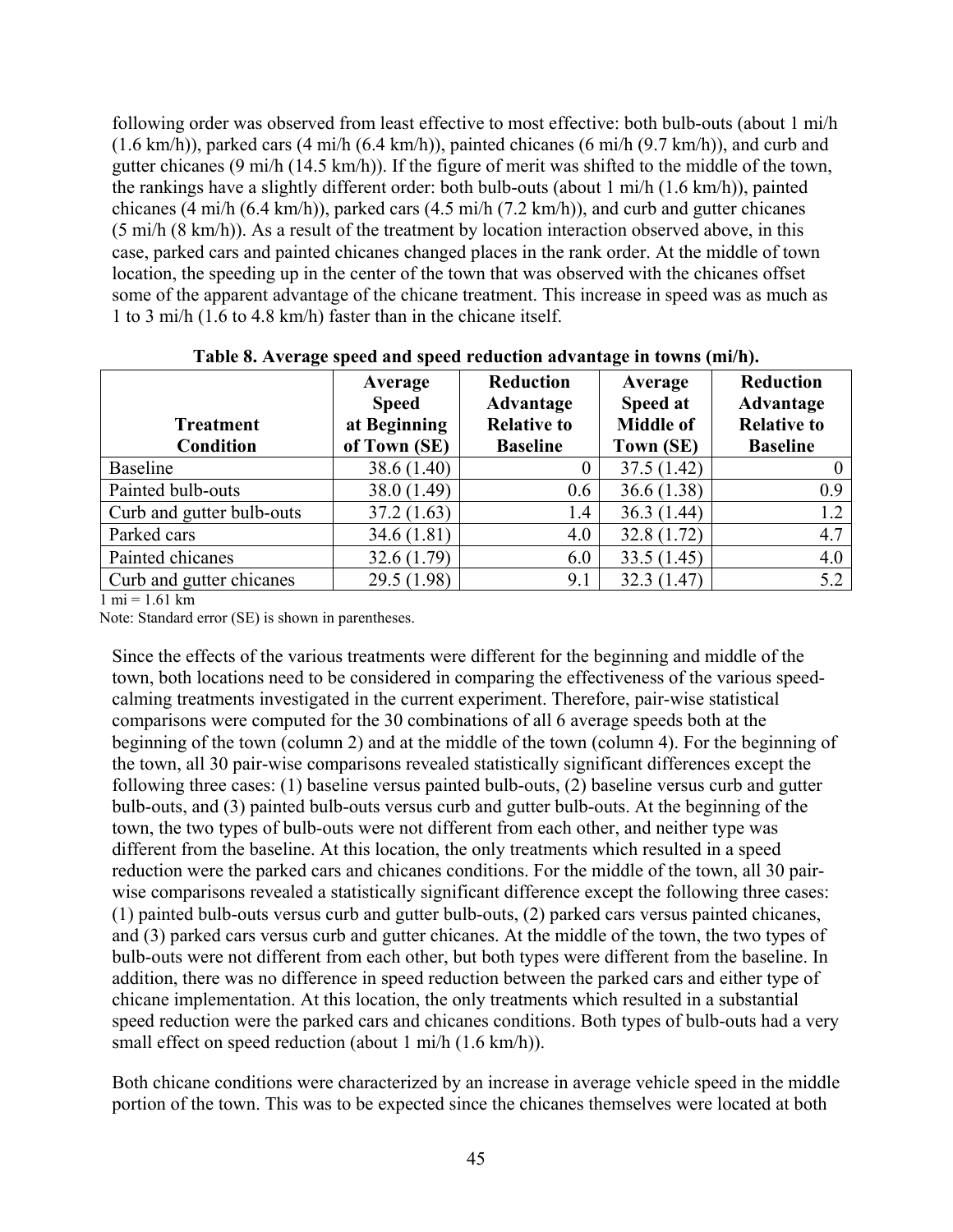ends of the town. Under the chicane conditions, no speed-calming measures were employed in the middle portion of the town, allowing the drivers to speed up in the middle portion of the town only to slow down again for the second chicane at the exit from the town. Overall, parked cars and chicanes were considerably more effective than bulb-outs in slowing driver speed. In addition, the parked cars condition was associated with a more steady decrease in speed beginning further away from the town when compared with any of the other treatments. For example, at 100 ft (30.5 m) from the town, the parked cars condition had an average vehicle speed of 3 mi/h (4.8 km/h) less than the baseline condition. Such an outcome might be expected since the parked cars tended to be visible from further away than any of the other speed-calming treatments. The speed profiles for the towns also revealed that the participants were already slowing down from the instructed speed of 55 mi/h (88.5 km/h) in the tangents to about 51 mi/h (82 km/h) at 1,000 ft (305 m) before the town. This was also to be expected since the towns were driven in daylight conditions and could be seen by the driver from a greater distance (more than 1,000 ft (305 m)).

#### **Acceleration Profiles for Towns**

Figure 21 shows the average longitudinal acceleration of the vehicle as a function of distance from the beginning of the town for the six different speed-calming treatment conditions. As was the case for curves, the data represent acceleration profiles which complement the corresponding speed profiles portrayed in figure 20. As a result of the computation method, the data are shown for nine intermediate distance values (locations). As was the case for the speed profiles for the towns, all statistical tests were conducted only on the five locations inside the town. The acceleration profiles for the towns had a gentle overall U-shape. As expected from this overall shape, the location effect was statistically significant (F  $(3, 30) = 21.6$ ,  $p < 0.001$ ).

The major exception is that the chicanes had a pronounced jagged, saw-tooth shape in the middle. This saw-tooth pattern represents rapid deceleration to navigate the first chicane at the beginning of the town, acceleration through the first part of the town, and somewhat less rapid deceleration to navigate the second chicane toward the end of the town. In general, the acceleration profiles for the towns were organized into two groups of treatments: the chicanes and all other treatments with one exception for the parked cars condition. The parked cars condition revealed somewhat lower deceleration values before the town. Thus, within the town, decidedly different shapes were observed for the acceleration profiles for the six different trafficcalming treatments. As would be expected from these differently shaped profiles, the treatment by location interaction was statistically significant (F  $(15, 18) = 4.77$ ,  $p < 0.001$ ). However, as concerns the town acceleration profiles as a whole, the treatment effect was not statistically significant (F  $(5, 28) = 2.47$ ,  $p < 0.056$ ). In this case, the interaction between treatment and location was the significant factor. Different traffic-calming treatments produced different acceleration profiles.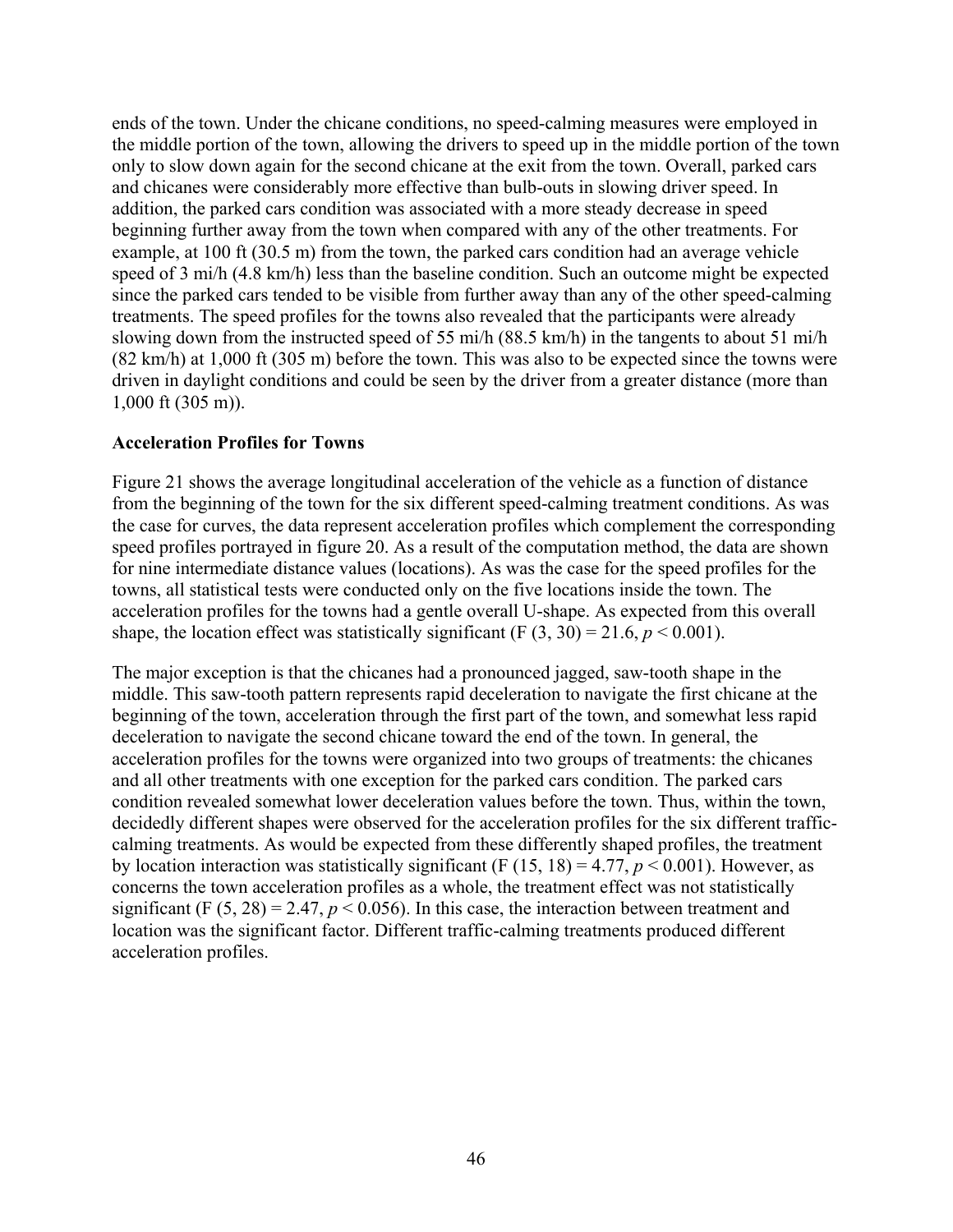#### **CHAPTER 4. DISCUSSION AND SUMMARY**

### **LIMITATIONS OF THE RESEARCH**

The current experiment was conducted in the FHWA HDS. This simulator was partially validated in the past for research on nighttime driving on rural two-lane curves by means of similar field data; however, these validations have been for different curve geometries and for different driver responses.<sup>(19)</sup> In any case, there are inherent limitations to using simulator data to predict real-world driving responses. The simulator is often capable of producing similar relative results as those in the field for the purpose of ranking or comparing different treatments. This is one of the major strengths of using a driving simulator for highway safety research. However, when attempting to predict absolute quantities such as vehicle speeds or feature recognition distances, simulator-derived measurements may require scale factors or transformations before they can be used to estimate performance in the field.<sup>(20)</sup> In general, important relationships or patterns among data elements are usually preserved both in the simulator and in the field, but the simulator data often portray weaker and more variable results.

In the case of nighttime visibility research, there are two major reasons for such discrepancies. First, driving in a simulator is different from driving in a real car. Driver judgments of speed, distance, and deceleration are sometimes difficult in a simulator. Consequently, under certain conditions, drivers may drive faster and decelerate more rapidly in a simulator than in a real car. Also, there is no other traffic on the road. Second, the simulator has difficulty creating certain visual contrast ratios that can be encountered on the roadway, especially at night. The luminance for the visual stimuli used in this experiment (see table 3) are probably adequate for simulating pavement markings and possibly for simulating PMDs; however, the visual projection system of the simulator is not adequate to characterize the high contrast ratios found with streaming LED lights. Although these contrast ratios are high, the size of the LED light source is small, and the duty cycle is low, so glare should not be a problem for the driver. The inability to reproduce these high contrast ratios in the simulator was partially compensated for by increasing the size of the streaming LED light sources when they were far away. Nevertheless, there are distinct limitations to reproducing nighttime driving scenes in a driving simulator.<sup> $(20)$ </sup>

In the case of predicting the effects of daytime driving, the FHWA HDS has only been validated by means of similar field data for intersection traffic signals and for certain collision warning systems.<sup>(21)</sup> The simulator has not been validated for traffic calming in small rural towns. However, from the stimulus perspective, the towns were presented only in daylight and had no intense luminous sources of light in the scene (e.g., traffic signals, tail lights, etc). The objects in the scene all represented reflected light. This is an easier type of driving scene to simulate and does not usually require high contrast ratios.

In view of the above limitations, absolute quantitative results from this experiment need to be considered with caution for both of the curves and the towns. However, the driving simulator is an excellent tool for exploring the relative differences among roadway treatments. This exploration of relative differences formed the focus of this experiment, and the observed relative differences may be regarded with a certain degree of confidence. As was pointed out previously, this confidence needs to be tempered with careful prudence to avoid other risks which are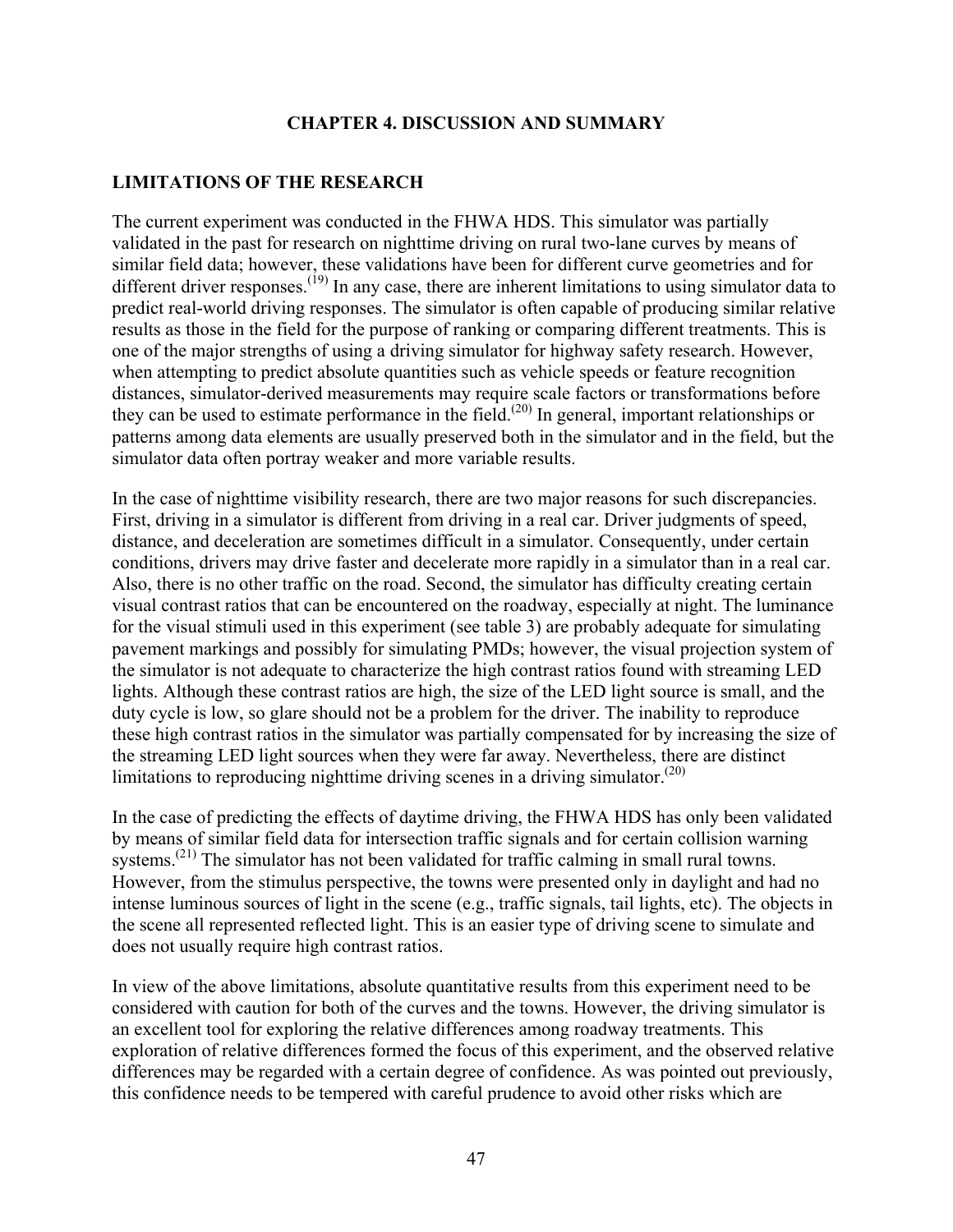difficult to reproduce in a driving simulator, like the safety hazards posed by drivers and passengers exiting from the left-side doors of parked cars. For these and other reasons, field validations are usually warranted before simulator findings are recommended for implementation.

# **CURVES**

# **Summary of Findings for Curves**

Four responses were measured for curves: speed, acceleration, curve direction detection distance, and curve severity detection distance. Table 9 summarizes the findings for three of these measures. The acceleration data were not summarized because they were derived from the speed data and portrayed similar relationships. Based on speed measurements at the point of curvature, columns 2 and 5 show the estimated average speed reductions for the various curve visibility improvements (in mi/h relative to the baseline rounded to the nearest 1 mi/h (1.61 km/h)) as well as the corresponding speed reduction rankings (from best to worst) for each.

|                         | <b>Speed</b><br>Reduction, | <b>Direction</b><br><b>Distance</b> | <b>Severity</b><br><b>Distance</b> | <b>Speed</b>   | <b>Direction</b> | <b>Severity</b> |
|-------------------------|----------------------------|-------------------------------------|------------------------------------|----------------|------------------|-----------------|
| <b>Treatment</b>        | $\mathbf{mi}/\mathbf{h}$   | Increase, ft                        | Increase, ft                       | Rank           | Rank             | Rank            |
| Enhanced PMDs with      |                            |                                     |                                    |                |                  |                 |
| streaming LED lights    | 9                          | 1,065                               | 560                                |                |                  |                 |
| Standard PMDs on both   |                            |                                     |                                    |                |                  |                 |
| sides of the road       | 8                          | 130                                 | $45 - 65$                          | $\overline{2}$ | 3                |                 |
| Standard PMDs on a      |                            |                                     |                                    |                |                  |                 |
| single side of the road | 7                          | 200                                 | $45 - 65$                          | 3              | ◠                |                 |
| 4-inch $(101.6-m)$ edge |                            |                                     |                                    |                |                  |                 |
| lines                   | 2                          | 25                                  | 0                                  | 4              | 4                |                 |

| Table 9. Estimated safety advantages and rank ordering of treatments for curves. |  |  |
|----------------------------------------------------------------------------------|--|--|
|                                                                                  |  |  |

 $1 \text{ ft} = 0.305 \text{ m}$ 

 $1 \text{ mi} = 1.61 \text{ km}$ 

Drivers performed almost perfectly in detecting the direction of curves ahead in the road (99.7 percent correct). In table 9, columns 3 and 6 show the estimated average curve direction detection distance increases for each treatment (relative to the baseline rounded to the nearest 5 ft (1.52 m)) as well as the corresponding detection distance rankings for each. The 25-ft (7.6-m) average detection distance increase (11 percent) for adding edge lines in this experiment was almost identical to the 24-ft (7.3-m) average increase (12 percent) found in an earlier simulator experiment conducted by Molino et al.<sup>(8)</sup> This correspondence was found despite the fact that the two simulator experiments employed curves of different radii and deflection angles. However, the absolute average detection distances were about 39 ft (11.9 m) greater in the current experiment. Such an outcome might be expected. Although the same simulator was employed, the graphics had been upgraded since the earlier experiment.

The absolute average direction detection distance for the single side PMDs condition in this experiment was 426 ft (130 m) (see table 7). Although under somewhat different conditions, a field study conducted by Turner et al. obtained an average curve detection distance of 656 ft  $(200 \text{ m})$ .<sup>(22)</sup> A larger detection distance in the field might be expected for two reasons. First, the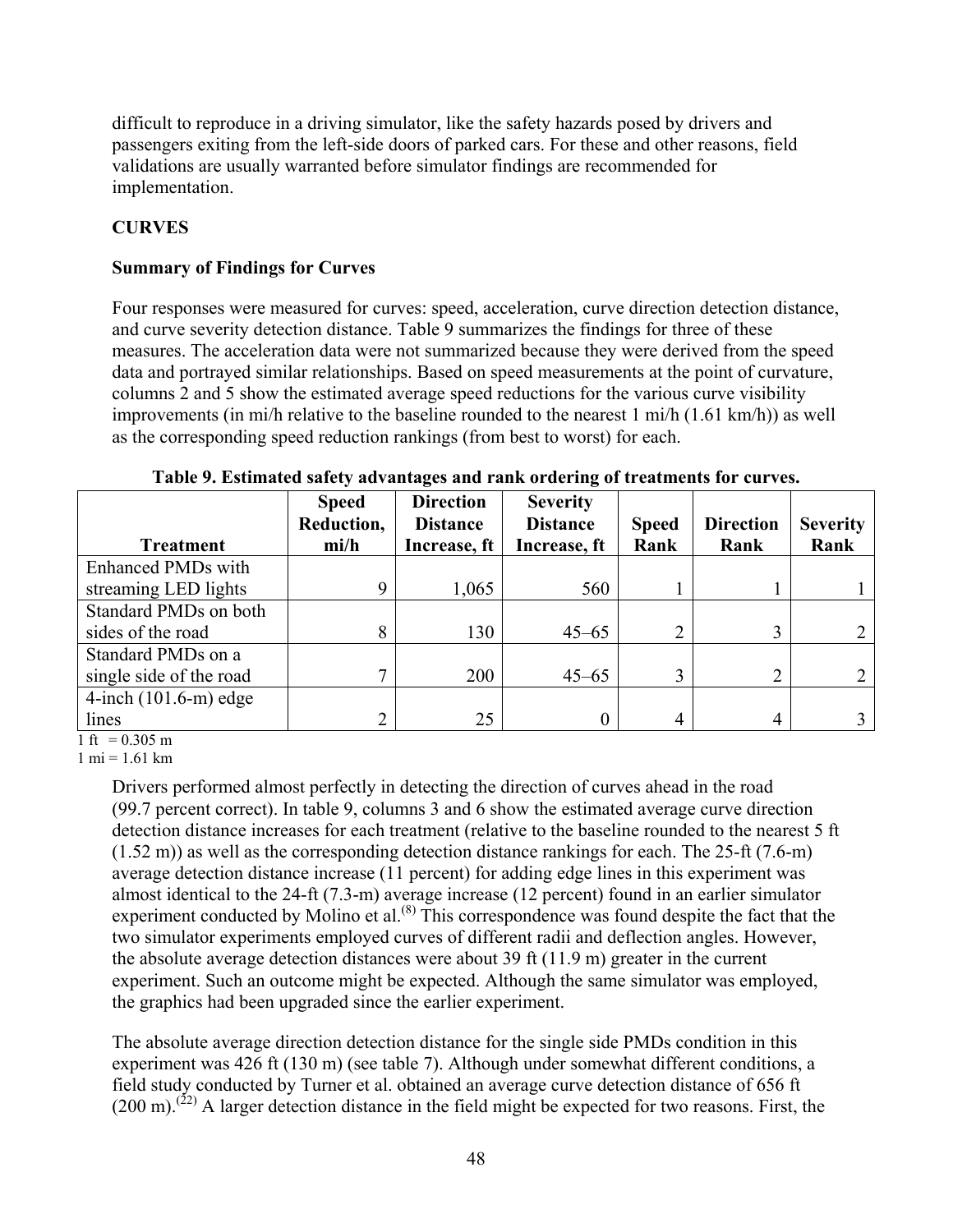simulator was not able to produce the full visual contrast ratio experienced at night in the real world. Second, the field study used a 2-s search time from a stationary vehicle, which moved progressively closer to the curve in 100-ft (30.5-m) increments instead of a dynamic driving scenario which was used in this experiment.

Compared to curve direction detection, drivers did not perform as well on curve severity detection (only 82.5 percent correct). While this performance was better than chance, drivers had more difficulty detecting the severity of a curve than its direction. In table 9, columns 4 and 7 show the estimated average curve severity detection distance increases for each treatment as well as the corresponding detection distance rankings for each.

A comparison of findings across the three response categories in table 9 reveals two important relationships. First, if the standard reflectorized PMD conditions were collapsed, there was a consistent order across all three response categories. Enhanced PMDs with streaming lights performed the best, the standard reflectorized PMDs performed the next best, and the edge lines alone resulted in the weakest or no improvement. Second, the enhanced PMDs with streaming lights performed exceptionally well in terms of increasing curve feature detection but only moderately well in terms of slowing drivers down.

## **Answers to Research Questions for Curves**

Based on this experiment, the research questions posed in the introduction are answered as follows:

- How do the different visibility treatments perform to slow drivers down? In order of effectiveness, the treatments were organized into two groups: (1) delineators with edge lines and (2) pavement markings (edge lines alone). The delineators achieved a minimum speed earlier at the PC and achieved a greater overall speed reduction. By contrast, the pavement markings achieved a minimum speed later (at the middle of the curve) and achieved a lower overall speed reduction.
- What is the order of the four different visibility treatment conditions in terms of their effectiveness in slowing drivers down? Table 9 shows the observed order. If driving speed at the PC is used as the primary measure, the effectiveness rankings have the following order from best to worst with the estimated speed reduction shown in parentheses: streaming PMDs (9 mi/h (14.5 km/h)), both sides PMDs (8 mi/h (12.9 km/h)), single side PMDs (7 mi/h (11.3 km/h)), and edge lines alone (2 mi/h (3.2 km/h)). All of the PMD conditions contained edge lines as well as PMDs.
- Is there an effect of right versus left curve on driver speed profiles? Across all treatments, on average, the driving speed through the left curves was 1 mi/h (1.6 km/h) faster than through the right curves.
- Is there an effect of sharp versus gentle curves on driver speed profiles? Across all treatments, on average, the driving speed through the gentle curves was 10 mi/h (16 km/h) faster than through the sharp curves.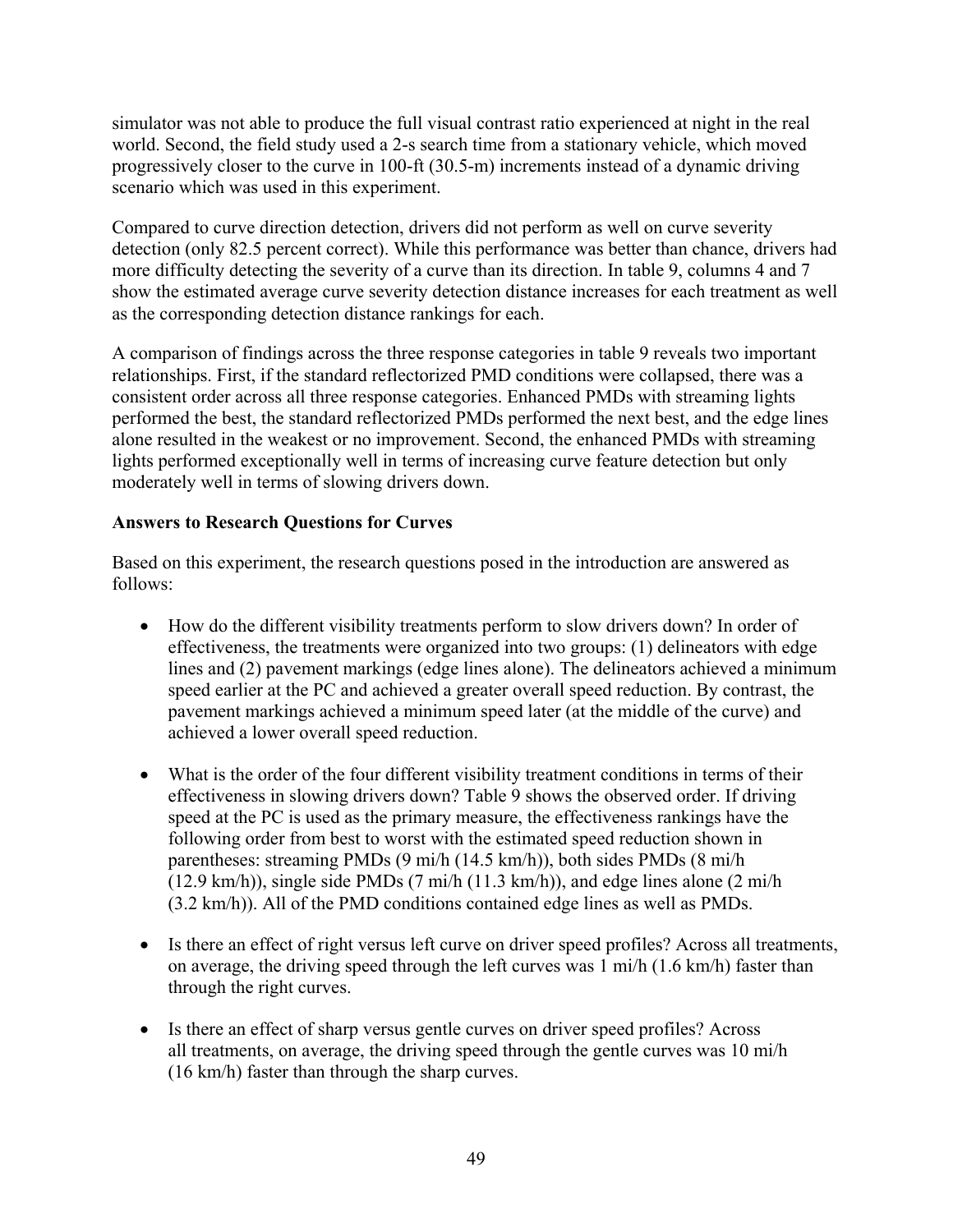- Is there an adaptation effect? There was no adaptation effect.
- Do drivers slow down or speed up across the three experimental driving sessions? On average, the drivers did not slow down or speed up across the three experimental sessions.
- How do the different visibility treatments affect driver acceleration? The acceleration profiles for the curves organized themselves into two groups of treatments: pavement markings and delineators. Both groups of acceleration profiles had a sharp V-shape overall. However, the delineators were associated with a smoother and earlier deceleration pattern than the pavement markings.

The research questions and answers concerning feature detection for curves are as follows:

- How well do drivers perform on curve feature detection for the different visibility treatments? The drivers performed considerably better than chance on feature detection across all visibility treatments. The overall percentage of correct curve direction detection was 99.7 percent. The overall percentage of correct curve severity detection was 82.5 percent.
- How do the different treatments affect the distance from which curve direction and severity are detected by drivers? The different visibility treatments had a strong differential effect on improving curve direction detection distance. The treatments had less of an effect on improving curve severity detection distance. Average curve direction detection distance was organized into three groups: (1) streaming PMDs with edge lines, (2) conventional PMDs with edge lines, and (3) pavement markings (edge lines alone). Average curve severity detection distance was organized into two groups: (1) streaming PMDs with edge lines and (2) all other treatments.
- What is the order of the four different visibility treatment conditions in terms of their effectiveness in improving curve feature detection distance? Table 9 shows the observed orders. From best to worst, the following curve direction detection distance rankings were found with the estimated detection distance increases relative to baseline given in parentheses: enhanced PMDs with streaming lights (1,065 ft (325 m)), standard PMDs only on the far side of the curve (200 ft (61 m)), standard PMDs on both sides of the curve (130 ft (39.6 m)), and standard 4-inch (101.6-m) edge lines alone (25 ft (7.6 m)). As concerns curve severity detection distance, the corresponding rankings were found as follows: enhanced PMDs with streaming lights (560 ft (170 m)) and standard reflectorized PMDs  $(25 \text{ to } 45 \text{ ft } (7.6 \text{ to } 13.7 \text{ m}))$ . The standard 4-inch  $(101.6 \text{ -m})$  edge lines alone performed the worst, no better than the baseline. It must be recalled that all of the PMD conditions in this experiment contained edge lines as well.
- Does feature detection distance change across the three experimental driving sessions? Is there an effect of multiple exposures? Feature detection distance consistently increased across the three experimental driving sessions for both curve direction detection and curve severity detection.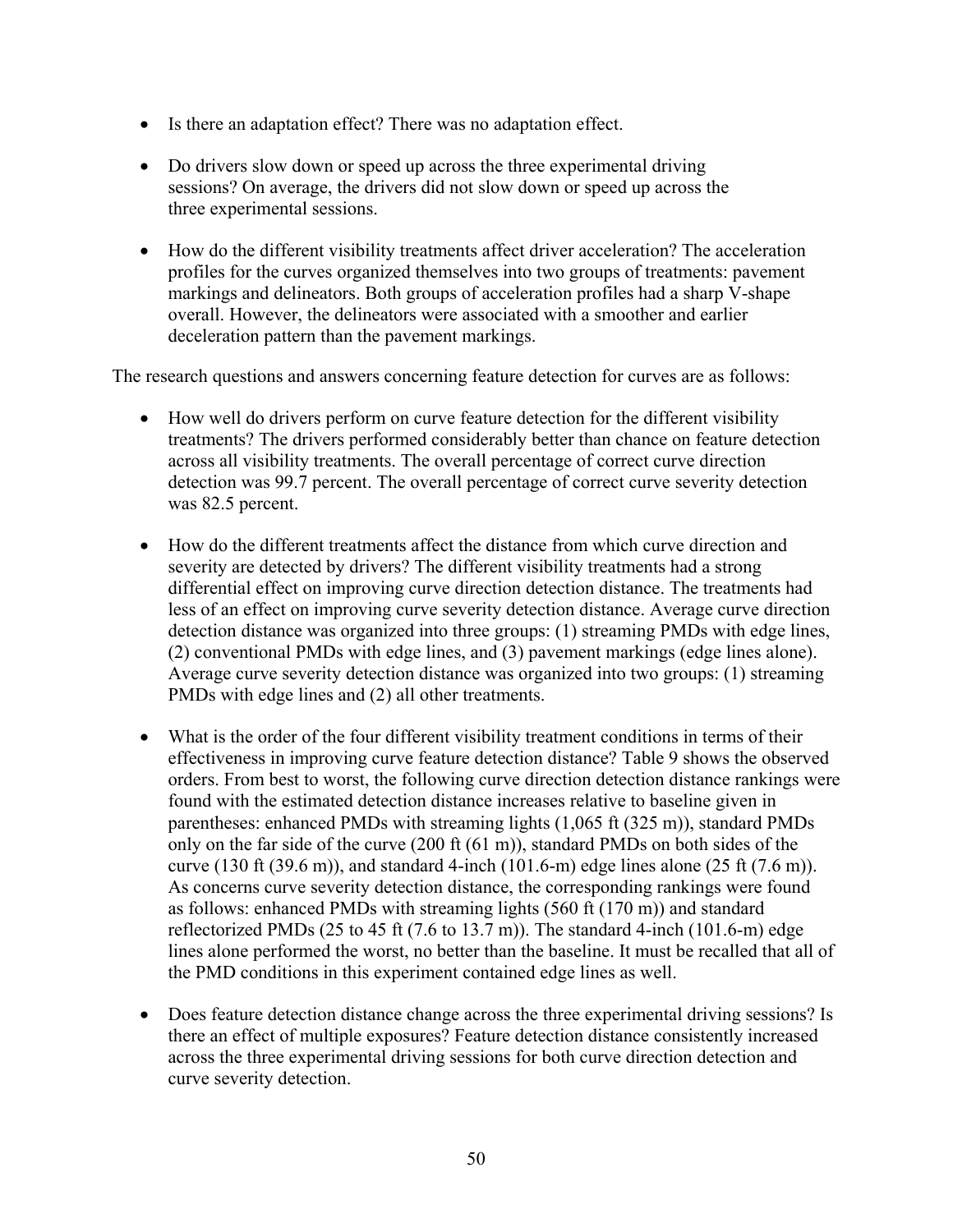- Is learning a factor in interpreting novel visibility treatments? There was a strong adaptation or learning effect during the course of the experiment with regard to curve feature detection for the streaming PMDs condition.
- What is the effect of providing drivers with information regarding the curve direction and severity cues for the streaming PMDs condition? The drivers tended to learn the intuitive curve direction cue on their own. Direction detection distance did not increase substantially over projected learning after the drivers were told the meaning of the curve direction cue. The drivers had difficulty learning the less intuitive curve severity cue on their own. Severity detection distance increased substantially over projected learning after the drivers were told the meaning of the curve severity cue.
- Is there an effect of right versus left curve on feature detection distance? For both curve direction and severity detection distances, the effects of the direction of the curve were not statistically significant.
- Is there an effect of sharp versus gentle curves on feature detection distance? For curve direction detection distance, the effect of the severity of the curve was not statistically significant. However, the sharp curves had a greater average curve severity detection distance than the gentle curves (222 ft (67.7 m) versus 158 ft (48.2 m)).
- What is the relationship between slowing the driver down and improving feature detection on curves across the four treatment conditions? Drivers did not begin to substantially reduce their speed until they were about 200 ft (61 m) ahead of the curve. Yet, the enhanced PMDs with streaming lights resulted in curve feature detection distances of over 1,000 ft (305 m) ahead of the curve. As a result, drivers were aware of important curve characteristics (perception) far ahead of the curve but did not slow down (behavior) until much closer to the curve. An inverse relationship appeared in the case of the standard reflectorized PMDs conditions (without streaming lights). The both sides PMDs condition had a lower average direction detection distance (383 ft (117 m)) than the single side PMDs condition (466 ft (142 m)). This outcome was the opposite of what was observed for vehicle speed reduction where the both sides PMDs condition slowed the drivers down more than the single side PMDs condition by about 1 mi/h (1.6 km/h). The additional visual stimuli in the both sides PMDs condition may have confused the driver's judgments of curve direction and severity, but the formidable array of cues on both sides of the road, although confusing, may have served as a stimulus to slow down.

## **Potential Safety Benefits for Curves**

As indicated above, the results of this experiment are more likely to be valid for rankings and relative comparisons among different roadway treatments than for absolute determinations of speed reductions or increases in detection distance. In the case of navigating curves on rural twolane roads at night, safety improvements were defined in terms of reducing driving speed before and in the curve and increasing curve feature detection distance. The results of the experiment indicated that edge lines offered a small potential safety benefit, and standard reflectorized PMDs with edge lines offered a somewhat greater benefit. In general, standard reflectorized PMDs with edge lines performed better than pavement markings alone. This result does not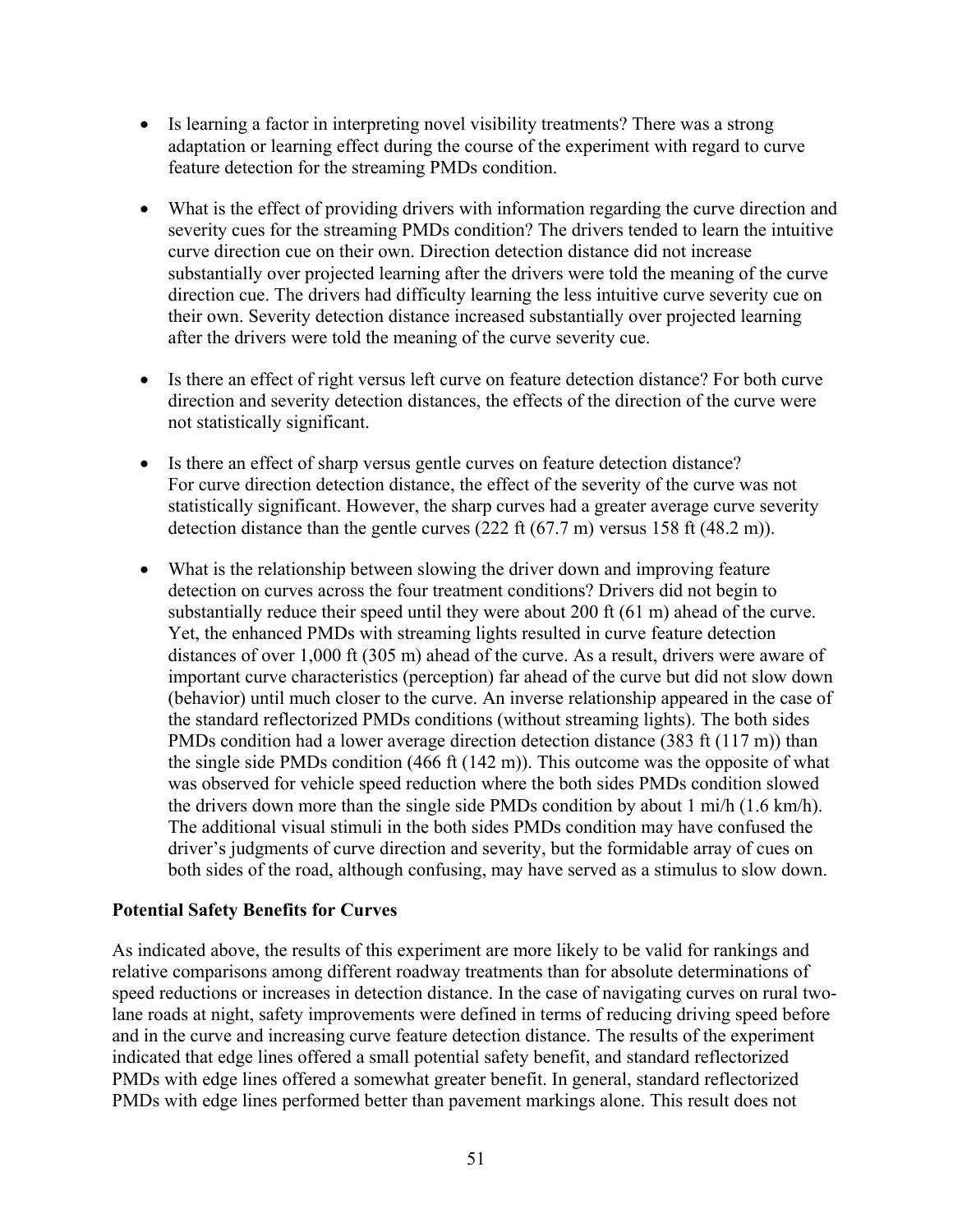imply that edge lines are not needed. Edge lines are still needed to provide continuous delineation of the travel lane, especially at close range. As concerns whether reflectorized PMDs should be implemented on the far side of the curve only or on both sides of the curve, the results were mixed. Since standard PMDs are considered to be a low-cost safety improvement, implementing PMDs on both sides of the curve is not likely to represent a large incremental expense. Thus, implementation on both sides of the curve should be preferred. Of all the treatments explored, the streaming PMDs with edge lines offered the most potential safety benefit by far.

### **Novel Curve Treatment Solution**

For both curve direction and severity, adding streaming PMDs to standard edge lines resulted in a dramatic increase in detection distance. Without being told the meanings of the visual cues coded in the novel streaming lights, drivers were aware of the direction of the curve ahead and, to a lesser extent, of the severity of the curve ahead well before the curve itself came into view.

Since the streaming lights moved in the direction of the curve ahead, the direction cue was intuitive. This curve direction cue was learned quickly and well. The severity cue was less intuitive. Drivers had more difficulty learning the meaning of this cue. However, once they were informed of the meaning of the severity cue by means of verbal instructions, drivers could detect curve severity almost as far away as curve direction, although their accuracy was not as good. Training and/or education may be required before implementing such a curve severity coding scheme.

Although drivers were aware of the existence of a curve and some of its features at a great distance before the curve, they did not start to substantially slow down until they were much closer to the curve. When they did slow down, drivers slowed the most for the streaming PMDs, but the relative speed reduction was not as dramatic as the increase in feature detection distance. This outcome does not necessarily imply that the drivers forgot the perceptual information or were unprepared to act on it. Despite advanced information, it would be expected that drivers would still try to reduce total trip time by maintaining their speed until they came closer to the curve. Moreover, with advanced information on curve direction and severity, drivers would presumably be better prepared to act appropriately in an unexpected emergency situation.

Although the streaming PMDs solution is not yet technically mature for two-lane rural roads, future research might reveal practical implementation options. If optimal implementation strategies were selected, and the resulting system gained widespread adoption, the preinstallation cost could possibly be kept low. While not likely to become an extremely lowcost treatment, for instance when compared to standard PMDs, such a streaming light PMD countermeasure could become comparatively inexpensive with time, especially relative to modifying curve geometry at locations with high crash frequencies. Unfortunately, an exploration of the potential future cost implications of implementing the streaming PMD countermeasure was beyond the scope of this experiment.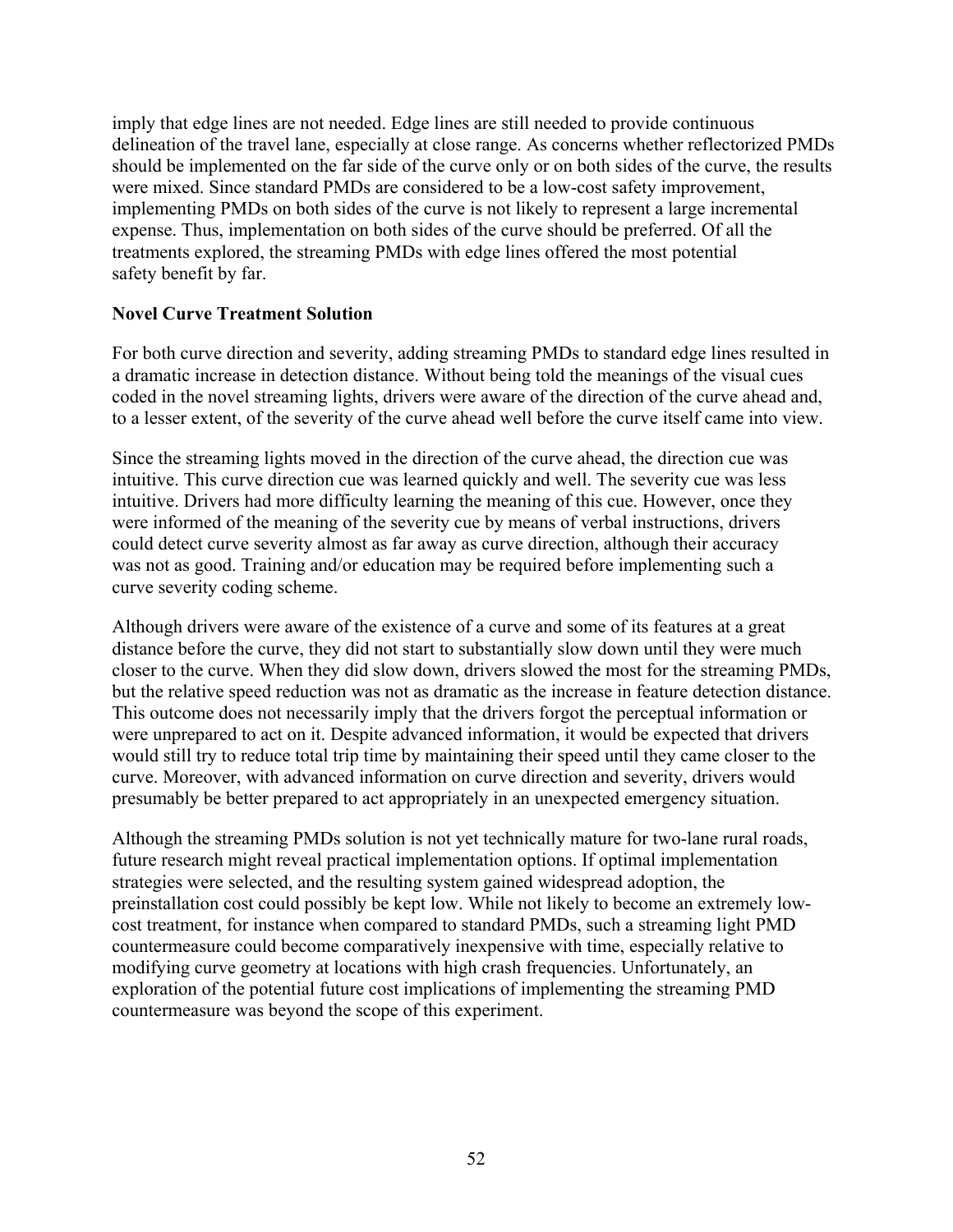### **Recommendations**

The results from the current experiment identified one potentially low-cost safety solution worthy of further study and consideration—reflectorized PMDs enhanced by streaming LED lights. Several recommendations are suggested on how to proceed with this streaming PMDs solution.

### *Optimal Light Patterns*

Further experimentation needs to be conducted to investigate optimal sequential flashing patterns for streaming PMDs. As a part of the preliminary pilot study for the current experiment, some initial exploration was conducted on this issue. Three different overall patterns were tried: (1) lights streaming toward the driver, (2) lights simultaneously flashing, and (3) lights streaming away from the driver. The latter pattern proved the most effective, producing an intuitive cue for curve direction. However, the cue of streaming cycle rate to indicate curve severity was chosen with little experimentation. A different flashing pattern, still in the direction of the curve, may have been more effective as a cue for curve severity. Even if the streaming cycle rate proved effective, the particular rates used in the current experiment were found to be discriminable but not necessarily optimal. Furthermore, in this experiment, there were only two curve radii (severities) and one deflection angle. A suggested future simulation experiment might employ more variation in curve radii and a wider range of curve deflection angles to ensure sufficient generalization across the full spectrum of field implementations and corresponding coding schemes.

## *Advanced Information*

Further experimentation needs to be conducted to investigate the behavioral effectiveness of providing advanced information about the characteristics of curves far ahead in the road. In the current experiment, at a great distance before the curve, drivers were aware of the existence of a curve and some of its features. However, they did not start to substantially slow down until they were much closer to the curve. In addition to producing a modest decrease in driving speed upon curve entry, this advanced information may have an important secondary benefit. With advanced information on curve direction and severity, drivers may be better prepared to act appropriately in an unexpected emergency situation. This hypothesis might be tested in a future driving simulator experiment. The driving simulator is well suited to testing drivers' reactions to emergency events with possible serious negative consequences.

## *Technology Development*

The feasibility of implementing a streaming PMDs solution for curves on rural two-lane roads needs to be explored, and the cost of possible implementation is an important factor for consideration. The streaming light technology for rural two-lane curves is not yet mature, although it has some application precedent for limited access roadways in other countries.<sup>(8)</sup> In order to make this technology practical for remote rural locations and to reduce overall life-cycle costs, this technology would probably need to be implemented by solar power. If an array of streaming PMDs were connected together by underground wires, the entire array could be powered by a single solar panel and be sequenced by signal wires from a single control box. If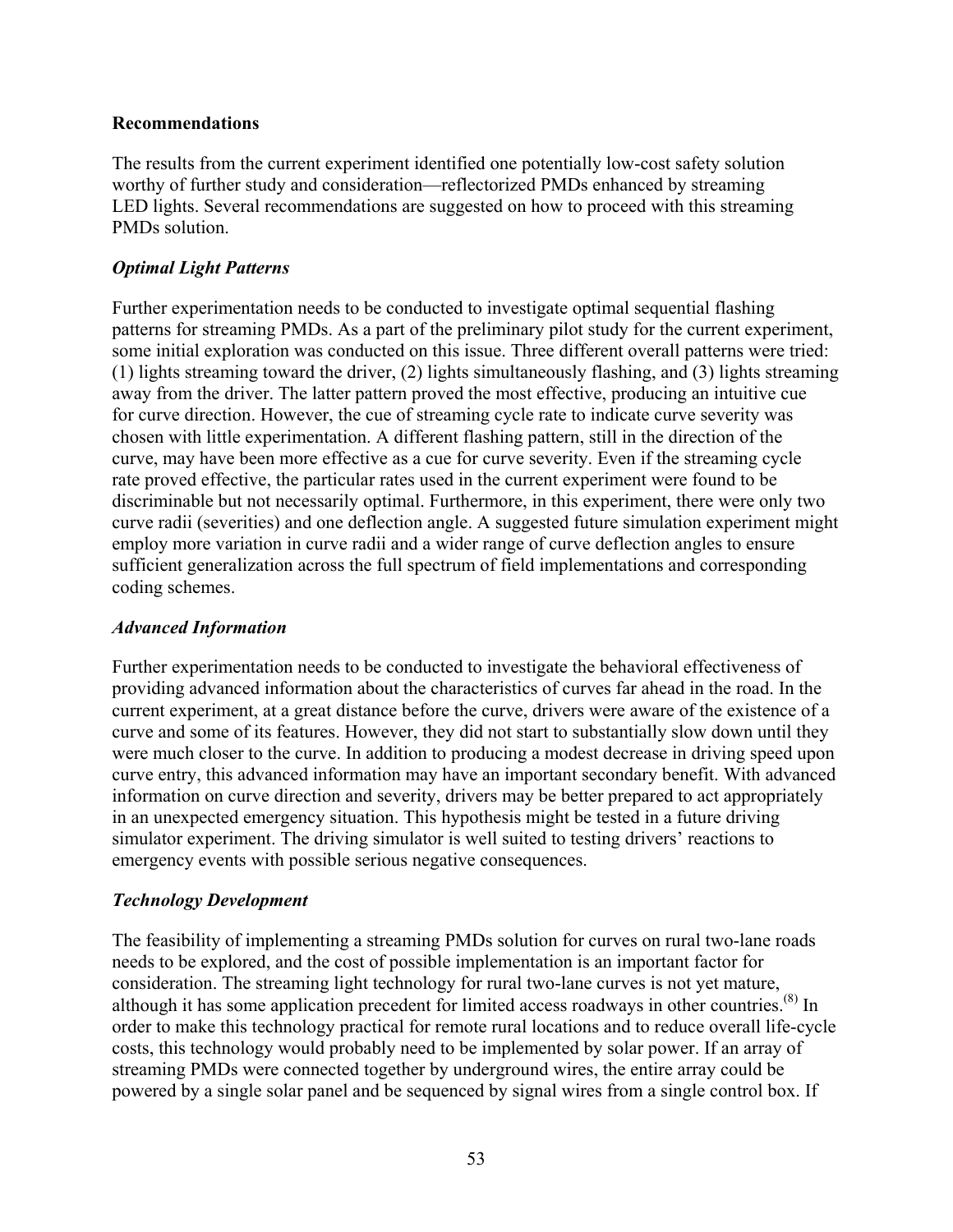each PMD were independent and self-sufficient, each one could be powered by its own small solar collector and sequenced by a system of radio frequency control. In this case, no underground wires would be needed, but the entire array would require exposure to adequate sunlight. In either case, in order to keep power consumption low, the streaming array could be activated by approaching traffic by sensing vehicle motion, headlights, noise, or other characteristics. The array could be made fault tolerant by automatically adjusting the streaming pattern of lights if a particular PMD in the array failed.

# *Field Studies*

If the streaming PMDs solution seems feasible and cost effective, an experimental system needs to be constructed and tested both on a closed test track and later on a public roadway. The simulator data from this experiment need to be compared with field data collected under similar circumstances. The reductions in curve driving speed and increases in curve feature detection distances obtained in the laboratory need to be confirmed in the field. A closed test track experiment might be conducted using an experimental system of streaming PMDs and an instrumented vehicle. This suggested experiment might employ curves of different radii and deflection angles. Such an experiment should employ response measures similar to those used in this experiment: driving speed, longitudinal acceleration, curve direction detection distance, and curve severity detection distance. Data on lane position and lane excursions would also be useful.

If the results of such an experiment seem promising, a field test might be conducted on a public road outfitted with the experimental system of streaming PMDs. This experimental system should be applied on a few selected curves for a period of several weeks or months. A before/after/before field test might be devised. Such a field test might measure driving speed and deceleration on the selected curves before the experimental implementation of the streaming PMDs countermeasure has been put in place, during such an implementation, and after the implementation has been removed. The successful outcome of such a field test might reveal a baseline speed (and lane position) through the curve before the treatment, a significant decrease in speed (and possible improvement in lane keeping) during the treatment, and a recovery of the original baseline conditions after treatment removal.

## **TOWNS**

## **Summary of Findings for Towns**

The major findings regarding the relative advantages of the various speed-calming treatments are summarized in table 10. For both the beginning and middle of town locations, the table shows estimated average speed reductions (relative to the baseline condition) of the tested safety improvements as well as their rank ordering (from best to worst).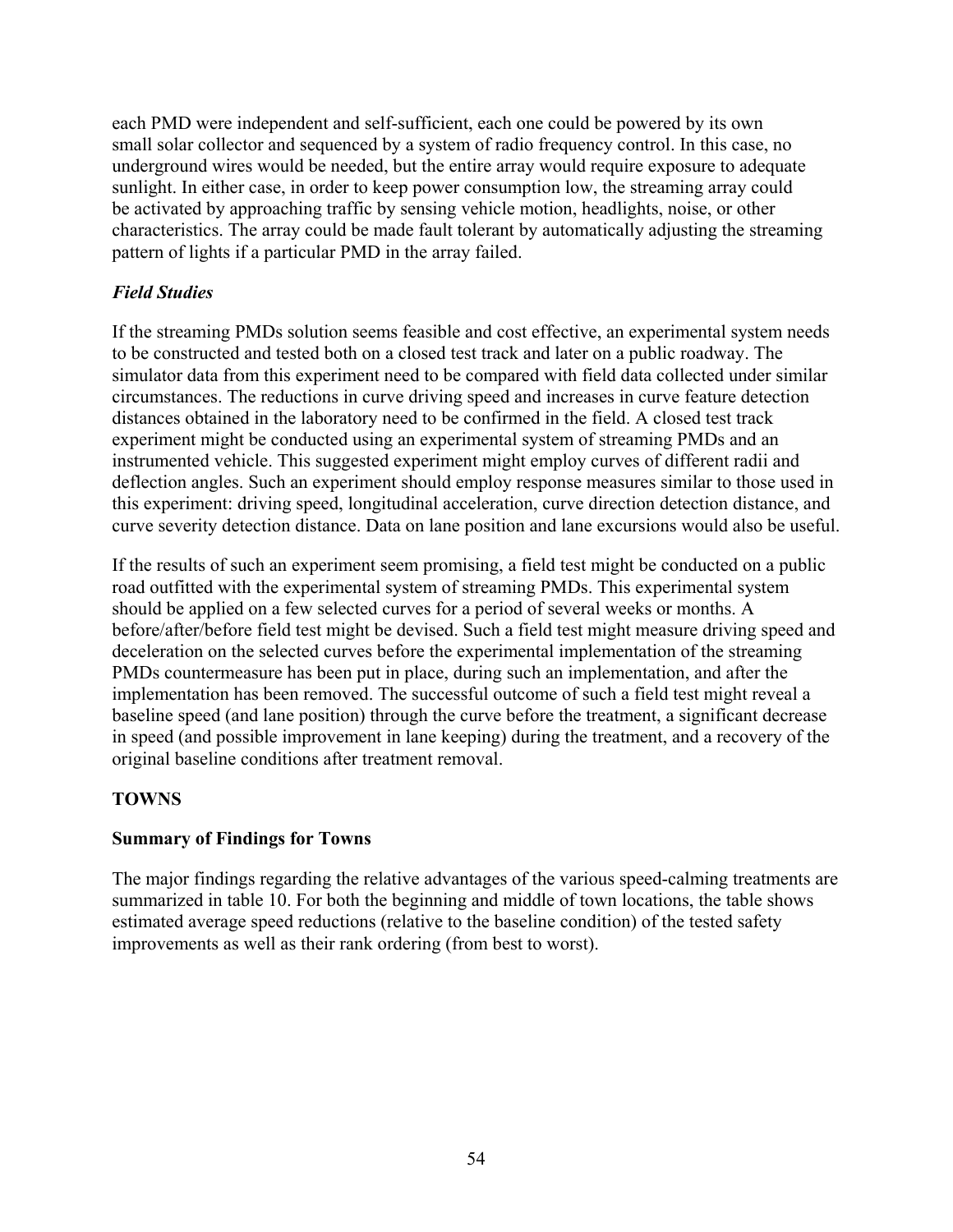|                           | <b>Beginning of</b> | <b>Middle of</b>  |                  |                  |
|---------------------------|---------------------|-------------------|------------------|------------------|
|                           | <b>Town Speed</b>   | <b>Town Speed</b> | <b>Beginning</b> | <b>Middle of</b> |
|                           | Reduction,          | Reduction,        | of Town          | <b>Town</b>      |
| <b>Treatment</b>          | mi/h                | mi/h              | Rank             | Rank             |
| Curb and gutter chicanes  |                     |                   |                  |                  |
| Painted chicanes          |                     |                   | ി                |                  |
| Parked cars on both sides |                     |                   |                  |                  |
| of the road               |                     | 4.5               |                  |                  |
| Bulb-outs, either painted |                     |                   |                  |                  |
| or curb and gutter        |                     |                   | None             |                  |

**Table 10. Estimated speed reductions and rank ordering of treatments for towns.** 

 $1 \text{ mi} = 1.61 \text{ km}$ 

### **Answers to Research Questions for Towns**

Based on the findings of this experiment, the research questions posed in the introduction are answered as follows:

- How do the different traffic-calming treatments perform to slow drivers down? In order of effectiveness, the treatments were organized into three groups: (1) chicanes, (2) parked cars, and (3) baseline and bulb-outs. Except for the chicanes, the minimum speed was achieved near the middle of the town or slightly further into the town. For the chicanes, the minimum speed was achieved at the beginning and end of the town where the chicanes were located. In the middle portion of the town, the speed increased, creating a local peak in the shape of the speed profile functions for the chicanes.
- What is the order of the five different traffic-calming treatment conditions in terms of their effectiveness in slowing drivers down? Table 10 shows the orders observed. When driving speed at the beginning of the town was used as the primary measure, the effectiveness rankings had the following order from best to worst with the estimated speed reduction shown in parentheses: curb and gutter chicanes (9 mi/h (14.5 km/h)), painted chicanes (6 mi/h (9.7 km/h)), and parked cars (4 mi/h (6.4 km/h)). When driving speed at the middle of the town was used as the primary measure, the effectiveness rankings had the following order: curb and gutter chicanes (5 mi/h (8 km/h)) and parked cars and painted chicanes (4 to 4.5 mi/h (6.4 to 7.2 km/h)). Both types of bulb-outs produced either a small reduction in speed (about 1 mi/h (1.6 km/h)) or did not perform significantly better than the baseline.
- Is there an adaptation effect? There was no adaptation effect.
- Do drivers slow down or speed up across the three experimental driving sessions? On average, the drivers did not slow down or speed up across the three experimental sessions.
- How do the different traffic-calming treatments affect driver acceleration? The acceleration profiles for the towns were organized into two groups of treatments: (1) chicanes and (2) all other treatments with one exception for the parked cars condition.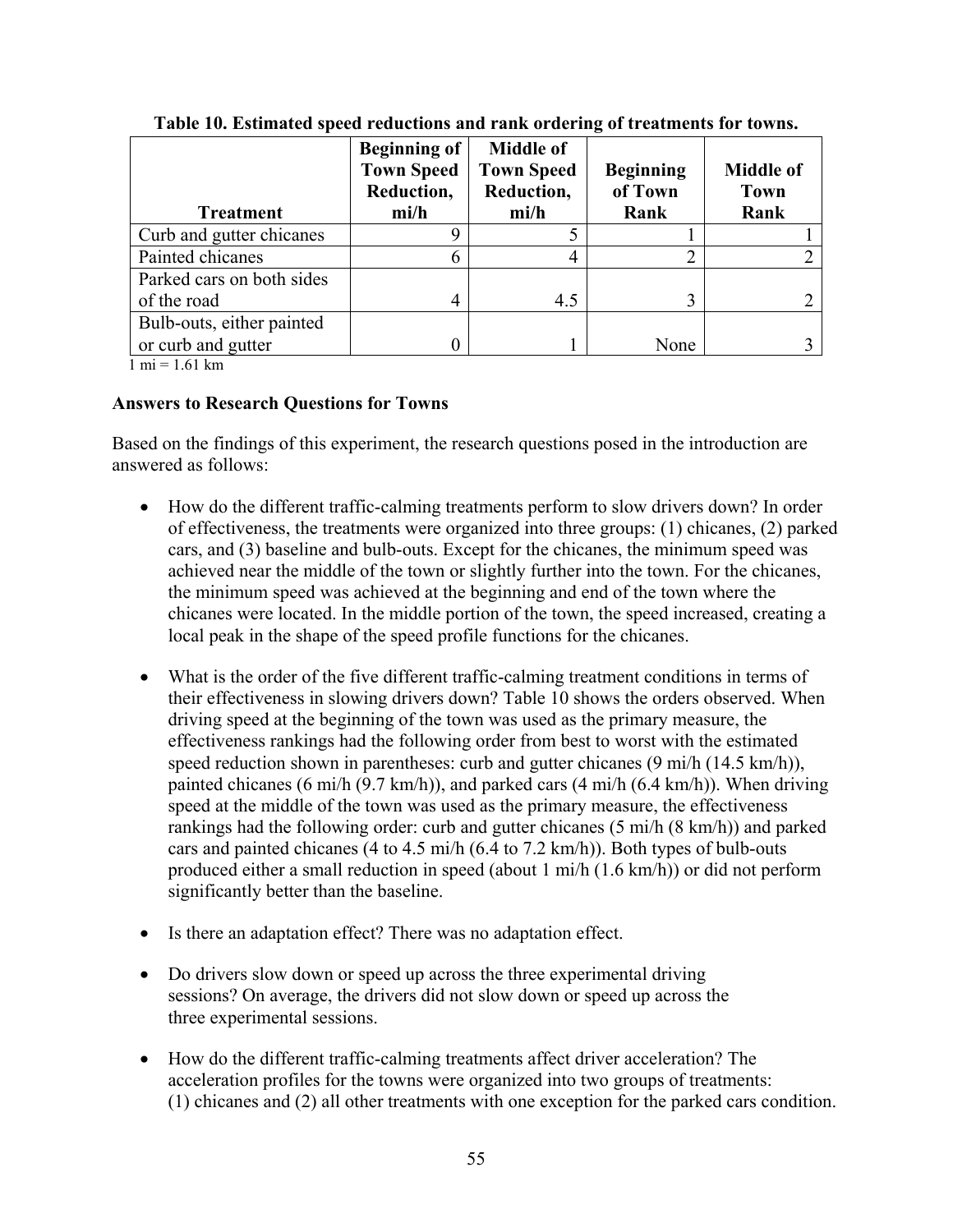The parked cars condition revealed somewhat lower deceleration values before the town. The acceleration profiles for the chicanes had a pronounced jagged saw-tooth shape in the middle. This saw-tooth pattern represents rapid deceleration to navigate the first chicane at the beginning of the town, acceleration through the first part of the town, and somewhat less rapid deceleration to navigate the second chicane at the end of the town.

• Do some of the treatments slow drivers down before reaching the town while others slow drivers down only inside the town? All treatments slowed the drivers down before reaching the town. The chicanes tended to slow the drivers down the fastest and to the largest degree just before reaching the town. All of the other treatments tended to slow the drivers down the most while inside the town. In addition, the parked cars were associated with a more steady decrease in speed beginning further away from the town when compared with the other treatments.

## **Potential Safety Benefits for Towns**

In the case of traffic calming for rural towns, safety improvements were defined in terms of reducing driving speed at the beginning and in the middle of the town. The results indicated that bulb-outs offered a small potential safety benefit or no benefit at all. Painted chicanes and parked cars on both sides of the road offered a greater benefit, and curb and gutter chicanes offered the most potential safety benefit. In general, chicanes and parked cars performed the best as trafficcalming countermeasures. Even the painted version of the chicanes performed well. This latter speed-calming measure is both effective and low in cost. If some parking spaces were eliminated at the entrances to the town, painted chicanes could be applied to slow drivers down. Flexible delineator posts could be added to the painted chicanes to reduce the tendency for drivers to cut the corners of the painted curves, possibly resulting in even greater speed reductions.

Alternatively, if the street were sufficiently wide, adding and encouraging parking on both sides could be implemented without any curb and gutter modifications. Thus, the parked cars solution could also prove to be both effective and low in cost. Although effective, curb and gutter chicanes would probably be more expensive than either painted chicanes or parked cars. The painted bulb-outs, while cheap, offer little or no advantage in terms of speed reduction. The curb and gutter bulb-outs would be expensive for an equally minor potential benefit.

## **Recommendations**

For calming traffic in small towns, the results of the current experiment identified two relatively low-cost safety solutions as being worthy of further study and consideration: (1) providing for and encouraging parking in the town and (2) adding painted chicanes to the town entrances. However, the above results have not been validated in the field. As noted previously, simulations of driving through small towns do not take into account all hazardous factors involved in driving through real small towns. In order to achieve adequate field validation, several recommendations are suggested on how to proceed with these two potential solutions.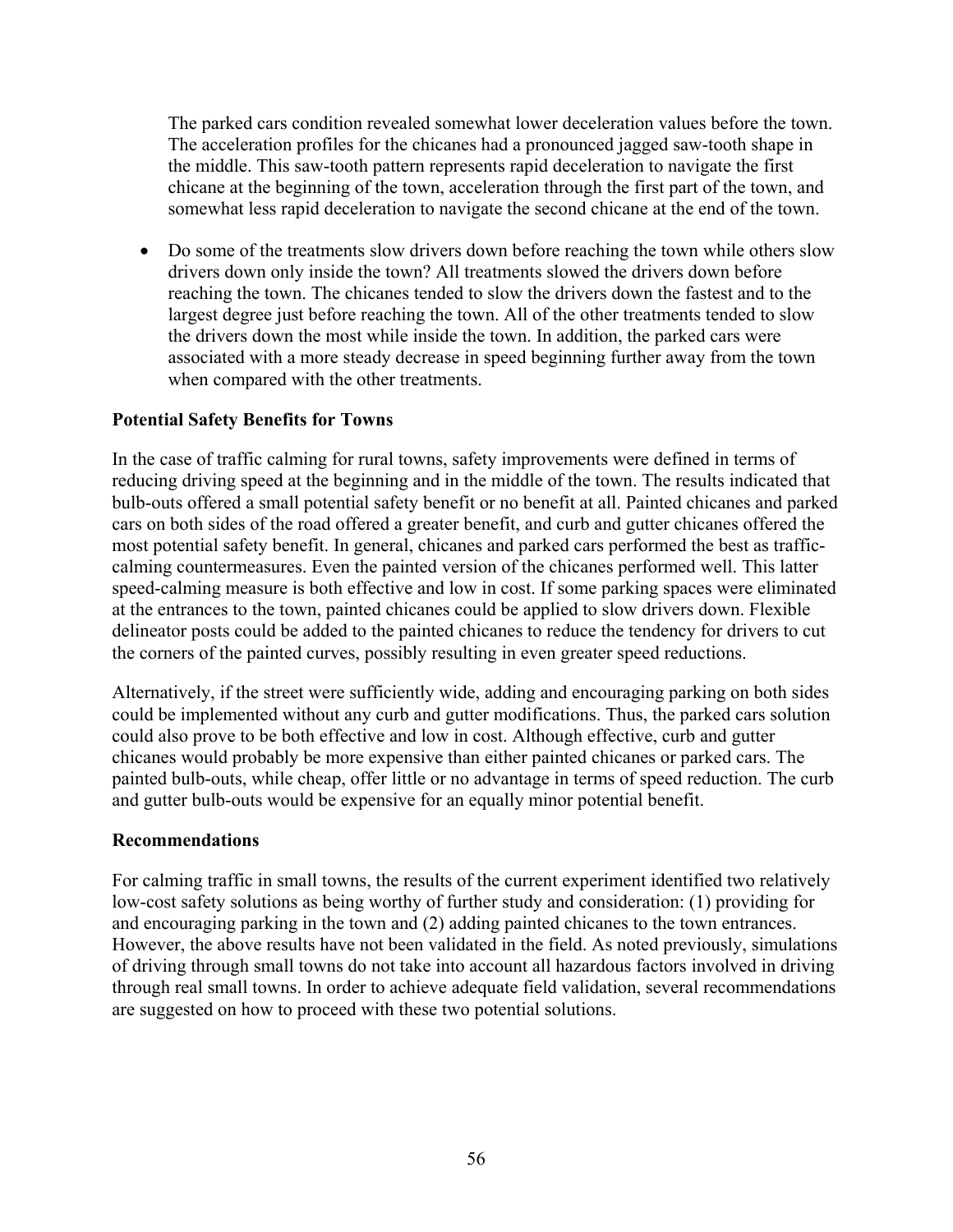# *Parking*

Adding parking to both sides of the main street in the town was an effective traffic-calming technique in this experiment. However, a field test in a small rural town should be conducted with cars parked on the main street both during the day and at night. If the town has present parking spaces which are underutilized, cars could be artificially introduced by renting a number of used cars from an automobile dealer and/or by parking rarely used private or public vehicles on the main road for a specified duration (several weeks, months, etc.). The density of parked cars could be changed radically from a normal sparse parking density to an experimentally introduced high parking density. As was suggested for streaming PMDs, a before/after/before field test might be devised where driving speed and deceleration would be measured both before and in the town. Such measurements would be made before the implementation of an increased density of parked cars had been put in place, during such an experimental implementation, and after the parked cars had been removed. A baseline speed, followed by a significant decrease in speed during the treatment and a return to the baseline would be the measure of success.

If the field test proved successful, long-term implementation might be attempted to create a higher density of parked cars in the town during times when traffic calming is most needed. A campaign might be launched to encourage more parking at appropriate times. Businesses and government entities could be encouraged to park cars on the main street instead of in parking lots and driveways. Public events and town meetings could specify parking on the main street. Public service and utility trucks could be requested to park on the main street when not in use. Such an increase in the number of parked cars is likely to be a very low-cost option if underutilized parking spaces are already available in the town or if parking can be easily implemented without any changes to the width of the main street or to any curb and gutter layout which might be present.

In the suggested field test scenarios using parked cars, especially in cases of only one travel lane in each direction, special attention needs to be given to assessing and balancing the possible safety hazards of vehicles, drivers, passengers, and pedestrians spontaneously entering the roadway. An additional consideration is the accommodation of bicycle traffic. Although the parked cars condition proved successful in slowing drivers down in the simulator, the suggestion to implement a parked cars solution in the real world needs further investigation.

## *Painted Chicanes*

Based on the results of the current experiment, the most cost-effective solution for traffic calming in small towns is using painted chicanes. For extremely small towns (under 1,000 people), this may be the only affordable traffic-calming implementation. If the main street were wide enough at the beginning and end of the town or if some parking spaces could be eliminated at these locations, painted chicanes might be implemented with minimal cost. A small town might be selected which possesses these necessary characteristics. Painted chicanes could be implemented on an experimental basis. A before/after field test might be conducted where deceleration and speed were measured through the town. If a somewhat longer experimental "after" period were employed (e.g., 3 months) after 1 month of only painted chicanes, flexible vertical yellow delineators could be added to the painted chicanes for the second month and then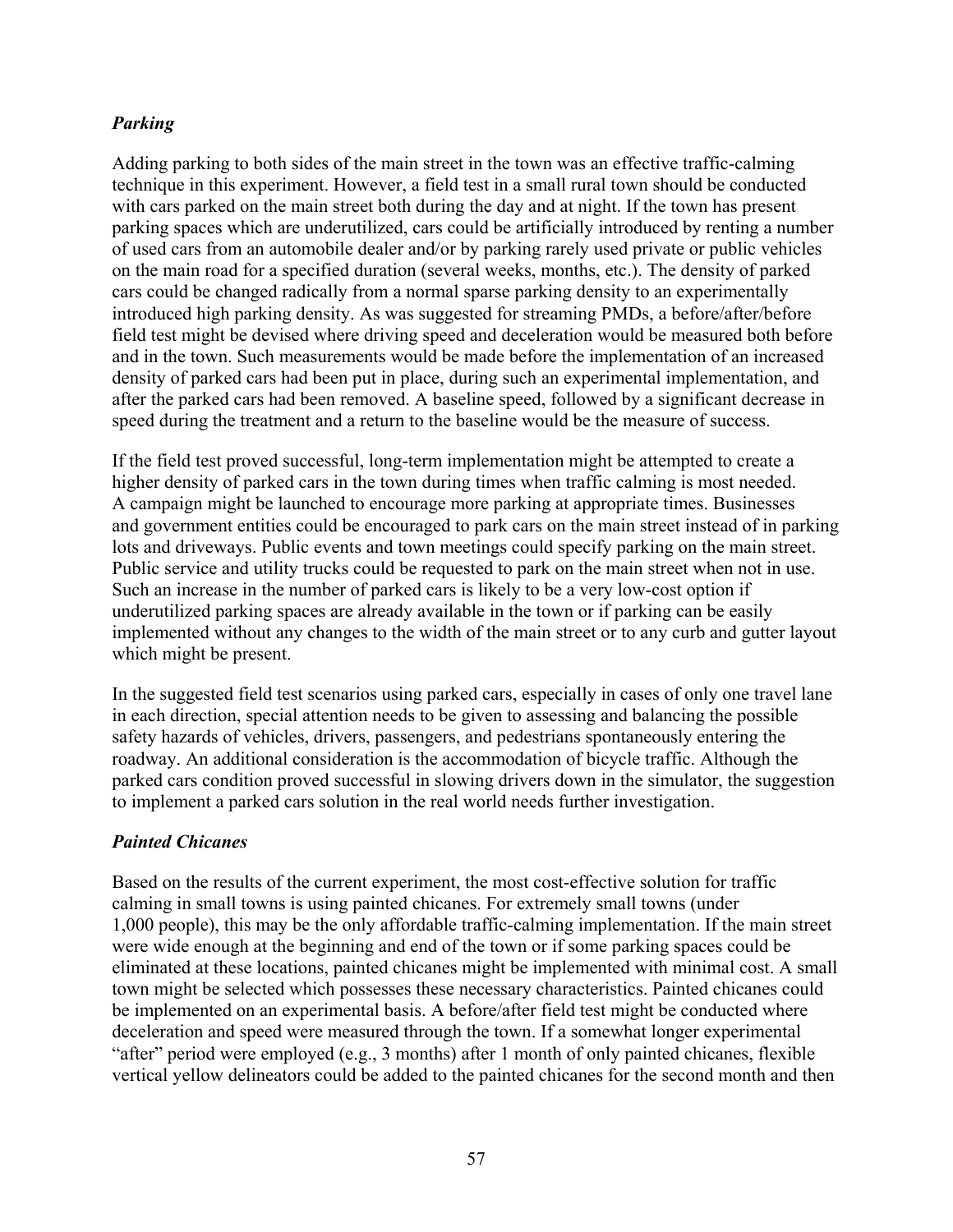removed for the third month. In this way, flexible yellow delineators could be tested for their ability to deter drivers from cutting the corners on the painted chicanes.

The recommended field test is only of the before/after design because it might be difficult to remove the pavement paint once applied. Also, if effective, continued implementation would prolong possible benefits. In the current experiment, the painted chicanes were effective in slowing down traffic at the beginning and end of the town. However, between the chicanes in the middle of the town, drivers tended to accelerate and drive at higher speeds. A combination of the parked cars and painted chicanes solutions could prove beneficial in this regard. If a higher density of parking could be encouraged even only in the middle portion of the town, the complementary advantages of both treatment types might be realized. This combination might be tested in a second field study in a different town.

In the above suggested field test scenarios using painted chicanes, especially in cases without a separating median, attention needs to be given to assessing and balancing the possible safety hazards of head-on or sideswipe opposite-direction crashes. In general, both bulb-outs and chicanes should only be implemented in well lit areas.

# **CONCLUSION**

The current experiment focused on two areas: (1) advanced detection and speed reduction for curves in rural two-lane roads at night and (2) traffic calming for small rural towns during the day. For curves, PMDs with edge lines performed better in terms of slowing drivers down than pavement markings alone. The streaming PMDs solution with edge lines offered the most dramatic potential benefit in terms of advanced curve detection, and it is worthy of further study and consideration. In towns, chicanes slowed drivers down the most followed by parked cars on both sides of the road. As possible low-cost safety improvements (provided adequate field validation), adding painted chicanes to town entrances and providing and encouraging parking in the town are worthy of further study and consideration.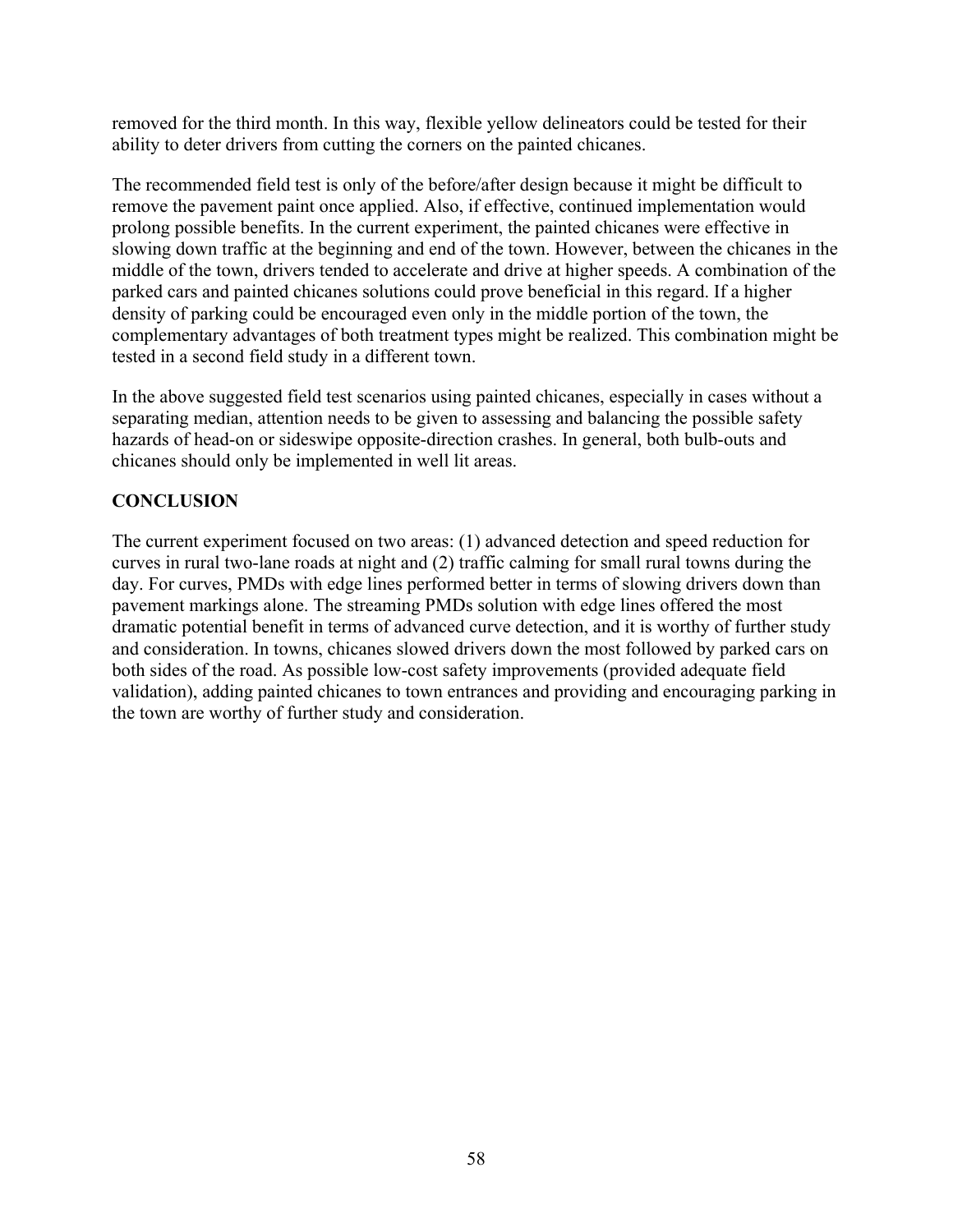#### **ACKNOWLEDGEMENTS**

This experiment was conducted by the joint effort of many individuals and organizations. The authors wish to acknowledge valuable contributions from the following individuals: Raymond Krammes, Roya Amjadi, and Carol Tan for guidance and insight; Thomas Granda for oversight and support; Paul Tremont, William Perez, and Stephen Fleger for management and review; Pascal Beuse for data analysis, graphics, and editing; Lindsey Clark and Dana Duke for laboratory support; and FHWA HDS staff members Barry Wallick, Jason Williams, Peter Chou, Ryan Cartwright, and Michael Baumgartner for creating and sustaining the driving simulation. Thomas Welch from the Iowa Department of Transportation and Thomas Broderick from the Massachusetts Highway Department provided information on speed calming in small towns. Gilbert Soles from the Florida Department of Transportation provided information on streaming light patterns for roadway delineation. The authors also wish to acknowledge valuable contributions from the following organizations: the FHWA Turner-Fairbank Highway Research Center for providing laboratory facilities and staff and the Technical Advisory Committee for the Low Cost Safety Improvements Pooled Fund Study for providing input and direction from the perspective of engineering practice.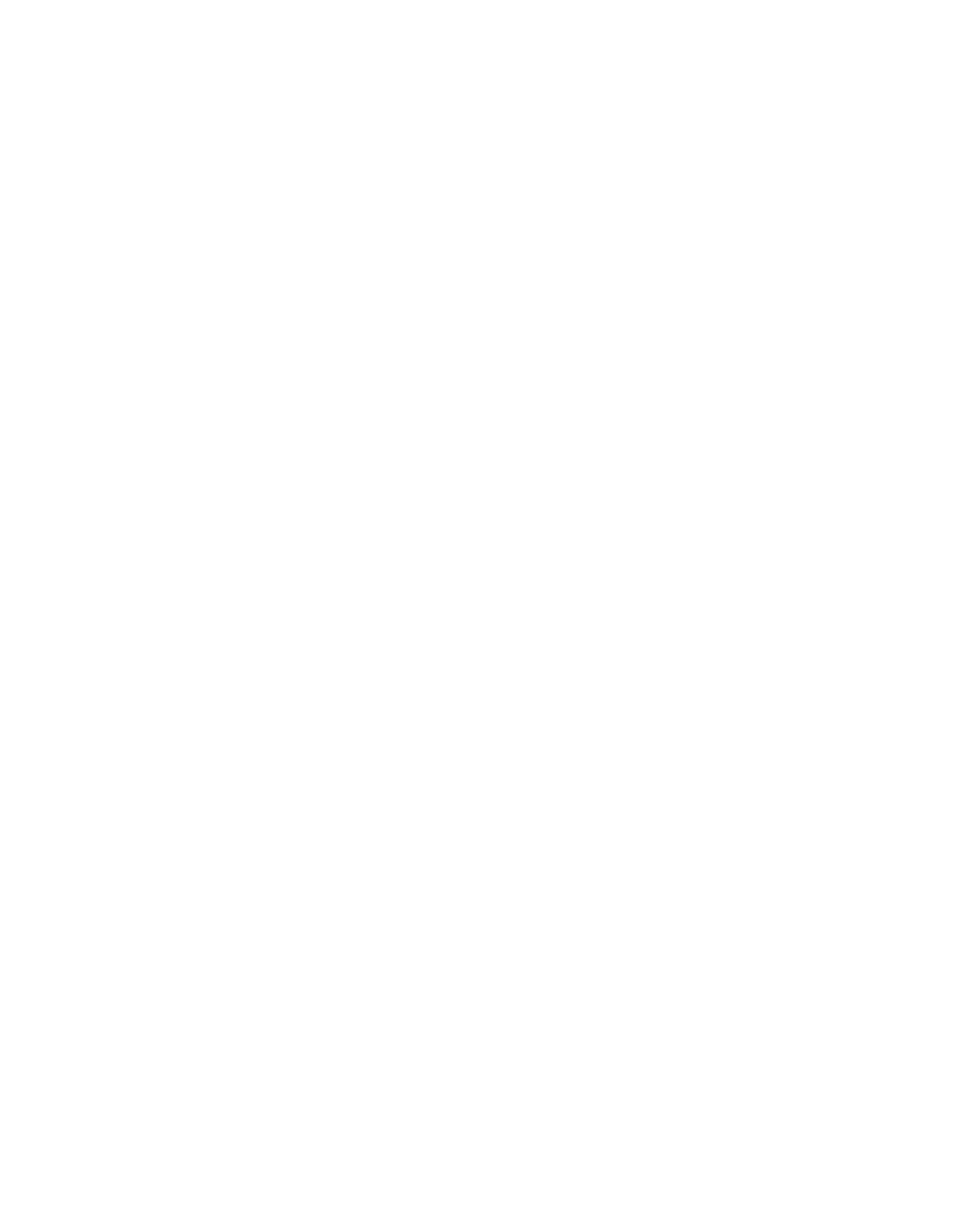#### **REFERENCES**

- 1. National Highway Traffic Safety Administration. (2007). *Fatality Analysis Reporting System,* U.S. Department of Transportation, Washington, DC. Obtained from: http://www.fars.nhtsa.dot.gov. Site last accessed October 23, 2009.
- 2. Fitzpatrick, K., Balke, K., Harwood, D.W., and Anderson, I.B. (2000). "Accident Mitigation Guide for Congested Rural Two-Lane Highways," *NCHRP Report 500 Series*, Vol. 440, Transportation Research Board, Washington, DC.
- 3. National Highway Traffic Safety Administration. (2005). *Speed Management Strategic Initiative*, DOT-HS-809-924, U.S. Department of Transportation, Washington, DC.
- 4. National Cooperative Highway Research Program. (2003). "Guidance for Implementation of the AASHTO Strategic Highway Safety Plan," *NCHRP Report 500 Series,* Transportation Research Board, Washington, DC.
- 5. Transportation Pooled Fund. (2009). *Transportation Pooled Fund Program*, U.S. Department of Transportation, Washington, DC. Obtained from http://www.pooledfund.org/. Site last accessed March 10, 2009.
- 6. Agent, K.R., Stamatiadas, N., and Jones, S. (1996). *Development of Accident Reduction Factors*, KTC-96-13, Kentucky Transportation Center, University of Kentucky, Lexington, KY.
- 7. van Driel, C.J.G., Davidse, R.J., and van Maarseveen, M.F.A.M. (2004). "The Effects of an Edgeline on Speed and Lateral Position: A Meta-Analysis," *Accident Analysis and Prevention*, *36*(4), 671–682.
- 8. Molino, J., Katz, B., Duke, D., Opiela, K., Andersen, C., and Moyer, M. (2004). *Field Validation for the Relative Effectiveness of Combinations of Pavement Markings and RRPMs in Recognizing Curves at Night*, Transportation Research Board 2004 Annual Meeting CD-ROM, Transportation Research Board, Washington, DC.
- 9. Agent, K.R. and Creasey, T. (1986). *Delineation of Horizontal Curves*, Interim Report UKTRP-86-4, University of Kentucky, Lexington, KY.
- 10. Montella, A. (2009). *Safety Evaluation of Curve Delineation Improvements: An Empirical Bayes Observational Before-After Study*, Transportation Research Board 2009 Annual Meeting CD-ROM, Transportation Research Board, Washington, DC.
- 11. Ewing, R. (1999). *Traffic Calming: State of the Practice*, Institute of Transportation Engineers, Washington, DC.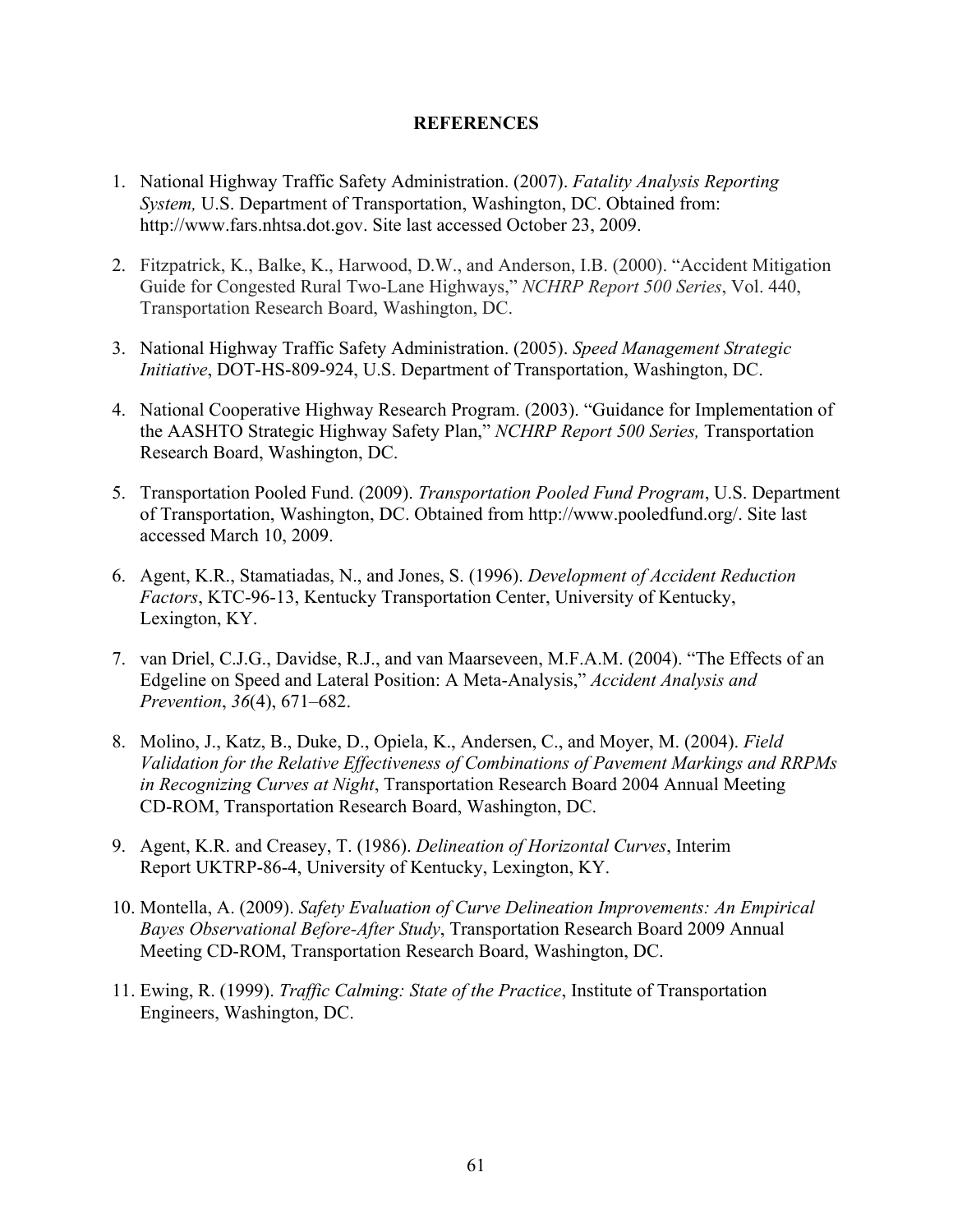- 12. Marek, J.C. and Walgren, S. (2000). *Mid-Block Speed Control: Chicanes and Speed Humps*, Seattle, WA. Obtained from: http://www.seattle.gov/transportation/docs/ITErevfin.pdf. Site last accessed October 23, 2009.
- 13. King, M.R. (1999). *Calming New York City Intersections*, Urban Street Symposium Conference Proceedings, Transportation Research Board, Washington, DC.
- 14. Huang, H.F. and Cynecki, M.J. (2000). "Effects of Traffic Calming Measures on Pedestrian and Motorist Behavior," *Transportation Research Record 1705*, Transportation Research Board, Washington, DC.
- 15. Williams, J.R., Chou, T.C., and Wallick, B.L. (2000). *Advanced Rendering Cluster for Highway Experimental Research (ARCHER)*, Proceedings of 2005 Driving Simulation Conference North America*,* Orlando, FL.
- 16. Kennedy, R.S., Lane, N.E., Berbaum, K.S., and Lilienthal, M.G. (1993). "Simulator Sickness Questionnaire: An Enhanced Method for Quantifying Simulator Sickness," *The International Journal of Aviation Psychology, 3*(3), 203–220.
- 17. Cobb, S.V. and Nichols, S.C. (1998). "Static Posture Tests for the Assessment of Postural Instability After Virtual Environment Use," *Brain Research Bulletin, 47*(5), 459–464.
- 18. Federal Highway Administration. (2003). *Manual of Uniform Traffic Control Devices (MUTCD)*, U.S. Department of Transportation, Washington, DC.
- 19. Molino, J., Katz, B., Donnell, E., and Opiela, K. (2008). *Using a Subjective Rating Scale in a Driving Simulator to Predict Real-World Stimulus-Response Relationships Concerning Nighttime Delineation for Curves*, 87th Transportation Research Board Annual Meeting, Washington, DC.
- 20. Molino, J., Opiela, K., Andersen, C., and Moyer, M. (2003). "Relative Luminance of Retroreflective Raised Pavement Markers and Pavement Markings Stripes on Simulated Rural Two-Lane Roads," *Transportation Research Record 1844*, Transportation Research Board, Washington, DC.
- 21. Inman, V., Davis, G., El-Shawarby, I., and Rakha, H. (2006). *Field and Driving Simulator Validations of System for Warning Potential Victims of Red-Light Violators,* 85th Transportation Research Board Annual Meeting, Washington, DC.
- 22. Turner, D., Nitzburg, M., and Knoblauch, R. (1998). "Ultraviolet Headlamp Technology for Nighttime Enhancement of Roadway Markings and Pedestrians," *Transportation Research Record 1636*, Transportation Research Board, Washington, DC.